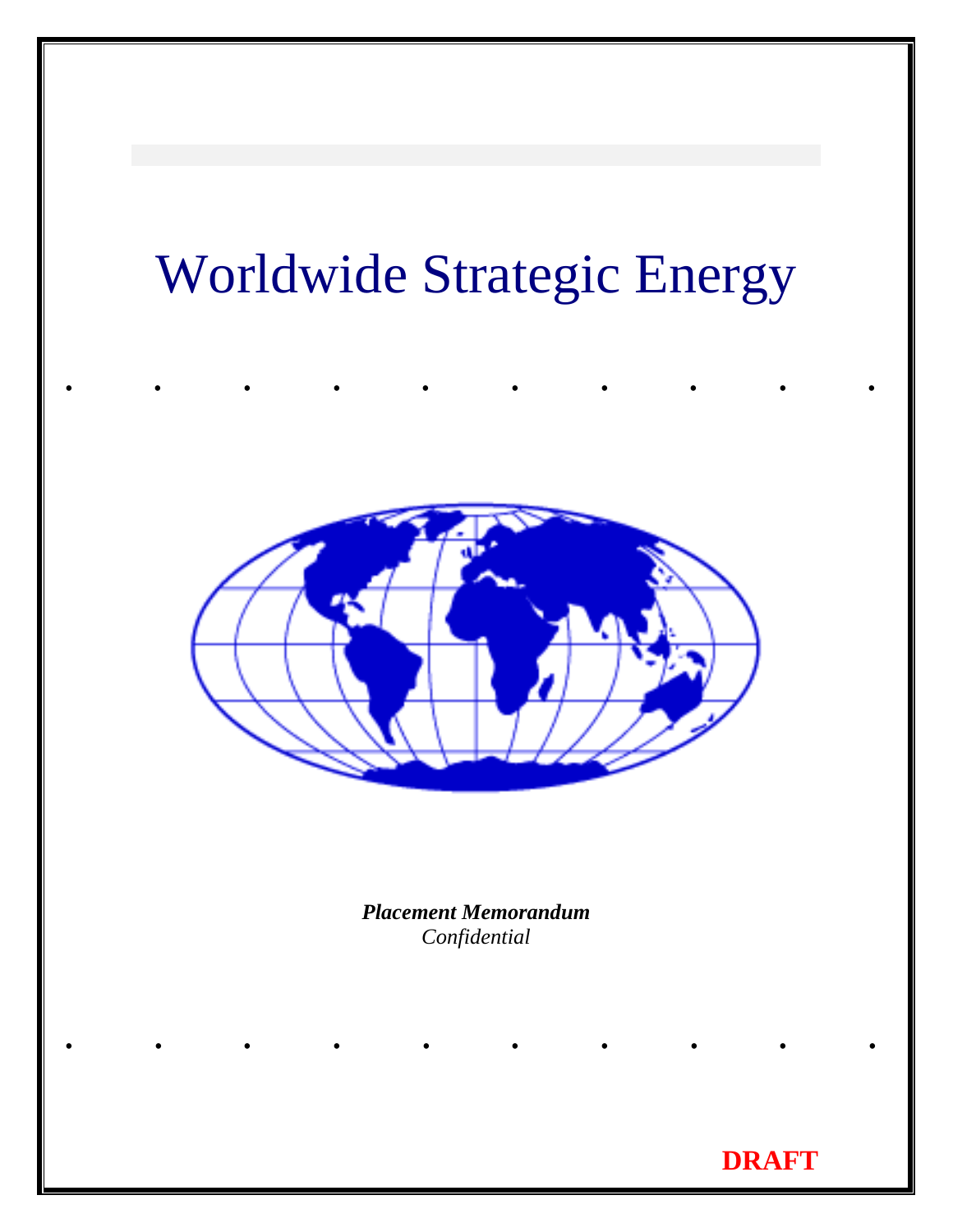# **Further Inquiries Please Contact:**

# **Worldwide Strategic Energy, Inc. 5847 San Felipe St., Suite 3275 Houston, Texas 77057**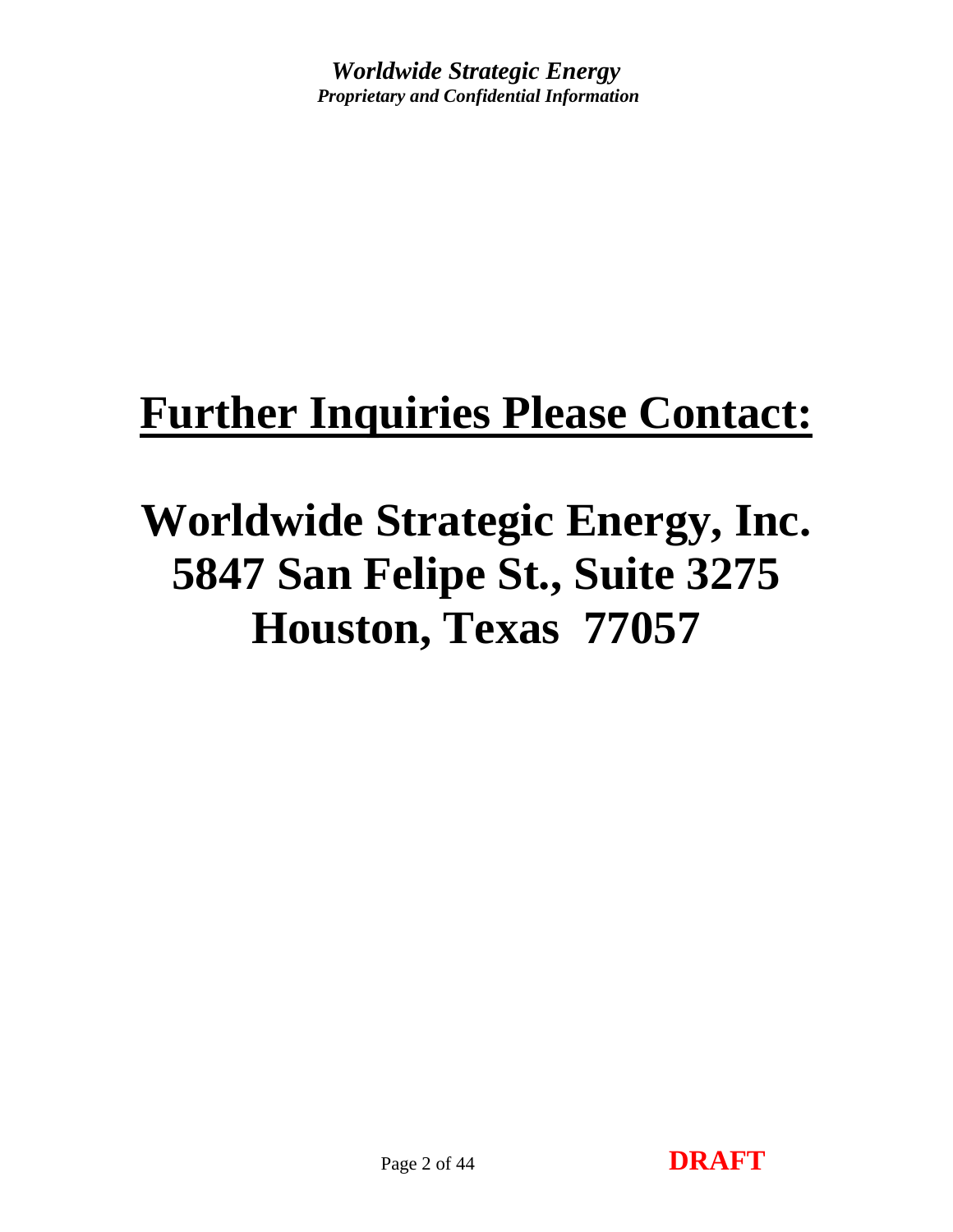# **Table of Contents**

| 1              |      |  |
|----------------|------|--|
| $\overline{2}$ |      |  |
| 3              |      |  |
|                | 3.1  |  |
|                | 3.2  |  |
| 4              |      |  |
|                | 4.1  |  |
|                | 4.2  |  |
| 5              |      |  |
|                | 5.1  |  |
|                | 5.2  |  |
|                | 5.3  |  |
|                | 5.4  |  |
|                | 5.5  |  |
|                | 5.6  |  |
|                | 5.7  |  |
|                | 5.8  |  |
|                | 5.9  |  |
|                | 5.10 |  |
|                |      |  |
|                |      |  |
|                | 5.13 |  |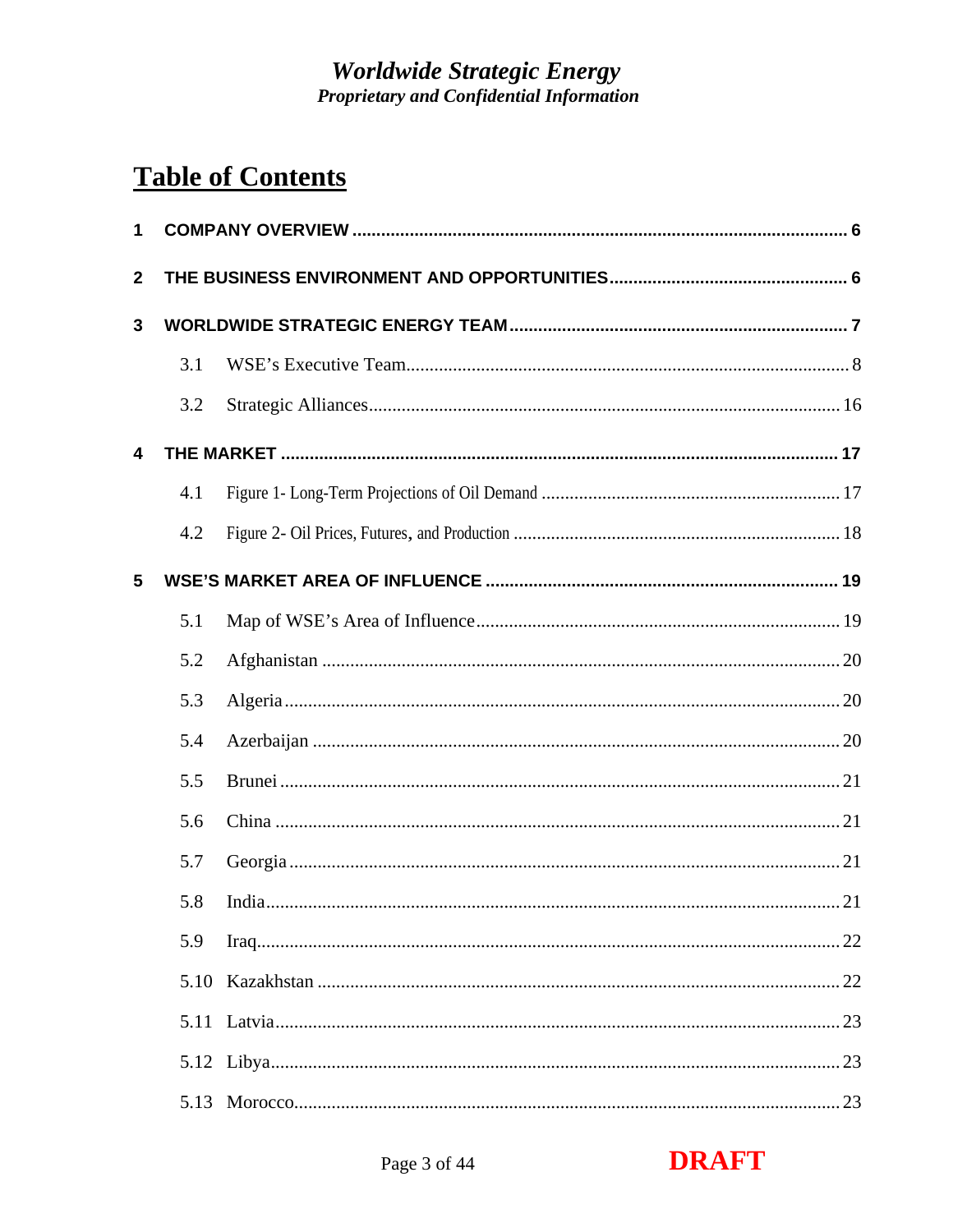|    | 5.17 |  |
|----|------|--|
|    |      |  |
| 6  |      |  |
|    | 6.1  |  |
| 7  |      |  |
| 8  |      |  |
|    | 8.1  |  |
|    | 8.2  |  |
| 9  |      |  |
| 10 |      |  |
| 11 |      |  |
|    |      |  |
|    |      |  |
|    |      |  |
|    |      |  |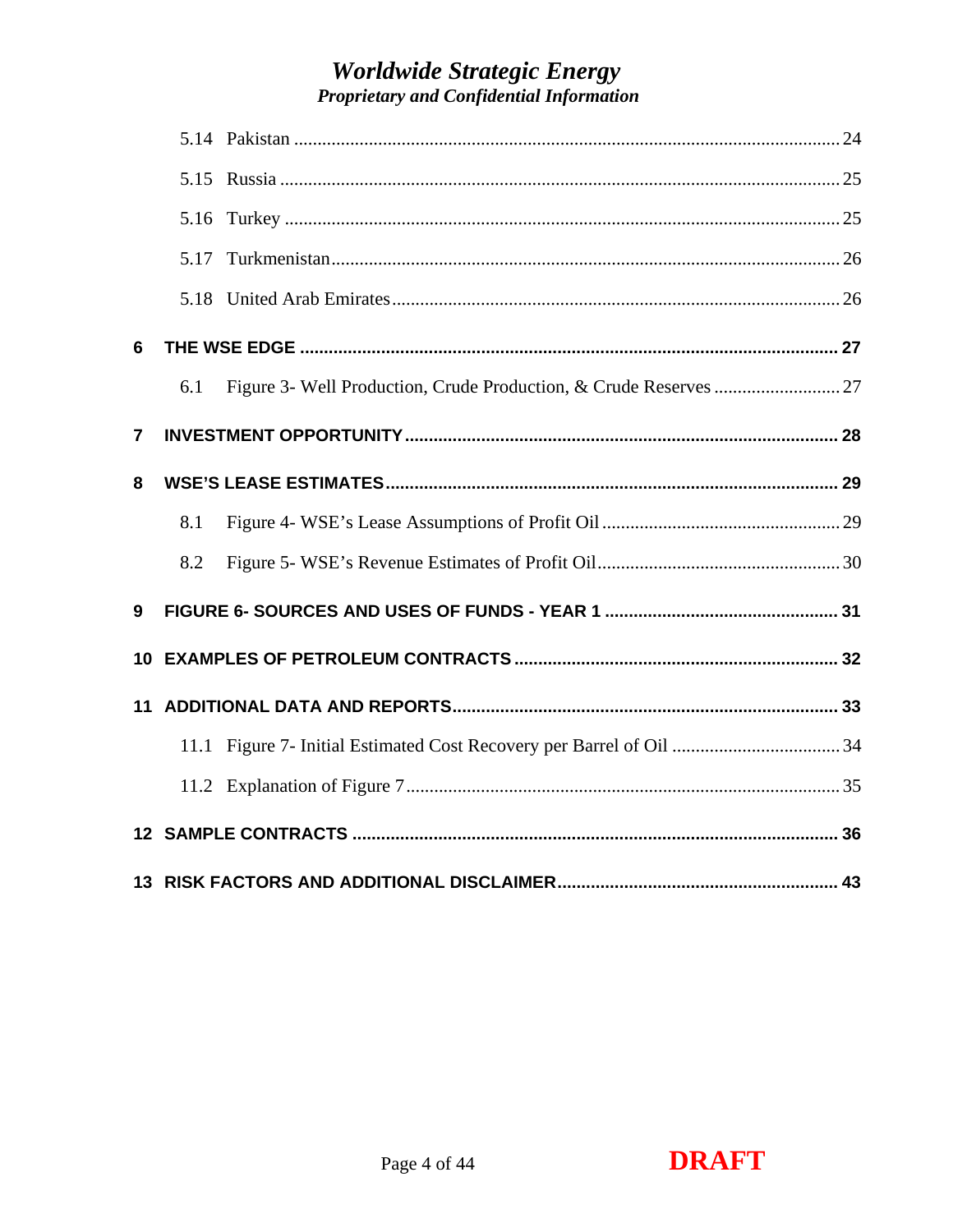#### **Disclaimer**

*This document (Worldwide Strategic Energy Placement Memorandum) has been prepared by Worldwide Strategic Energy. It is being distributed by the Directors for information purposes only to those parties who have expressed an*  interest in investing with Worldwide Strategic Energy in order to assist them in deciding whether to proceed with further *analysis of the investment opportunity. This provided information is not intended to form the sole basis of any decision to make such an offer, or the sole basis or a part of any contract, and does not constitute a prospectus or an offer of invitation for the sale or purchase of all or any part of the capital or assets of Worldwide Strategic Energy.* 

*No representation, warranty or undertaking, express or implied, is or will be made in, or in relation to, and no responsibility or liability (including without limitation, any liability in negligence) is or will be accepted by the Directors or by Worldwide Strategic Energy or by any of its connected persons as to, or in relation to, this Placement Memorandum or the accuracy or completeness of the information contained therein or any other information, whether written or oral, made available to any Investors or their respective advisors and any liability therefore is hereby expressly disclaimed. In particular, but without prejudice to the generality of the foregoing, no representation or warranty is given as to any of the opinions, or as to the achievement or reasonableness of any future projections or estimates, contained in this Placement Memorandum.* 

*This Placement Memorandum is not a prospectus and does not, and is not intended to, constitute an offer or invitation to invest in securities nor shall it, or any part of it, be relied upon in any way in connection with an offer to subscribe for shares. Any Investor in Worldwide Strategic Energy will be required to acknowledge in the application for the purchase of share capital of the company that he/she has not relied on or been induced to purchase shares by this Placement Memorandum or by any other representation or statement. Nothing in this Placement Memorandum is, or shall be relied on, as a promise or representation as to the future.* 

*In furnishing copies of this Placement Memorandum, the Directors do not undertake any obligation to provide the Investors with access to any additional information or to update this Placement Memorandum or to correct any inaccuracies herein, which may become apparent. The Investor recipients are assumed to possess a certificate of High Net Worth or Sophistication as set out in articles 48 and 50 of the Financial Services & Markets Act 2000 (Financial Promotions) Order 2001 and the US equivalent.* 

*The Investors should seek their own independent advice in relation to the information contained therein. Investment in a new business carries high risks as well as the possibility of high rewards; it is speculative and the Investors should be aware that no established market exists for the trading of shares in private companies. Before investing in a project about which information is given, the Investors are strongly advised to take advice from an authorized person who specializes in advising on investments of this kind. The Worldwide Strategic Energy Placement Memorandum is confidential and must not be copied, reproduced, summarized, distributed or passed in whole or in part, to any other person at any time without prior written consent of Worldwide Strategic Energy* 

*This Placement Memorandum is only being made available to persons reasonably believed to be sufficiently expert to understand risks involved in potential investment in Worldwide Strategic Energy Neither the receipt by any person of this Placement Memorandum nor any information supplied in connection with the proposed investments in Worldwide Strategic Energy is, or is to be taken as constituting the giving of investment advice by Worldwide Strategic Energy or any of its professional advisors. Recipients of this Placement Memorandum in jurisdictions outside the USA should inform themselves about and observe any applicable legal requirements in relation to the receipt of this Placement Memorandum. Any Investor interested in investing in Worldwide Strategic Energy is recommended to seek financial advice and must make an independent assessment of Worldwide Strategic Energy This Placement Memorandum does not contain all the information that any Investor may require. No person should invest in Worldwide Strategic Energy unless he/she has sufficient liquid assets to enable him/her to withstand the loss of any capital invested. In opening this Placement Memorandum, the recipient is deemed to acknowledge that he/she is under an obligation to keep this Placement Memorandum Strictly Confidential and that he/she will not distribute this Placement Memorandum to any other third party in any form, without the express prior written approval of Worldwide Strategic Energy. This Disclaimer is to inform the potential investor of this investment into energy projects to develop oil and gas leases in international markets.*

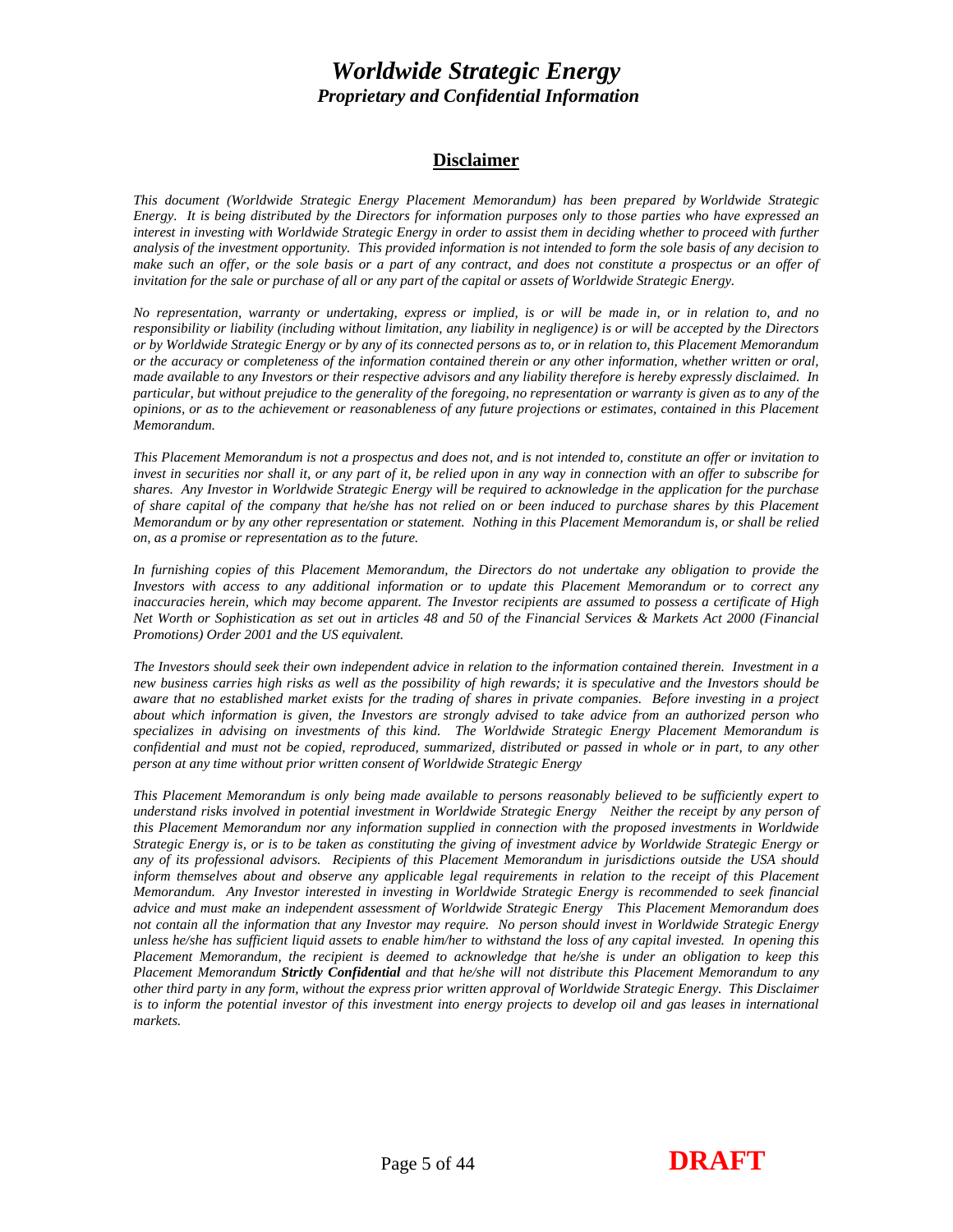## <span id="page-5-0"></span>1 Company Overview

Worldwide Strategic Energy ("WSE") was established to seek hydrocarbon development opportunities (e.g., leases and options on leases) in known hydrocarbon-bearing regions around the world. Our primary opportunities exist in international markets that have historically been troubled geopolitically and/or economically. **Geopolitical risks have often caused the hydrocarbon development opportunities in these regions to be overlooked or underdeveloped. Through our strong business and political ties, WSE has the unique ability to navigate the geopolitical spectrum and inherent risks associated with these politically complicated and sometimes misunderstood countries of the world outside of the traditional means of most firms, as well as with the "turbulent suppliers" of oil to the western world including the Persian Gulf and various Latin American nations.**

Politically complicated countries that are part of WSE's Area of Influence include, but are not limited to: Afghanistan, Algeria, Azerbaijan, Brunei, China, Georgia, India, Iraq, Kazakhstan, Latvia, Libya, Morocco, Pakistan, Russia, Turkey, Turkmenistan, and the United Arab Emirates. In addition to being rich in resources, all of the countries in WSE's Area of Influence already have in place critical infrastructure - ports, terminals and pipelines - to ship the final product, or at minimum, a real and intentional desire to construct such infrastructure which would in turn provide WSE with additional business opportunities.

By utilizing our strong business and political connections, WSE will be able to capitalize financially by continuing to offer geopolitical and business development assistance to a host government while acquiring leases and lease options. The lease-holding governments will issue the leases and lease options to WSE based on our significant knowledge of both the energy and political worlds. By doing so, the lease-holding government will receive the additional benefit of our strong business and political knowledge in the U.S. and around the world, while at the same time still receive the usual royalties associated with passing on a hydrocarbon field to a developer. This arrangement will be a win/win for the oil leaseholding country, the field developer, and WSE.

## 2 The Business Environment and Opportunities

In recent years, profits in the energy sector have soared to unprecedented levels as energy prices have climbed dramatically. Many energy analysts project that oil and gas prices will continue to remain high in the coming years due to a variety of factors. Mellon Global Investment Oil and Gas analyst Charles Whall has said, "The key question is whether demand suppression is greater than supply disruption but, of course, the market is still looking to quantify this. Against this backdrop we should expect the oil price to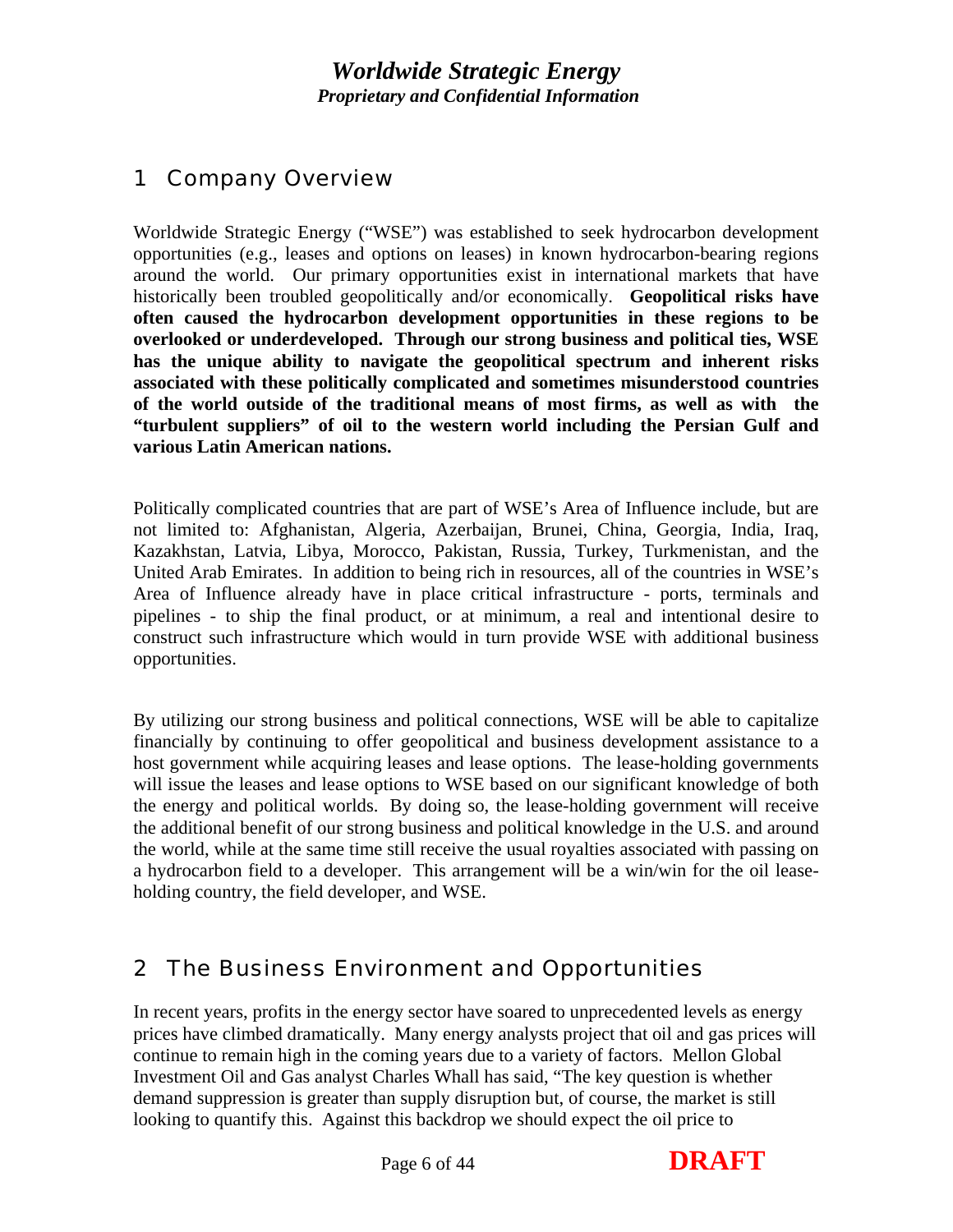<span id="page-6-0"></span>consolidate at the current \$60 to \$65 a barrel level until we have some answers." In its March 8, 2005, report, The Energy Information Administration of the U.S. Department of Energy stated that "many of the same factors that drove world oil markets in 2005, such as low world spare production capacity and rapid world demand growth, will continue to affect markets in 2006 and 2007." Their report goes on to say "there are other factors, which will also put pressure on world supplies but are less certain, such as the frequency and intensity of hurricanes, other extreme weather, and geopolitical instability."

This geopolitical instability has prevented many hydrocarbon rich countries and the western energy industry from effectively exploring, developing, and transporting these existing hydrocarbon resources. Furthermore, many of these countries only have available those leases that are believed to be profitable but smaller in size than the "giant" and "super giant" fields traditionally preferred by the major oil companies. **It is WSE's goal to hedge its risk profile and maximize its competitive advantage by acquiring five to seven of these leases in these politically complicated countries within six months of receiving the initial funding associated with this Placement Memorandum.**

By utilizing the political and business strengths of our team, WSE will continue to enhance business relations and simultaneously perform high level consulting work for many of the aforementioned countries and companies that are currently our clients. Because of our long-standing relationships, we will be able to secure leases and lease options from these clients. The lease-holding governments will issue the leases/lease options to WSE based on our significant knowledge of both the energy and political worlds. In fact, we expect that the lease-holding government will quickly realize the advantage of such a win/win business arrangement, and we believe that WSE will receive the best available leases as the host governments work to ensure a long-term relationship with WSE.

## 3 Worldwide Strategic Energy Team

WSE has assembled a highly esteemed and experienced Advisory Board and management team. WSE's technical staff has unparalleled senior management experience in the hydrocarbon development business, while the political members of the team possess extensive personal experience in and relationships with the governments of all of the countries within WSE's Area of Influence. All members are among the most respected experts in their fields and collectively form a team with unparalleled breadth and depth of knowledge and relationships.

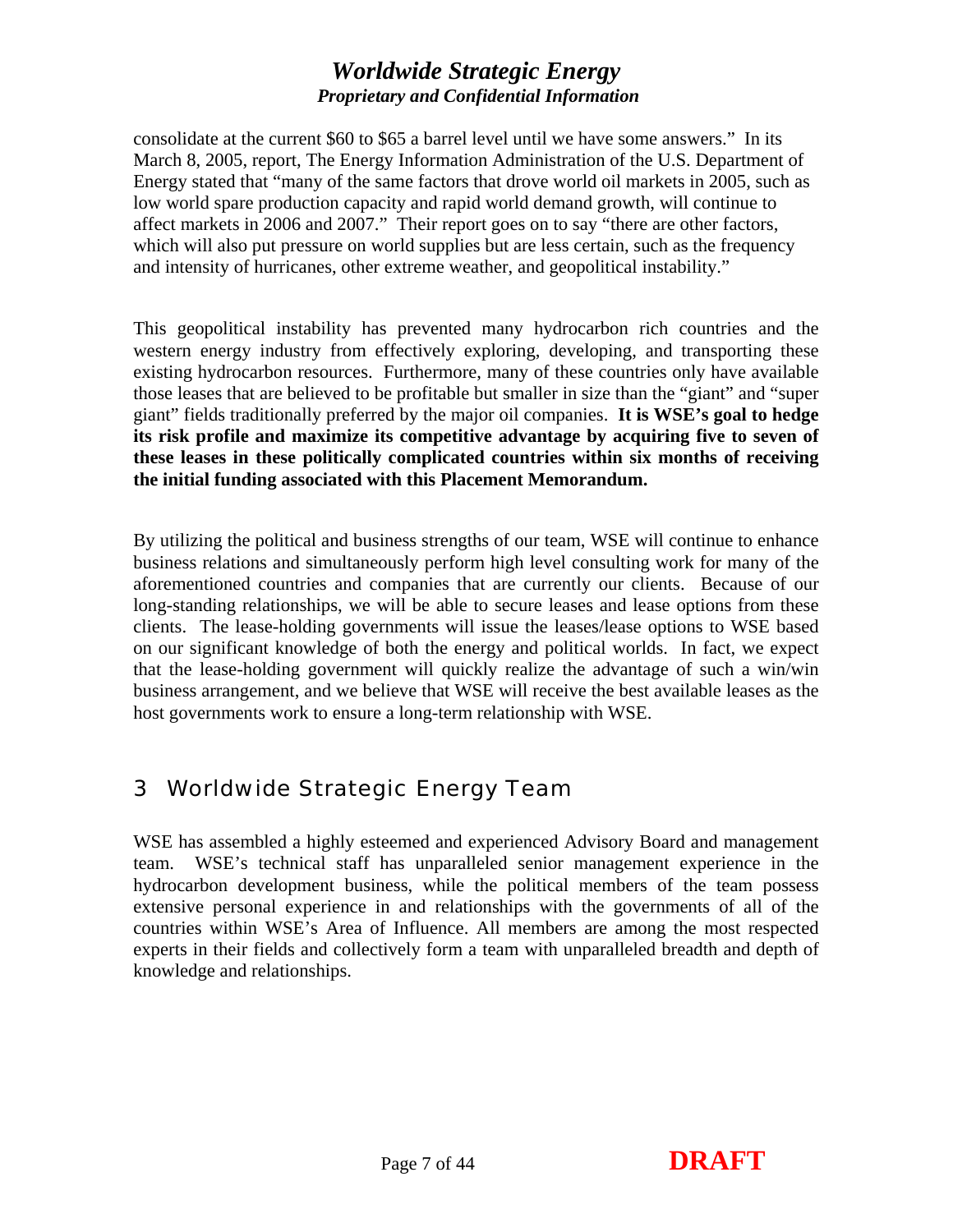## <span id="page-7-0"></span>*3.1 WSE's Executive Team*

**Stephen P. Payne** - President and Chief Executive Officer **Major General Lincoln Jones, III (USA Ret.)** – (Chairman, Advisory Board for WSE) **Don Jordan** – Jordan Capital Management (WSE Advisory Board Member) **Paul Somerville** – Associated Pipeline (WSE Advisory Board Member) **Bracewell & Giuliani** – (WSE Outside Strategic and Legal Counsel) **Togrul Bagirov** – Moscow International Petroleum Club (WSE Advisory Board Member) **Fred Zeidman** – Seitel (WSE Advisory Board Member) **Shiv Khemka** – SUN Group/SUN Energy Resources (WSE Advisory Board Member) **Henry Schlesinger** – Executive Vice President, Exploration and Production **Spencer E. Geissinger** – (WSE Advisory Board Member) **Randy Scheunemann** – (WSE Executive Consultant) **Gary W. Heinz** - CFO and Executive Vice President for Business Development **Adil Baguirov** - Executive Vice President, International Affairs **Dick Westfahl** – Senior Vice President, Engineering and Operations **Brian Ettinger** – Senior Vice President, General Counsel and Corporate Secretary **Josh Crescenzi** – Vice President, Administration and Controller

## **Stephen P. Payne - President and Chief Executive Officer**

Mr. Payne began his affiliation with the Bush White House by serving as a White House Advance Representative for President George Herbert Walker Bush, coordinating dozens of official White House events across the nation, and serving as President George W. Bush's personal travel aide during his father's 1988 Presidential campaign.

Over the past nine years, Mr. Payne has established an exceptional reputation among the nation's most powerful and influential companies. He currently acts as a Governmental Affairs Consultant representing Afghanistan, Kazakhstan, Kenya, Latvia, Pakistan, Turkmenistan and the United Arab Emirates. In 2001, Mr. Payne served as Senior Advisor to the NASA Administrator on White House and Congressional Affairs.

Mr. Payne's political efforts have been extensive on a staff, consultant, and volunteer leadership basis. He was a vital member of the Bush/Cheney 2000 and 2004 campaigns' Advance operations efforts acting in a volunteer capacity. Spending hundreds of days on the road for the Bush/Cheney Campaign in 2000 and 2004, Mr. Payne was part of a small team of five Bush operatives, including former White House Chief of Staff Andy Card, who coordinated the campaigns' efforts for the three Presidential debates held that year.

In 2004, Mr. Payne coordinated the Vice Presidential debate effort. He is also occasionally assigned by the White House to coordinate important international events for President Bush including the 2003 Red Sea Summit in Jordan (Israel/Palestinian Middle East Peace Talks), as well as Vice President Cheney's trips to the Middle East

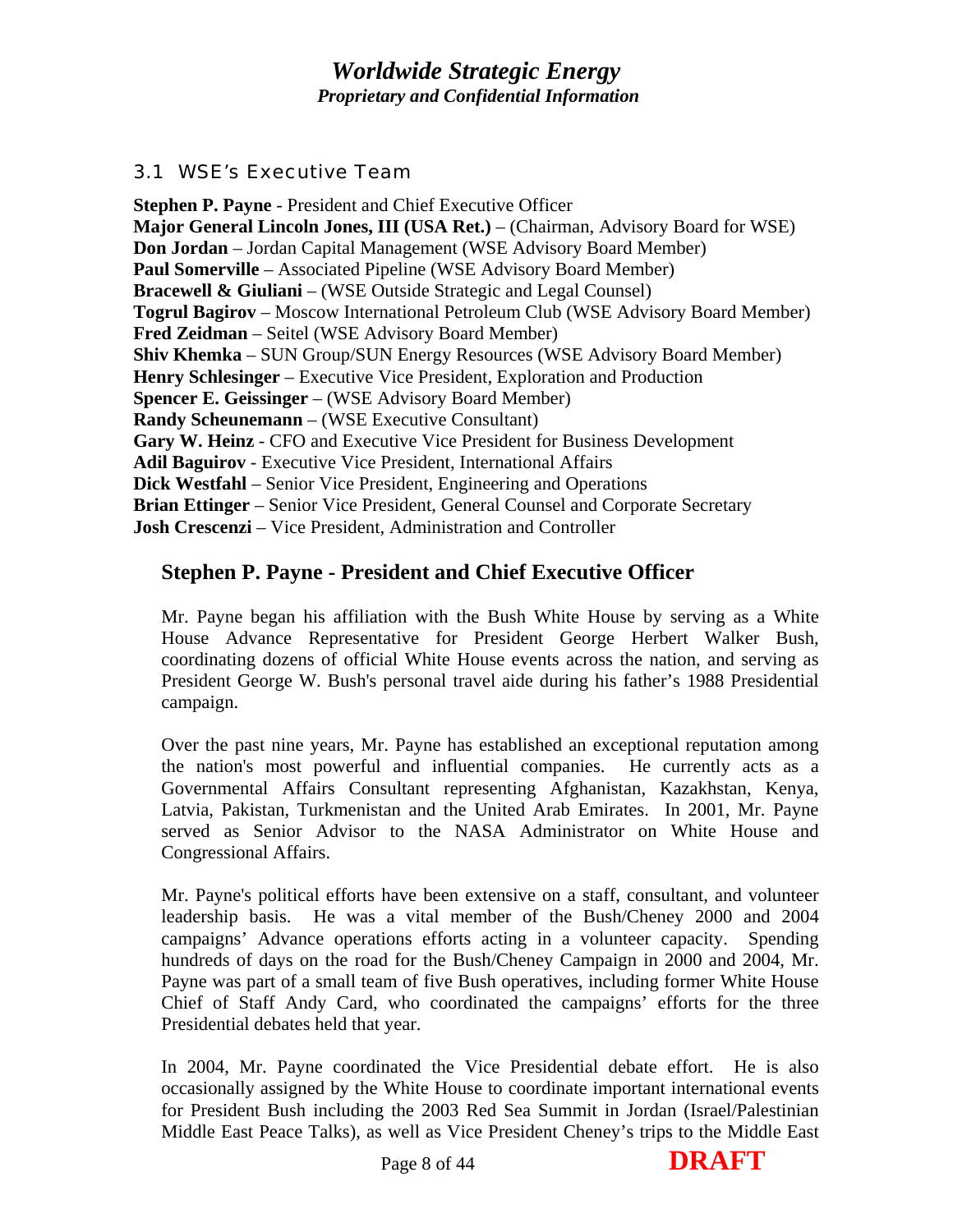in 2002 and 2005, and his trip to Afghanistan for the historic inauguration of Afghan President Hamid Karzai.

Mr. Payne was also a Bush Pioneer in 2000, Ranger in 2004 and a member of the Bush for President National Finance Committee, as well as a Republican Regent contributing over \$250,000 to the Republican National Committee.

Mr. Payne served as a statewide Vice-Chairman for Texas Governor Rick Perry's 2002 campaign and as a statewide Vice-Chairman for U.S. Senator Kay Bailey Hutchison's re-election campaigns in 2000 and 2006.

## **Major General Lincoln Jones, III (USA Ret.) – (Chairman, Advisory Board for WSE)**

Major General Lincoln Jones, III (USA Ret.) retired from the Army as Deputy Commanding General U.S. Army V Corps, Germany where he was Deputy to the Former Secretary of State General Colin Powell. During his career, he also served as Commanding General, U.S. Army's Southern European Task Force. His list of service includes: Vietnam, Turkey, Korea, Italy, Panama, West Germany, and Hawaii.

Following his Army career, General Jones was a key executive at Enron where he served as President of Enron Power Corp. (1991-98); Vice Chairman, Enron Europe (1996-98); and President, Enron Engineering & Construction (1993-96). During that time, he developed sixteen and operated eighteen power plants throughout the world. He also managed the maintenance of 43,000 miles of gas pipeline located in the United States. Since retiring from Enron in 1998, he has acted as an energy, military and geopolitical consultant.

General Jones is a Member of the Board of the Association of the U.S. Army, Washington D.C., (Vice Chairman); the Council on Foreign Relations; the National Defense University Foundation (Vice Chairman); and the World Affairs Council of Houston (Chair 1993-96).

## **Don Jordan – Jordan Capital Management (WSE Advisory Board Member)**

Don D. Jordan currently heads Jordan Capital Management after having retired as Chairman of the Board of Reliant Energy, Inc. He first joined Reliant Energy's predecessor firm, Houston Industries, in 1956 and became its President in 1974. The company is now a diversified international energy services company that has operations in all segments of the energy chain.

He served as Chairman of the Houston Livestock Show and Rodeo and as a member of the Edison Electric Institute. Mr. Jordan is on the boards of the South Texas College of

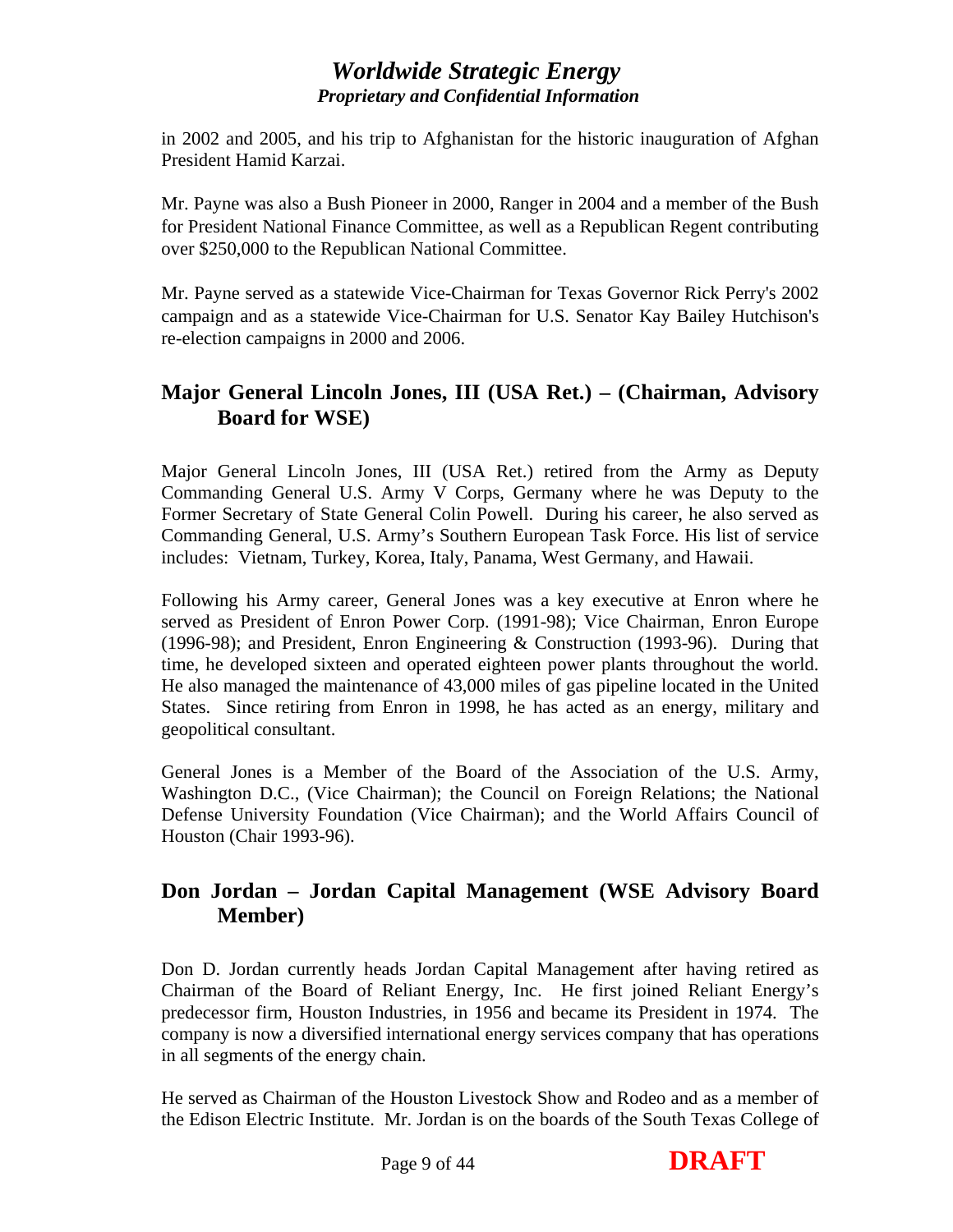Law, the Electric Reliability Council of Texas and the Association of Electric Companies of Texas. He is Vice Chairman of the World Energy Council and a Director of AEGIS Services, Inc.; BJ Services Co.; the Texas Medical Center; and the Texas Heart Institute. He is an Advisory Director of Chase Bank of Texas, N.A.

A Corpus Christi native, Jordan received a bachelor's degree in industrial management from The University of Texas and a law degree from the South Texas College of Law.

#### **Paul Somerville – Associated Pipeline (WSE Advisory Board Member)**

Mr. Somerville is currently Chairman and CEO of Associated Pipe Line Contractors, Inc. and served on the Board of Directors of the International Pipe Line and Offshore Contractors Association in1976, 1980, 1995, 1998, and 1999. Mr. Somerville was a partner in Bush Exploration in the mid-1980's**,** Director of the Pipe Line Contractors Association (PLCA) since 1992**,** and currently serves on the PLCA Federal Energy Regulatory Committee Advisory Committee.

Mr. Somerville was state Vice Chairman of George W. Bush's 1994 gubernatorial campaign. He has been named one of the Men of Achievement in the Pipeline Industry and is currently Chairman of the Houston Livestock Show and Rodeo.

Mr. Somerville has received the *Pacesetter Award of Houston* in 1990, the *Gold Key Businessman of the Year* in 1992, *"All Those Texans" Texan of the Year*, and "*Vice Chancellor's Award in Excellence"* from Texas A&M University in1999.

#### **Bracewell & Giuliani (WSE Outside Strategic and Legal Counsel)**

Bracewell & Giuliani handles matters related to corporate finance and restructuring, hydrocarbon development, federal and state government regulations, tax, environment, corporate governance, litigation, and strategic communications. The firm represents operators and suppliers in the energy industry. Its lawyers represent clients engaged in upstream and downstream energy transactions across the U.S. as well as in Europe, the North and Caspian Sea Regions and Latin America. Bracewell & Giuliani's regulatory attorneys bring extensive experience in the development of hydrocarbon leases, oil and gas pipelines, electric transmission infrastructure projects and telecommunications. Among this group are former top officials with FERC as well as former top administrators with state and federal agencies that regulate the public utilities and oil and gas industries.

- Mayor Rudy Giuliani Former Mayor of New York City
- Pat Oxford Managing Partner B&G Law Firm
- Congressman Jim Chapman Former Appropriations Committee Member
- Congressman Ed Bethune Former Budget Committee Member
- Gene Godley Former Assistant Secretary of Treasury
- Michael Pate Former Legislative Director to Senator Lloyd Bentsen

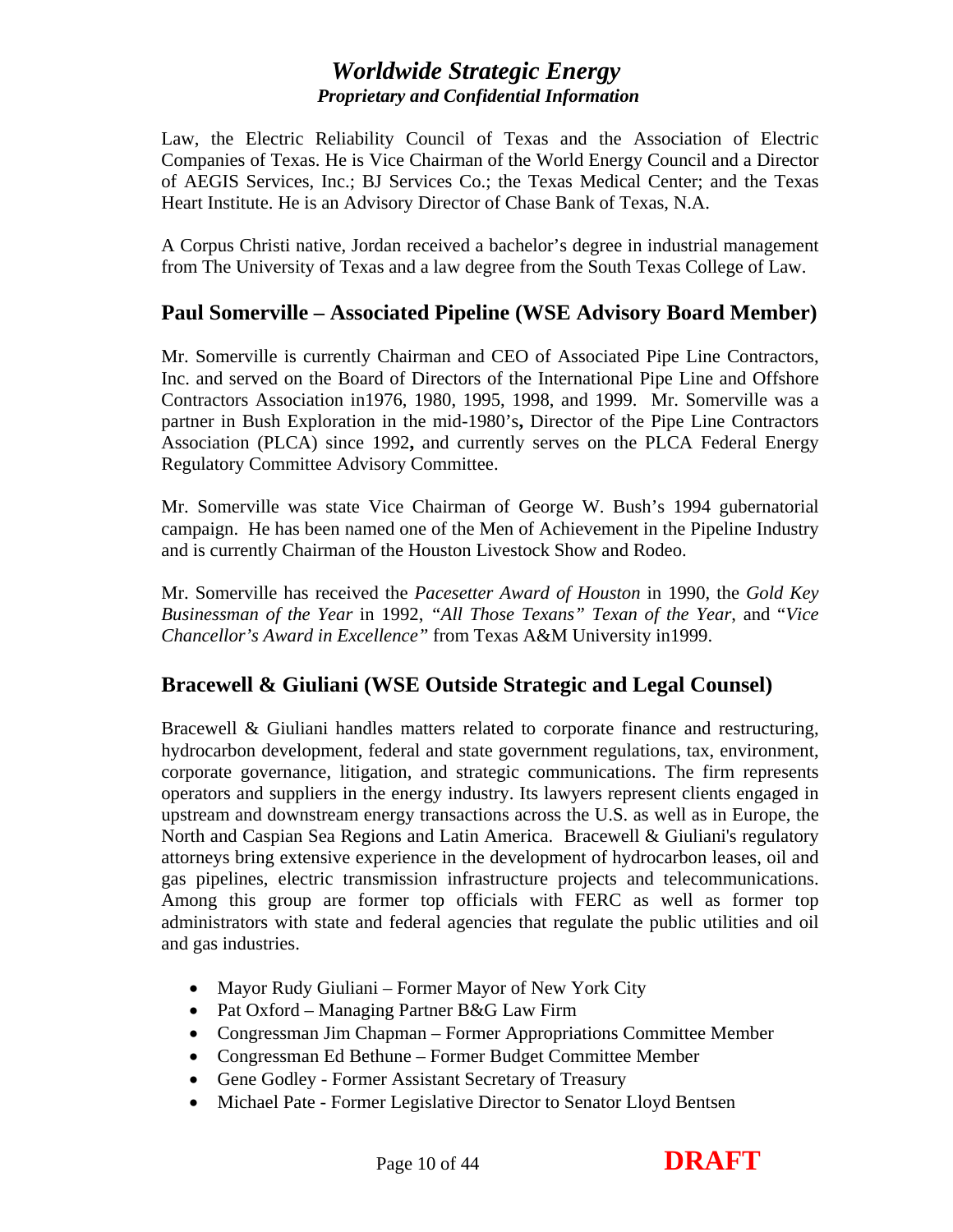## **Togrul Bagirov - Moscow International Petroleum Club (WSE Advisory Board Member)**

Dr. Togrul Bagirov is the Executive Vice President of Moscow International Petroleum Club (MIPC), a non-profit non-governmental specialized international organization. He is a Special Advisor to the Russian Prime Minister, the Russian Minister of Energy, Gazprom, LUKoil, and Transneft. In addition, Dr. Bagirov serves as a Deputy Chairman of the United Nations Forum on Energy Security.

Dr. Bagirov received a M.S. in International Relations, a Ph.D. in History from Moscow University (MGIMO), and a Ph.D. in Political Science from the Institute of USA and Canada of the Russian Academy of Sciences. He is an adjunct professor in energy security studies at MGIMO University. Dr. Bagirov also heads the public consultative center under the Russian Government for international projects in oil and gas.

Dr. Bagirov is a member of the World Economic Forum at Davos, a participant in Russia-U.S. and Russia-EC Energy Dialogues, and a Deputy Chairman on the Board of Trustees of the Russian-American Business Council.

## **Fred Zeidman – Seitel (WSE Advisory Board Member)**

Mr. Zeidman is the Chairman of Seitel, Inc., a public traded company that is a leading provider of seismic data and related geophysical expertise to the petroleum industry. Mr. Zeidman is also the Chairman of Emerge Capital Corporation, a publicly traded company that is an established provider of restructuring strategies, turn around executive and business development services for energizing and re-energizing public companies. He is the former CEO and President of Intersystems, Inc. and the founder of the Houston Venture Capital Association.

Mr. Zeidman is deeply active in community and political affairs locally and nationally. President George W. Bush appointed him to chair the U.S. Holocaust Memorial Council in March 2002. Mr. Zeidman holds leadership positions in the Anti-Defamation League (Southwest Region), the Jewish Institute for National Security Affairs (JINSA), and the American Jewish Committee. He serves as Co-Chairman of the Finance Committee of the Republican Party of Harris County, Texas and serves on the Finance Committee of the Republican Party of Texas. In 1996, Mr. Zeidman was Vice-Chairman of the Dole/Kemp Presidential Campaign in Harris County and has consistently been a key advisor to Texas Republican congressional and senatorial delegations.

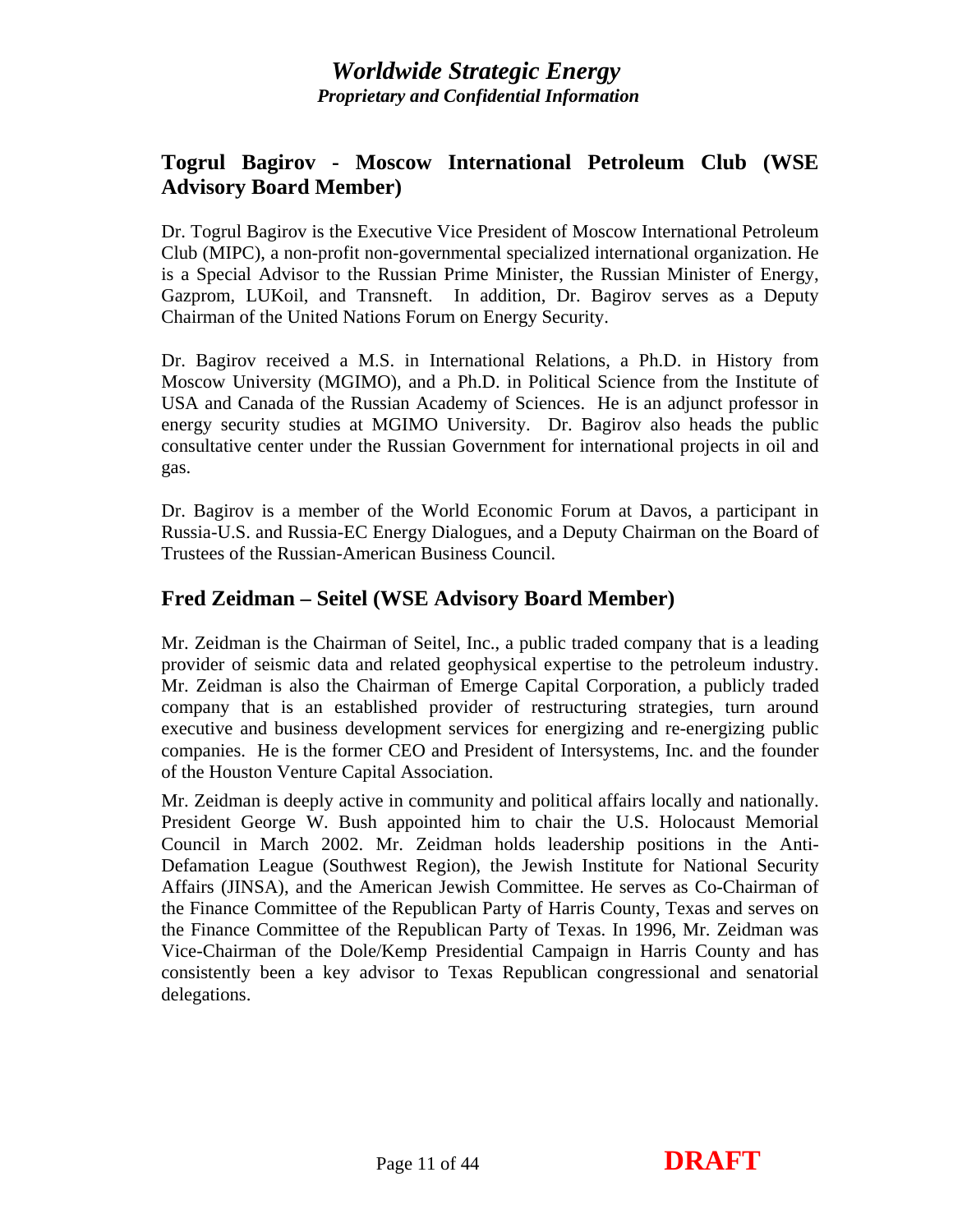## **Shiv Khemka – SUN Group/SUN Energy Resources (WSE Advisory Board Member)**

Mr. Khemka is Director of Sun Group, which includes SUN Energy Resources. SUN is a leading private investment group based primarily in India and the countries of the former Soviet Union ("FSU"). Its principal shareholders are members of the Khemka family, which has been operating throughout India for more than one hundred years in a variety of sectors including mining, oil and gas, infrastructure, transportation, and investment/fund management. The Group's principal focus today is the oil and gas sector in Russia, India and around the world.

Sun Group has strong commercial and political links within Russian and CIS establishments, given their five-decade-old business relationship with the former Soviet Union. Sun Group has successfully participated in 27 disinvestment programs of the Russian government, in the process gaining minority or controlling interests in a host of businesses.

In Russia in 1992, SUN established one of the region's leading beer companies, SUN Interbrew, which the family expanded into a \$4 billion market capitalization company by 2005, which was then exchanged for a significant stake in InBev, the world's largest brewer. The Khemkas have floated a general-purpose fund to make investments in India and abroad in several boom sectors including energy, retail, real estate, and aviation.

## **Henry Schlesinger - Executive Vice President, Exploration and Production**

Henry Schlesinger is currently the President of Citrus Petroleum, an independent consulting firm with emphasis in exploration and development of oil and gas leases. Mr. Schlesinger performs consulting services for independent energy companies, including Worldwide Strategic Energy, and evaluates oil and gas projects, reviews data, and performs research to assess oil and gas business ventures.

From 1989 to 1996, Mr. Schlesinger served as President, Vice President, and Geologist for Marshall Petroleum, Inc., an independent oil exploration and development company. In his capacity with Marshall Petroleum, Inc., he reported directly to Howard Marshall, Chairman, and oversaw the daily operations of the company. From 1980 to 1984, Mr. Schlesinger worked as a Geologist for Delta Energy Resources.

Mr. Schlesinger has over twenty years experience in oil/energy business planning and development, administrative and operations management, and is a Certified Petroleum Geologist, equipping him with vast experience in both the upstream and downstream phases of the petroleum industry. He has affiliations with the American Association of Petroleum Geologist and the Houston Geological Society.

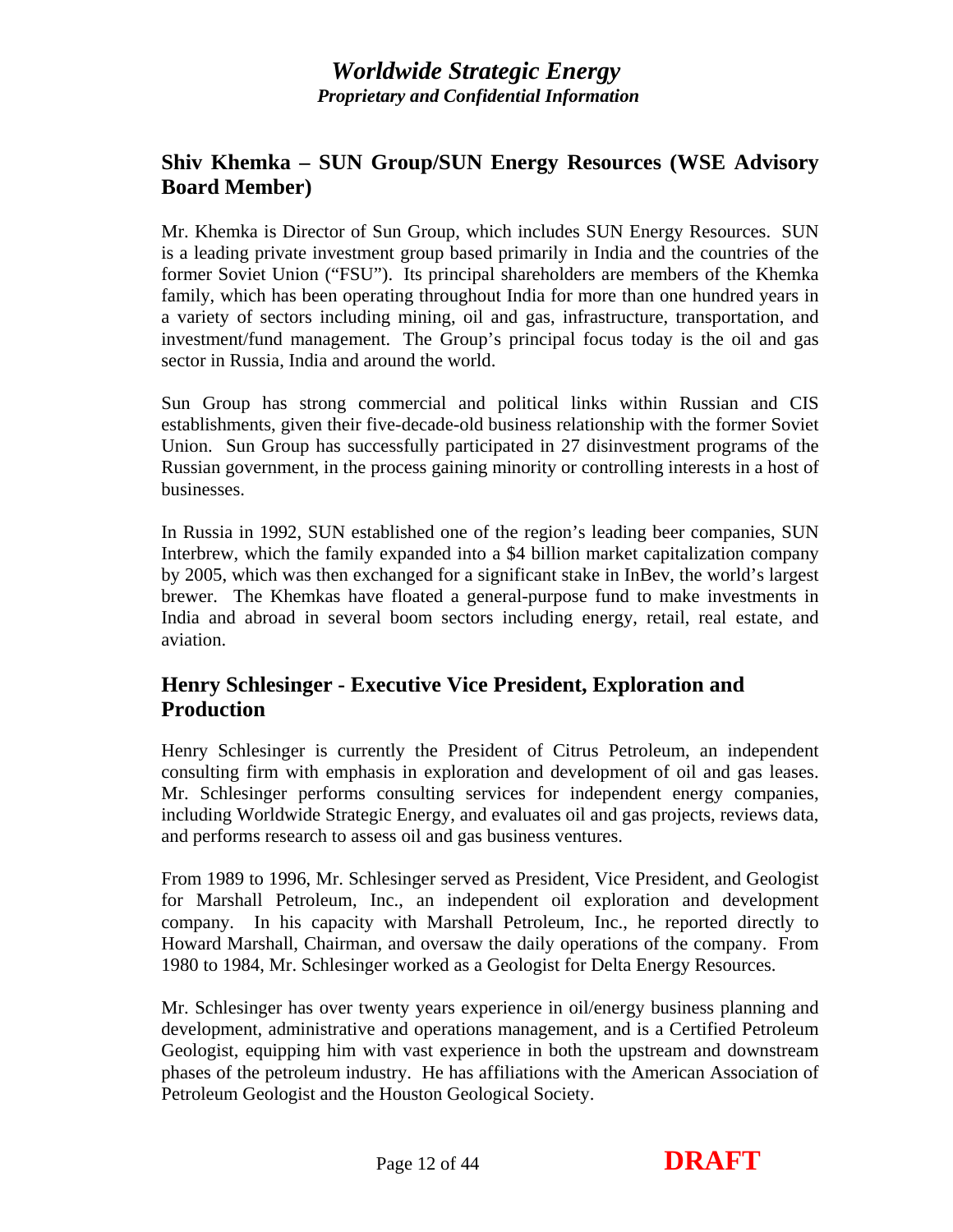## **Spencer E. Geissinger – (WSE Advisory Board Member)**

Spencer E. Geissinger, President & CEO of *SEG Global Partners*, has served in highlevel management positions in both the public and private sectors for over twenty-five years, developing extensive contacts in the Federal government and corporate America. He has served in key capacities in the U.S. Departments of State and Labor, and under two Vice Presidents and three Presidents.

A former Vice-President and General Manager of two publicly traded resortcompanies, he has unique private and public sector experience with the management of massive budgets, large staffs, and complex events. Mr. Geissinger has orchestrated multi-nation summits, planned Presidential Inaugurals, and traveled extensively overseas in direct support of the President.

As a Commissioned Officer at The White House, Mr. Geissinger served as Special Assistant to the President and Director of White House Press Advance, Assistant Chief of US Protocol, Deputy Executive Director of the 2004 G8 Summit, and more recently as Director of Events & Operations for the  $55<sup>th</sup>$  Presidential Inaugural Committee. Mr. Geissinger attended University of Nevada-Reno and has residences in Arlington, Virginia and Las Vegas, Nevada.

#### **Randy Scheunemann – (WSE Executive Consultant)**

In 2002, Randy Scheunemann founded the Committee for the Liberation of Iraq (CLI) to promote freedom for the Iraqi people. He served as pro bono President and Executive Director of CLI until its mission was completed in 2003. During CLI's operations, Scheunemann recruited more than 50 distinguished individuals to serve on CLI's Advisory Boards.

In 2001, Scheunemann served as a consultant to the Office of the Secretary of Defense. From 1999-2000, Scheunemann served as Defense and Foreign Policy Coordinator for the "McCain 2000" presidential campaign. In 1996, Mr. Scheunemann was a senior advisor to Republican Presidential Candidate Bob Dole and served on the 1996 Republican Platform Committee. Mr. Scheunemann also served as National Security Advisor to Senate Republican and Majority Leaders Bob Dole and Trent Lott from 1993-99.

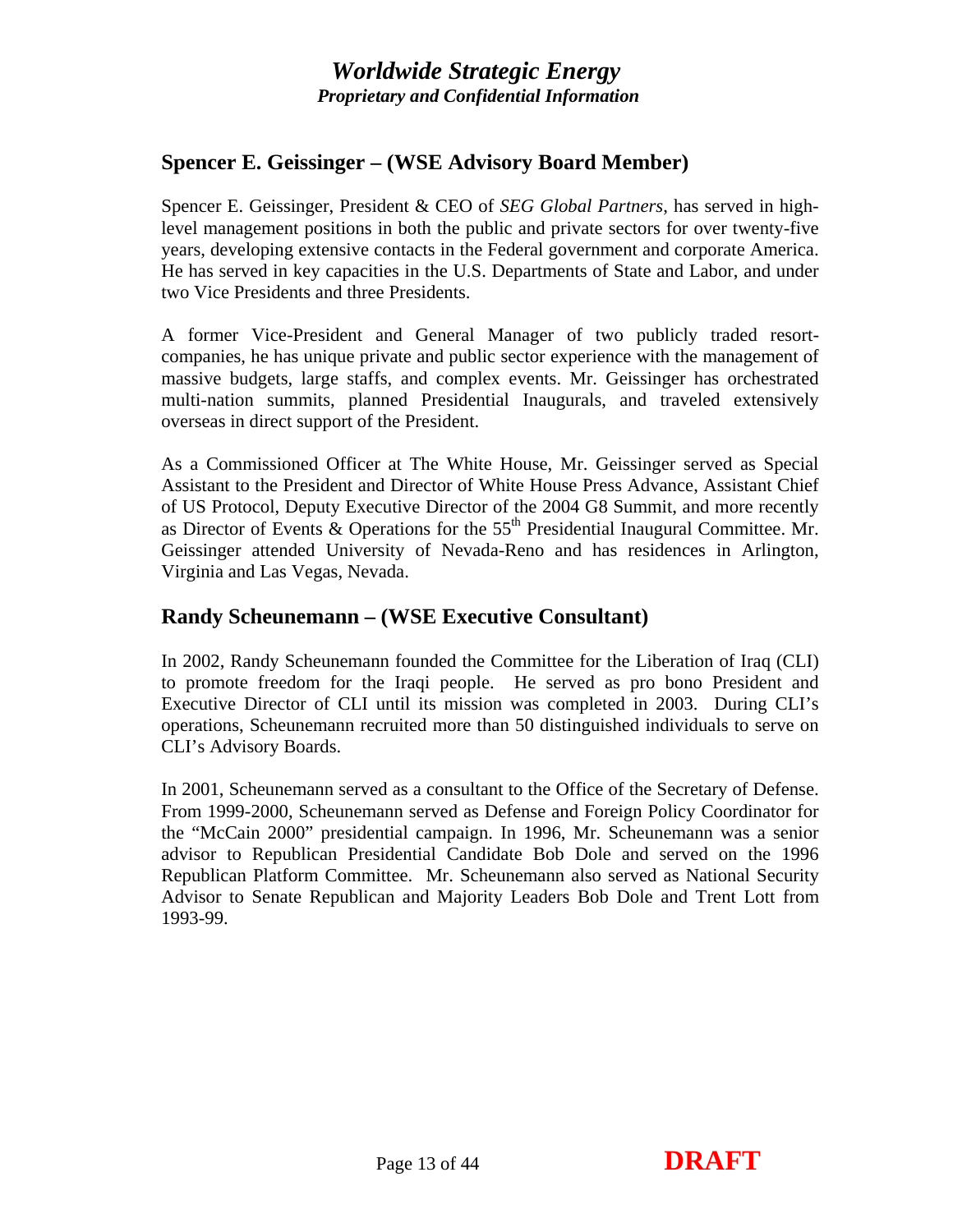## **Gary W. Heinz - CFO and Executive Vice President for Business Development**

Gary W. Heinz recently retired from a successful 11-year investment-banking career on Wall Street in New York. During his career, Mr. Heinz worked for three bulge bracket investment banks – J.P. Morgan & Co., UBS AG, and Goldman, Sachs & Co. – where he helped advise countries, states, cities, banks and other financial institutions on the use of sophisticated financial derivatives to better manage risks inherent in these entities' capital structure. As a result, Mr. Heinz has significant experience with various fixed income and equity risk management tools such as interest rate swaps, credit derivatives, commodity derivatives and the like. His list of former clients includes the Governments of Mexico, Texas, Oklahoma, New York, New Jersey, Mississippi, New York City, Philadelphia, Atlanta, Houston, Austin and San Antonio.

For more than a decade, Mr. Heinz has been an active real estate investor and partner in community development organizations Blue Devil Ventures and Main Street I, LLC, which are working to spur growth through adaptive reuse and rehabilitation of historic properties in Durham, North Carolina and Augusta, Maine respectively. Mr. Heinz is also the second largest shareholder and helped lead the Angel investor round for Demodulation Inc., a New Jersey high-technology firm working on various advanced materials products.

Mr. Heinz graduated *summa cum laude* with a combined B.B.A./M.B.A. degree in Accounting from Pace University in New York. Mr. Heinz has a strong record of community service and economic development. He served on the Westwood Board of Education from 1995 to 1998 and was one of the youngest ever school board members in the State of New Jersey. He is also a member of the Bergen County Economic Development Corporation and the Liberty Health Foundation.

## **Adil Baguirov - Executive Vice President, International Affairs**

Dr. Adil Baguirov is Worldwide Strategic Energy's most senior expert on Russia and the former CIS. His degrees include a Ph.D. in Political Science from MGIMO-University in Moscow, Russia and degrees from the University of Southern California (USC) and he is fluent in French, Russian, Azeri, and Turkish languages.

Since 2003, Dr. Baguirov has served as a Special Advisor on Russia and the Former Soviet Union (FSU) to Congressman Curt Weldon (R-PA), Vice Chairman of the House Armed Services and Homeland Security Committees, and as a coordinator of the Congressional Azerbaijan Caucus (CAC). In 2003 and 2004 he traveled with congressional delegations to the FSU.

Additionally, Dr. Baguirov was instrumental in energizing Russian-speaking voters in Philadelphia for the Bush-Cheney'04 Campaign. From 1997-1998, Dr. Baguirov worked for ARCO Corporation as their main Caspian energy analyst and held prior

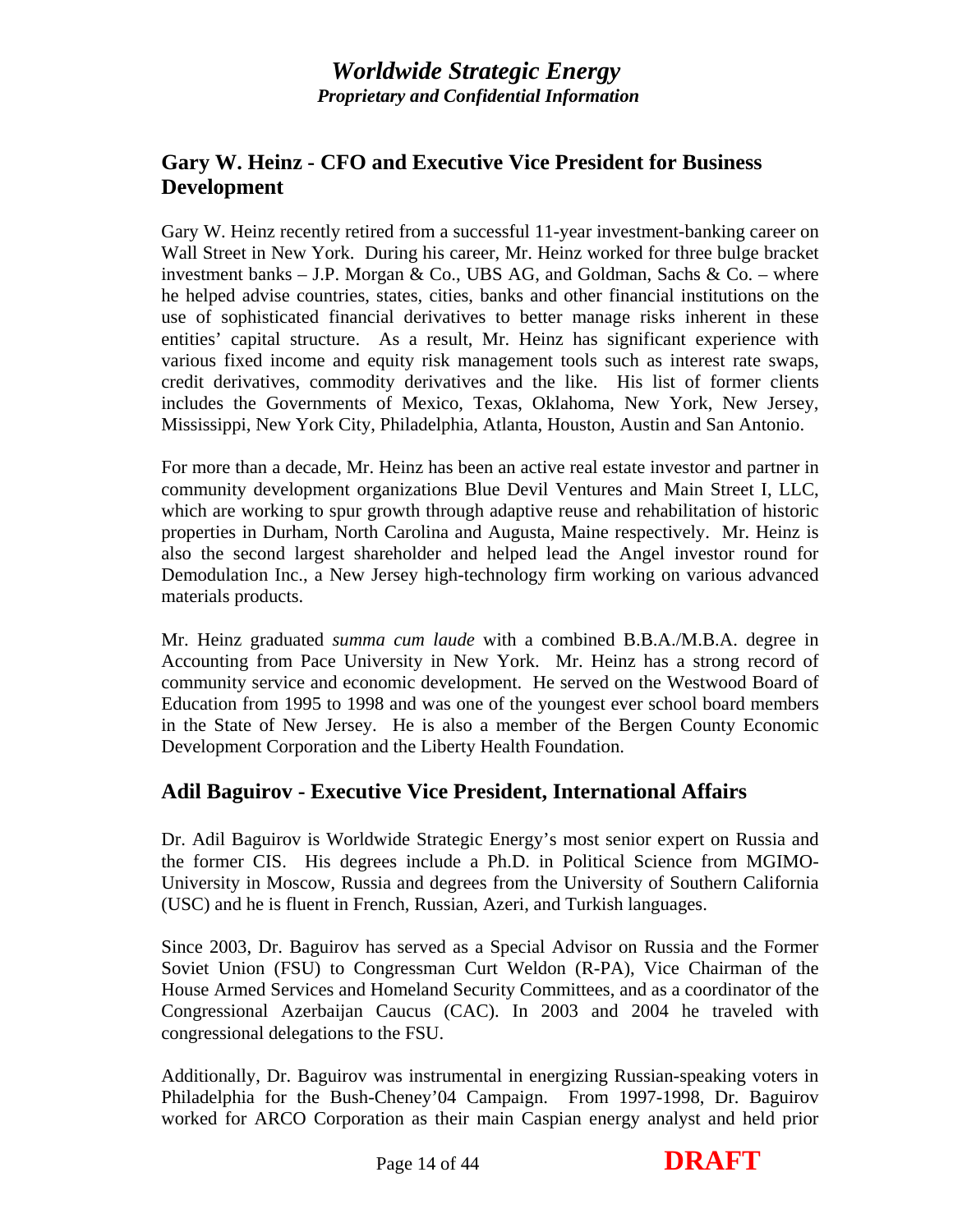positions with an E-commerce company in Los Angeles and an energy-consulting firm in Washington, D.C..

Mr. Baguirov's publications include a book on globalization in international relations and the role of new technologies, and dozens of articles on Caspian energy and other political and economic issues in English and Russian language journals and newspapers in the US and FSU.

#### **Dick Westfahl, Senior Vice President, Engineering and Operations**

Dick Westfahl is a graduate of the U. S. Naval Academy Annapolis in Maryland and the U. S Naval Postgraduate School in Monterey, CA with an M. S. in Oceanography.

Mr. Westfahl has served as Executive Vice President of National Energy Production Company (NEPCO); President of Raytheon Environmental Services Company, a subsidiary of Raytheon Engineers & Constructors Company; Regional Director of Business Development for Harding Lawson Associates, an environmental engineering and consulting firm; and Vice President-Deputy Manager of Stone & Webster Engineering Corporation. He was also Managing Director for Enron Engineering and Construction Company (EECC) from 1997 to 2001.

Mr. Westfahl is a retired U.S. Naval Officer with experience in various leadership positions for the U. S. Navy, including that of Commanding Officer of a nuclear submarine.

## **Brian Ettinger, Senior Vice President, General Counsel and Corporate Secretary**

Brian Ettinger is a practicing attorney representing domestic and international clients in energy, oil and gas development, exploration, drilling and pipeline product and natural gas development. Mr. Ettinger performs business litigation including contract formation and corporate business matters and serves as in-house counsel for Worldwide Strategic Partners, Inc., and its affiliate companies, also serving on the Board of these companies.

Mr. Ettinger serves on the Board of Pacific Texas Corporation, the developer of a natural gas and products pipeline from Texas to Arizona and Nevada. Mr. Ettinger has performed legal services in the sports, entertainment, and gaming industries and was an advisor and an official registered lobbyist for the Government of Pakistan from the summer of 2001 to fall 2004. Previously, Brian Ettinger served as Legislative Director for Senator Joseph Biden (Ranking Member, Senate Foreign Relations), as a Staff Assistant for U.S. House Majority Leadership, and as an Assistant to the Mayor of Philadelphia.

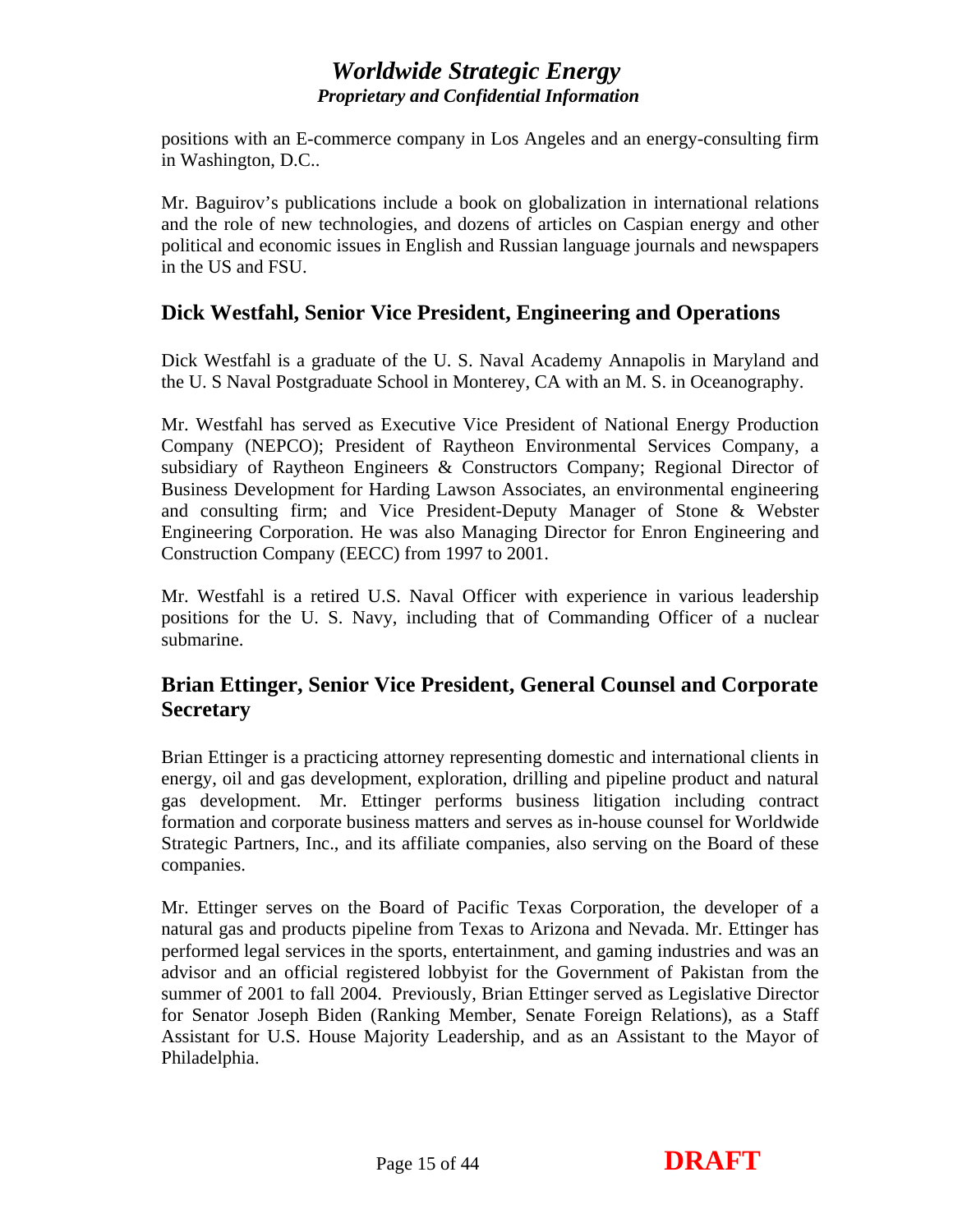### <span id="page-15-0"></span>**Josh Crescenzi, Vice President, Administration and Controller**

Josh Crescenzi is a Governmental Affairs Consultant. During the 2004 presidential election, Josh Crescenzi traveled with President Bush as a Presidential Press Advance Representative and currently travels with Vice President Dick Cheney. He is specialized in economic forecasting, energy issues, and employment trends for the Department of Treasury, Office of Economic Policy. Mr. Crescenzi is currently enrolled at The George H.W. Bush School of Government and Public Service at Texas A&M University seeking a Masters in International Affairs with an emphasis in National Security.

#### *3.2 Strategic Alliances*

Currently, Worldwide Strategic Energy has strategic alliances in place to do direct work with the China National Offshore Oil Company (CNOOC), the Indian state-owned oil company Oil & Natural Gas Corporation (ONGC) and the Azeri state-owned oil company State Oil Company Azerbaijan (SOCAR). In addition, WSE is currently in the process of discussing strategic opportunities with the Georgian state-run oil company, the National Oil Company of Georgia, and the Government of Afghanistan.



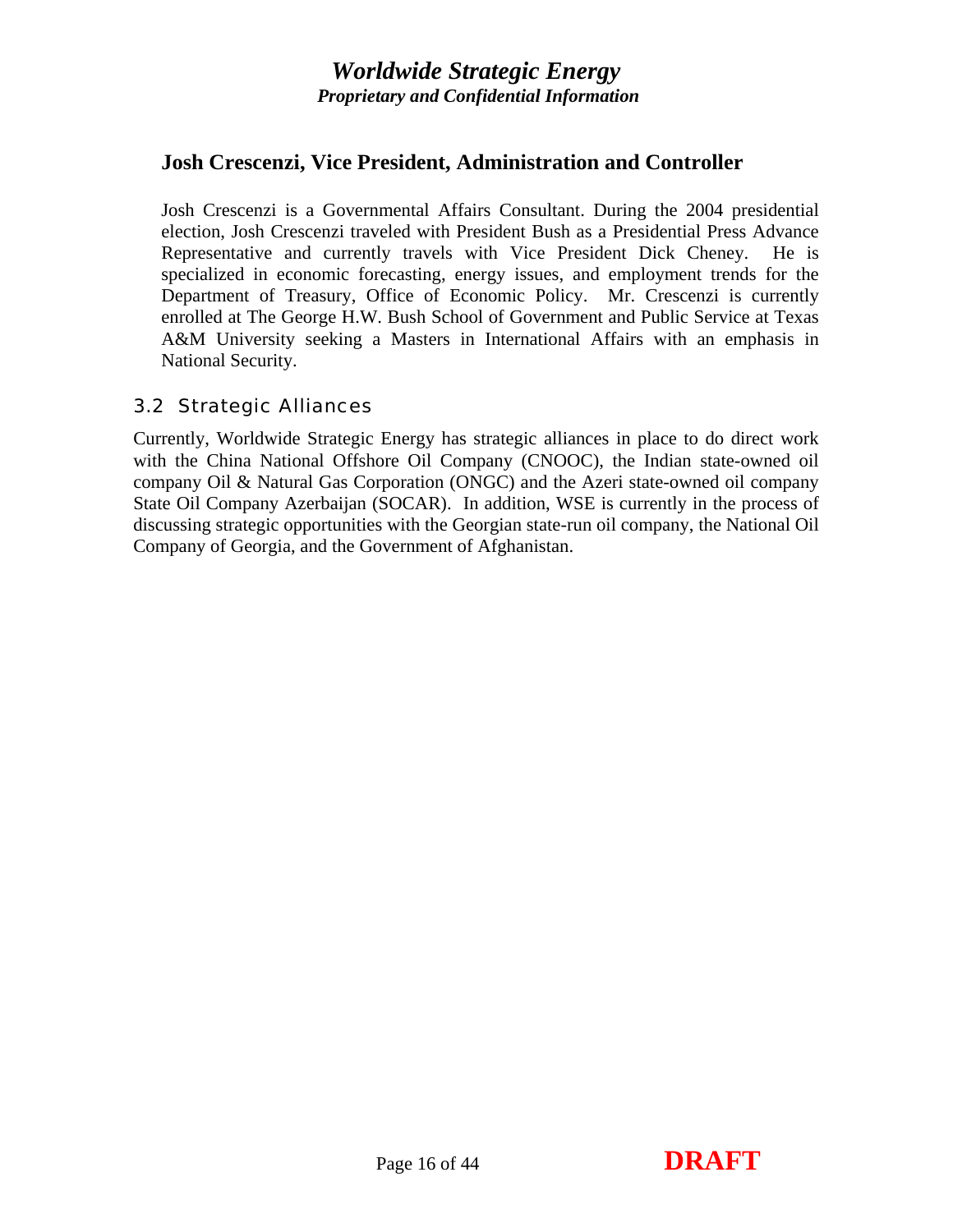## <span id="page-16-0"></span>4 The Market

The Energy Information Administration (EIA), a branch within the Department of Energy, expects total world oil consumption to skyrocket to more than 94.6 million barrels per day by 2010 (the last certified international consumption analysis showed that consumption was at 78.2 million barrels per day in 2002 (*Report #: DOE/EIA-0484(2005)*). According to the EIA, between 2000 and 2010, the world will see the single largest jump ever in world consumption when compared to any other 10 year period in recorded history.

Likewise, world consumption of natural gas is expected to rise by more than 19 trillion cubic feet from its levels in 2002 of 92.2(tcf) to 114.4 (tcf) in 2010.

The sheer volume of these increases identifies a quickly growing market that cannot be supplied by the existing and developed hydrocarbon fields of the world.

#### *4.1 Figure 1- Long-Term Projections of Oil Demand*

*(2000–30; millions of barrels a day, unless otherwise stated)*





Figure 1

Sources: International Energy Agency; U.S. Department of Energy; and IMF staff calculations.

<sup>1</sup>Simple average of West Texas Intermediate, Brent, and Dubai oil prices.

²According to the futures markets, the real price of oil expressed in 2003 dollars is expected to fall from \$45 a barrel in 2005 to about \$34 a barrel in 2010. The real price of oil assumed by the IMF staff to stay level after 2010.

³Real oil price is assumed to jump to \$80 a barrel in 2006 and then gradually fall to the baseline price of about \$34 a barrel in 2010.

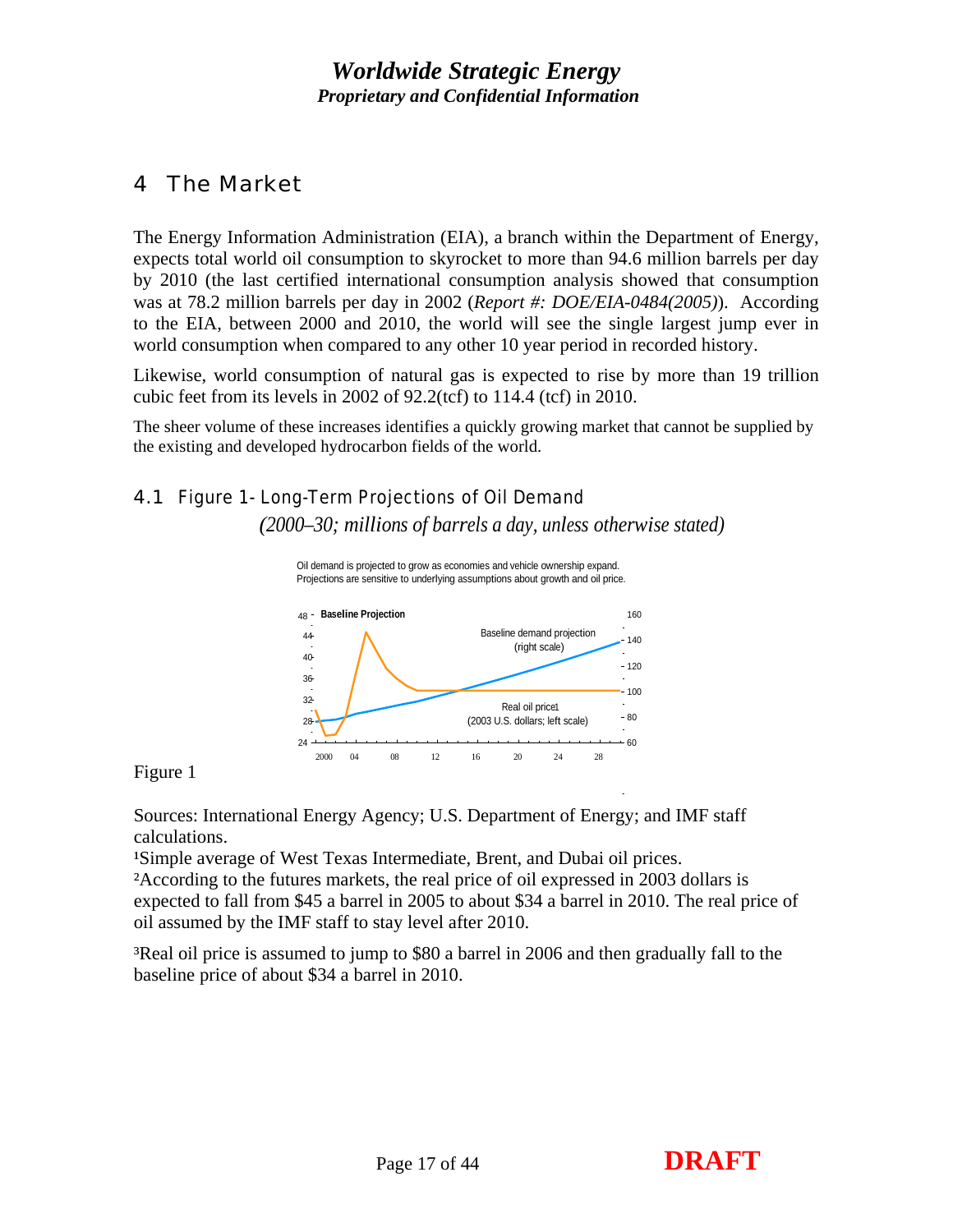

## <span id="page-17-0"></span>*4.2 Figure 2- Oil Prices, Futures, and Production*

#### Figure 2

Sources: International Energy Agency; Bloomberg Financial Markets, LP; IMF, International Financial Statistics; and IMF staff calculations.

<sup>1</sup>Average petroleum spot price of West Texas Intermediate, UK, Brent, and Dubai Fateh crude. ²Five-day weighted average of NYMEX Light Sweet Crude, IPE Dated Brent, and implied Dubai Fateh. ³Saudi Arabian crude oil deliverable in Asia. Arab Extra Light (Berri) has an API gravity of 37 and a sulphur content of 1.15 Arab Heavy (Safaniya) has an API gravity of 27 and a sulphur content of 2.8. <sup>4</sup>Excluding Iraq.

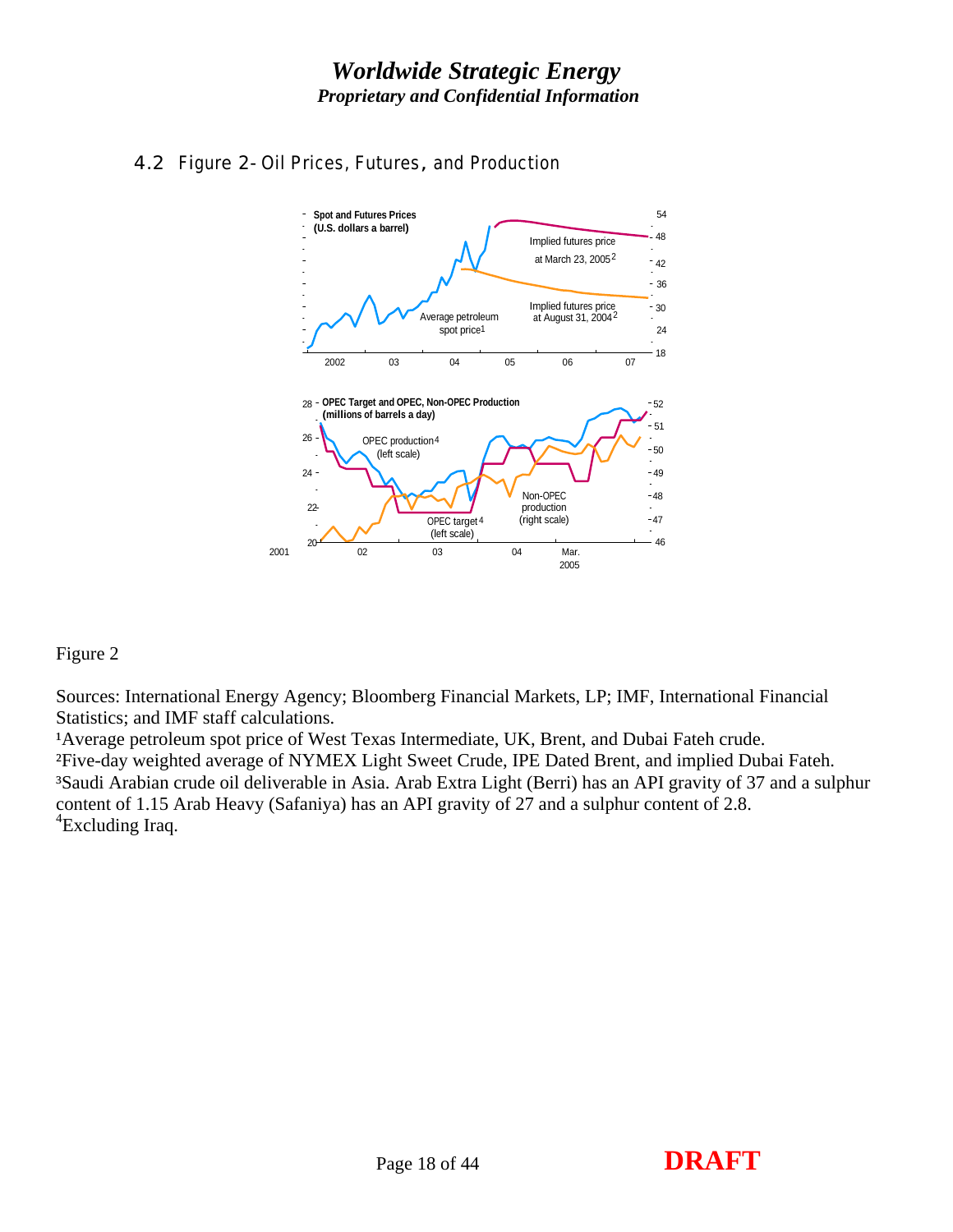## <span id="page-18-0"></span>5 WSE's Market Area of Influence

Depicted below is a map indicating the countries within WSE's Area of Influence.

## *5.1 Map of WSE's Area of Influence*

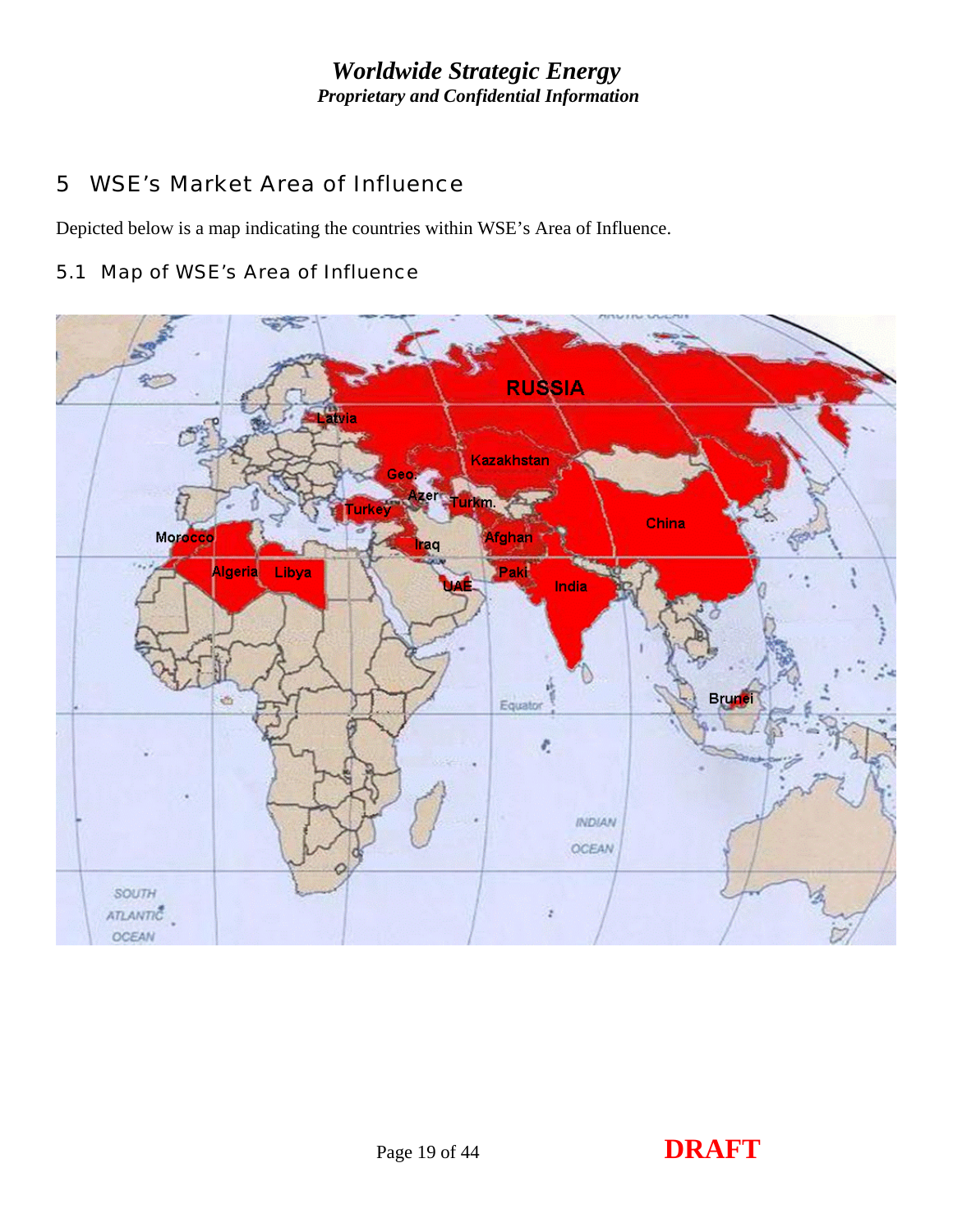<span id="page-19-0"></span>Following is a list of the aforementioned countries including WSE's relationships and accomplishments to date:

## *5.2 Afghanistan*

Currently, the Governments of Afghanistan and the United States have requested our team act as an honest broker to develop energy projects (electric & gas) centered in and around Afghanistan. These projects under the direction of the Afghan Minister of Mines and Industry have enabled our team to work closely with both governments as well as the Asian Development Bank. According to a recent United States Geological Survey dated March 2006, there could be up to 36.5 trillion cubic feet of natural gas and 3.6 billion barrels of crude oil lying undiscovered under the sands of war-torn Afghanistan.

<span id="page-19-1"></span>

Stephen Payne with the President of Afghanistan Hamid Karzai

## *5.3 Algeria*

Through similar ties existing in Morocco, WSE is negotiating the details of a partnership with the Government of Algeria to assist them in improving their business and political relations with the United States.

## *5.4 Azerbaijan*

Over the past year, the Caspian Alliance has provided strategic advice to the Government of Azerbaijan. The team is already beginning to capitalize on this relationship by working on several business projects and is currently negotiating acquisition of specific hydrocarbon leases.

The WSE team has briefed senior USG officials on the strategic importance of and energy opportunities in AZ. Due in part to WSE efforts :

- The first official visit of President of Azerbaijan Ilham Aliyev to the U.S. was scheduled;
- Senior level contacts were initiated, including a phone call between the Vice President of the United States and the President of Azerbaijan in November of 2005;
- US business leaders met with the Foreign Minister of Azerbaijan during his recent visit to the U.S.; and
- Energy opportunities were publicized in energy-related articles in U.S. media outlets.

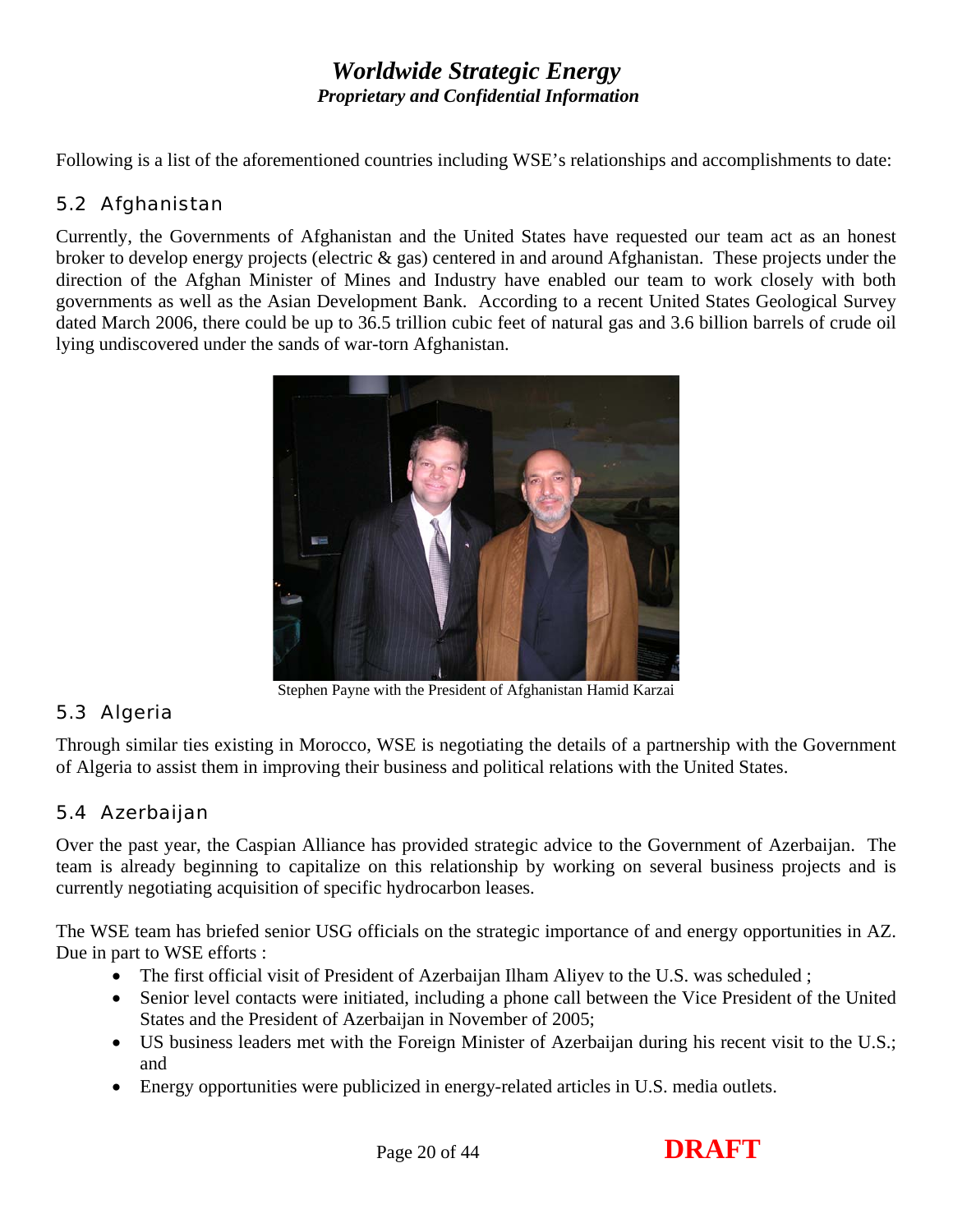<span id="page-20-0"></span>

Adil Baguirov with the President of Azerbaijan Ilham Aliyev

#### *5.5 Brunei*

During his tenure at the State Department as Deputy Chief of Protocol, Spencer E. Geissinger developed deep and lasting ties with the Sultan of Brunei and is currently in negotiations to secure key opportunities in Brunei for WSE.

#### *5.6 China*

Currently, WSE has a strategic alliance in place to do joint ventures with the Chinese National energy companies. We are strategically positioned to work with them on a variety of opportunities in the future.

#### *5.7 Georgia*

Randy Scheunemann is a registered representative of the Government of Georgia in the United States. Accordingly, Mr. Scheunemann has developed a very close relationship with President of Georgia Mikheil Saakashvili and many senior Georgian officials. The WSE team has also begun negotiating possible deals with the Georgian state-run oil company, National Oil Company of Georgia, to assist in the development of Georgia's hydrocarbon industry.

#### *5.8 India*

Our team enjoys direct contact with ONGC via several former ONGC senior executives who now work with WSE. Currently, SUN Group, whose principal is a member of WSE's Board, is leading ONGC's CIS and African efforts, as reported on September 19, 2005, in the Bharat Petroleum Corporation Limited:

"…Energy industry sources say that Delhi-based Khemkas of the Sun Group are on ONGC's radar for a possible joint venture to secure oil equity in Russia and the CIS markets…informed sources said ONGC was engaged in talks with potential partners, including SUN Group, for regional alliances to improve its oil equity footprint across the globe…"

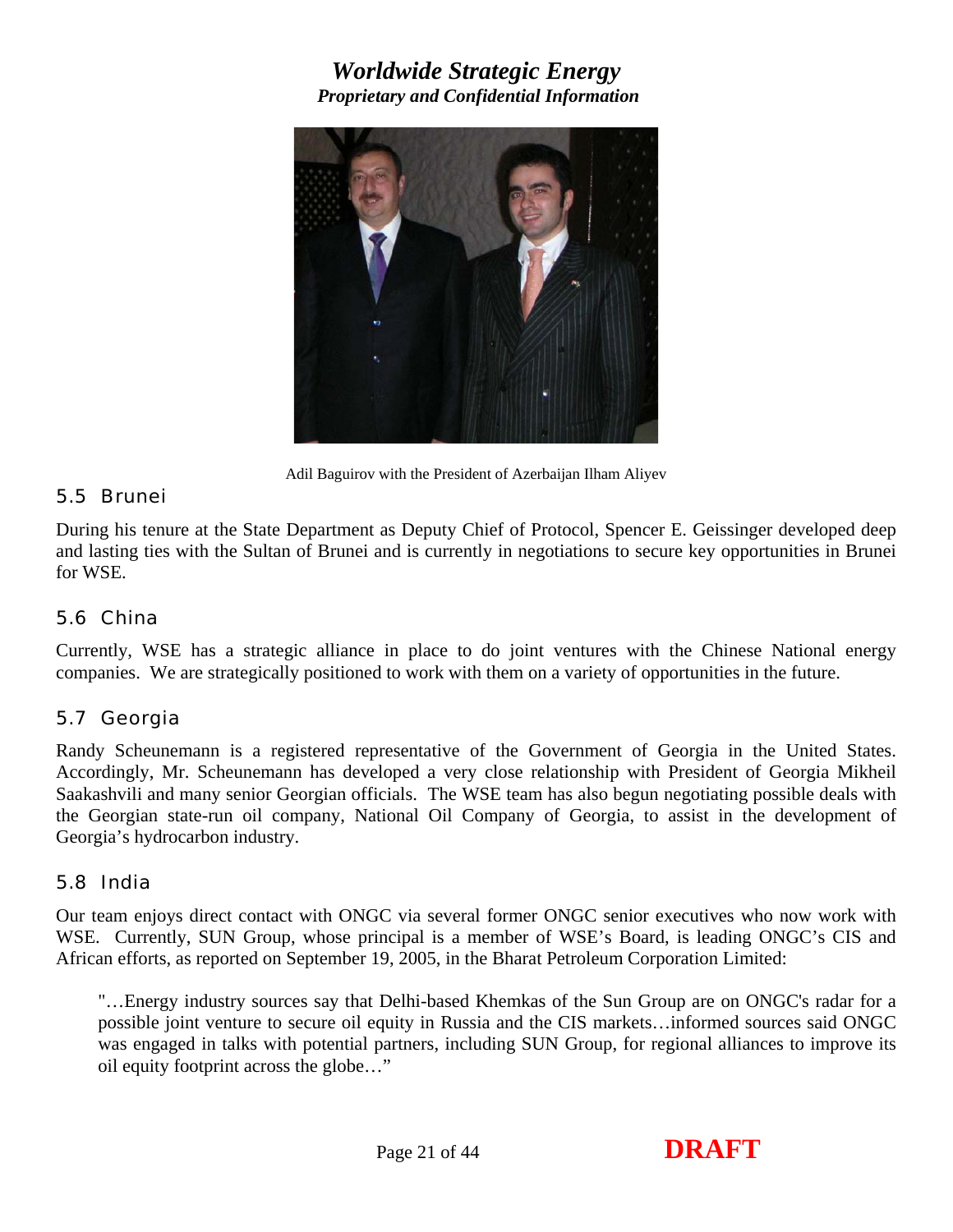#### <span id="page-21-0"></span>*5.9 Iraq*

Some of the team's strongest relationships are in Iraq. Randy Scheunemann was a key player in the U.S. involvement in the Iraq war through his role as the President of the Committee for the Liberation of Iraq where he coordinated the White House's "Outside the Government" public relations campaign on Iraq while administering relationships with key Iraqi leaders in exile. Randy's work with the then-exiled Iraqis developed close relationships with many elements of the elected Iraqi leadership. The team has also worked very closely with leaders of the Shiite, Sunni, and Kurdish parties. Additionally, Stephen Payne has been to Iraq 3 times.



Stephen Payne, Iraqi Deputy Prime Minster Ahmad Chalabi, and Randy Scheunemann

#### *5.10 Kazakhstan*

Currently, the Caspian Alliance, a WSE subsidiary, is the sole U.S. representative of KazMunayGas, the stateowned oil and gas company of Kazakhstan, providing KazMunayGas with political risk analysis as well as access to energy leaders and executives.



Togrul Bagirov, Stephen Payne, Timur Kulibayev (son-in-law of the President of Kazakhstan & Chairman of the KazEnergy Association and VP of Samruk – the new state-owned holding company), and Adil Baguirov

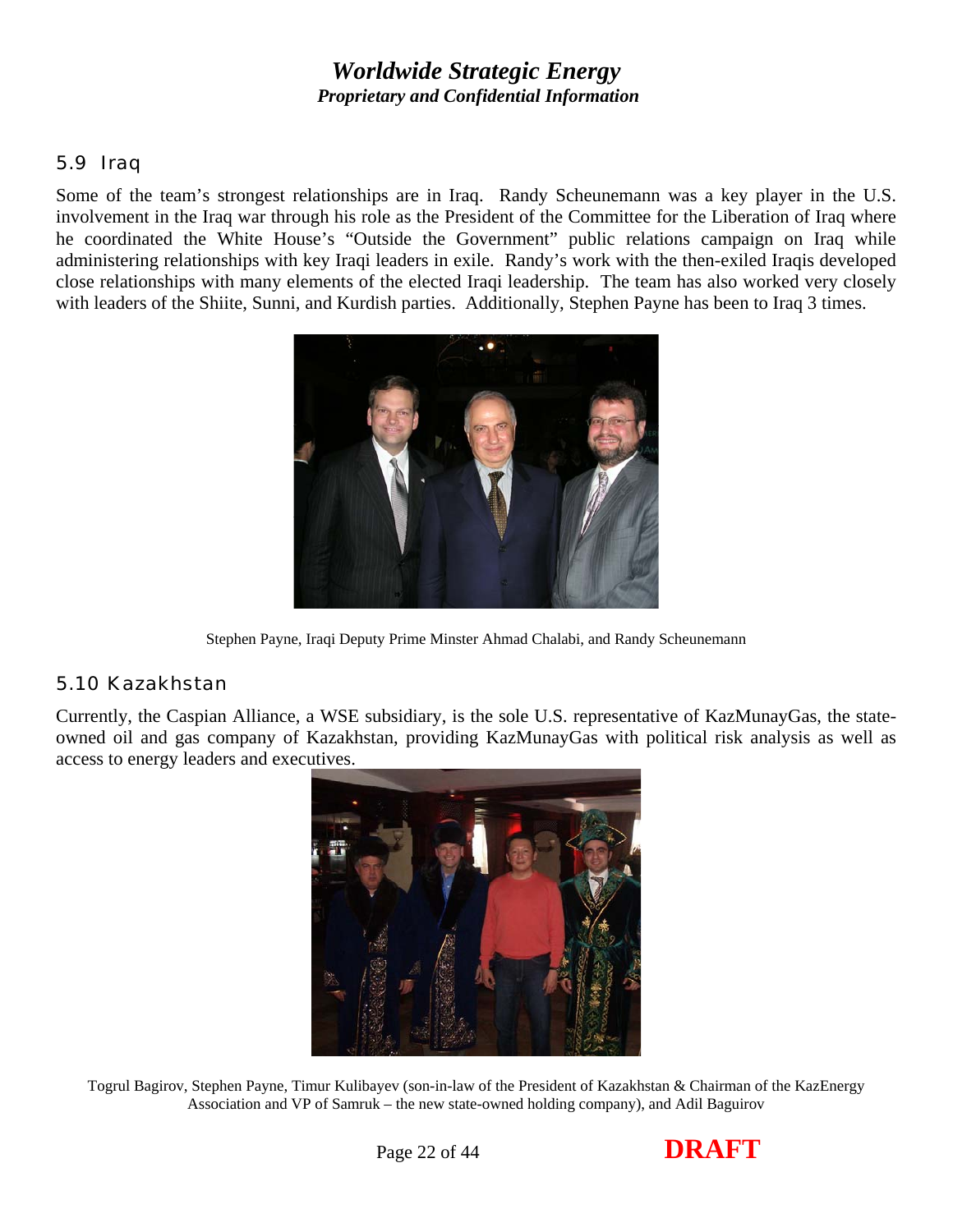## <span id="page-22-0"></span>*5.11 Latvia*

Stephen Payne has served as Honorary Consul of Latvia since 1999. Mr. Payne has worked with the Latvian government on various issues, with accomplishments including:

- Assistance in arranging multiple meetings between President Bush and President Vaira Vike-Freiberga;
- Lead of Latvia's efforts to become a NATO Member

Currently, Latvia holds the largest untouched oil reserve in the Baltics. WSE has already held several positive meetings with President Freiberga regarding the development of these reserves.

*Letter to Stephen Payne, Dated December 6, 2002…* 

**…Let me express again my deep gratitude for your considerable contribution to the strengthening of the strong and vibrant ties between our nations and peoples…** 

 **-Latvian President Vaira Vike-Freiberga** 



Stephen Payne with the President of Latvia Vaira Vike-Freiberga at the WSE headquarters, in Houston, Texas

## *5.12 Libya*

The WSE team has been engaged in Libya since 2005, holding multiple meetings in London, Geneva, Moscow, and Tripoli with key oil ministry officials, as well as with Saif Al- Qadhafi, President of the Qadhafi Foundation for Development and son of the leader Muammar Qadhafi.

## *5.13 Morocco*

WSE is currently in direct negotiations with the King of Morocco Mohammed VI to provide our team with leases/lease options. Respectively, our team is providing the King with strategic advice and recommendations on how he can improve Moroccan business and political relations with the United States.

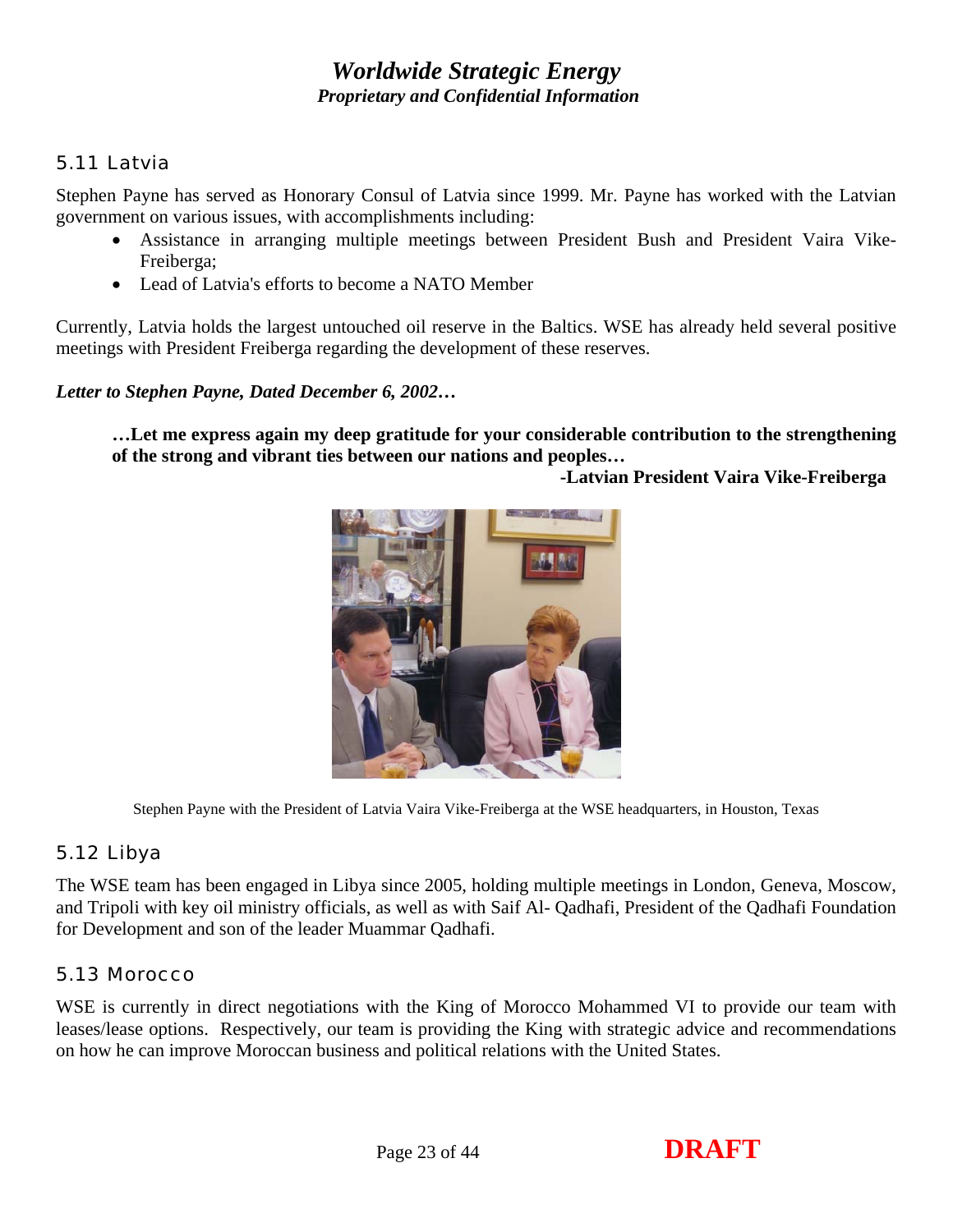#### <span id="page-23-0"></span>*5.14 Pakistan*

Prior to the attacks of September 11, 2001, the four primary partners of Worldwide Strategic Partners, predecessor company to Worldwide Strategic Energy, worked on behalf of the Government of Pakistan to strengthen its ties to the United States. The attacks on September  $11<sup>th</sup>$  called for quick development of this relationship and soon thereafter Worldwide Strategic Partners played a pivotal role in strengthening this relationship.

Resulting accomplishments in Pakistan include:

- Delivery of a multi-billion dollar aid package;
- Removal of economic and military sanctions;
- Designation of "Major Non-NATO Ally Status";
- Promotion of the Trade Investment Framework Agreement ("TIFA");
- Acquisition of billions of dollars for military hardware/equipment; and
- Coordination of numerous meetings between President Musharraf and President Bush

#### *Letter to Stephen Payne, Dated January 21, 2006…*

**…It gives me great pleasure to thank you for playing such an important role in strengthening US Pakistan ties…The challenges faced by both our countries in the aftermath of September 11th, brought us even closer, in which you played a pivotal role…** 



 **-Pakistani President Pervez Musharraf** 

Stephen Payne with the President of Pakistan Pervez Musharraf

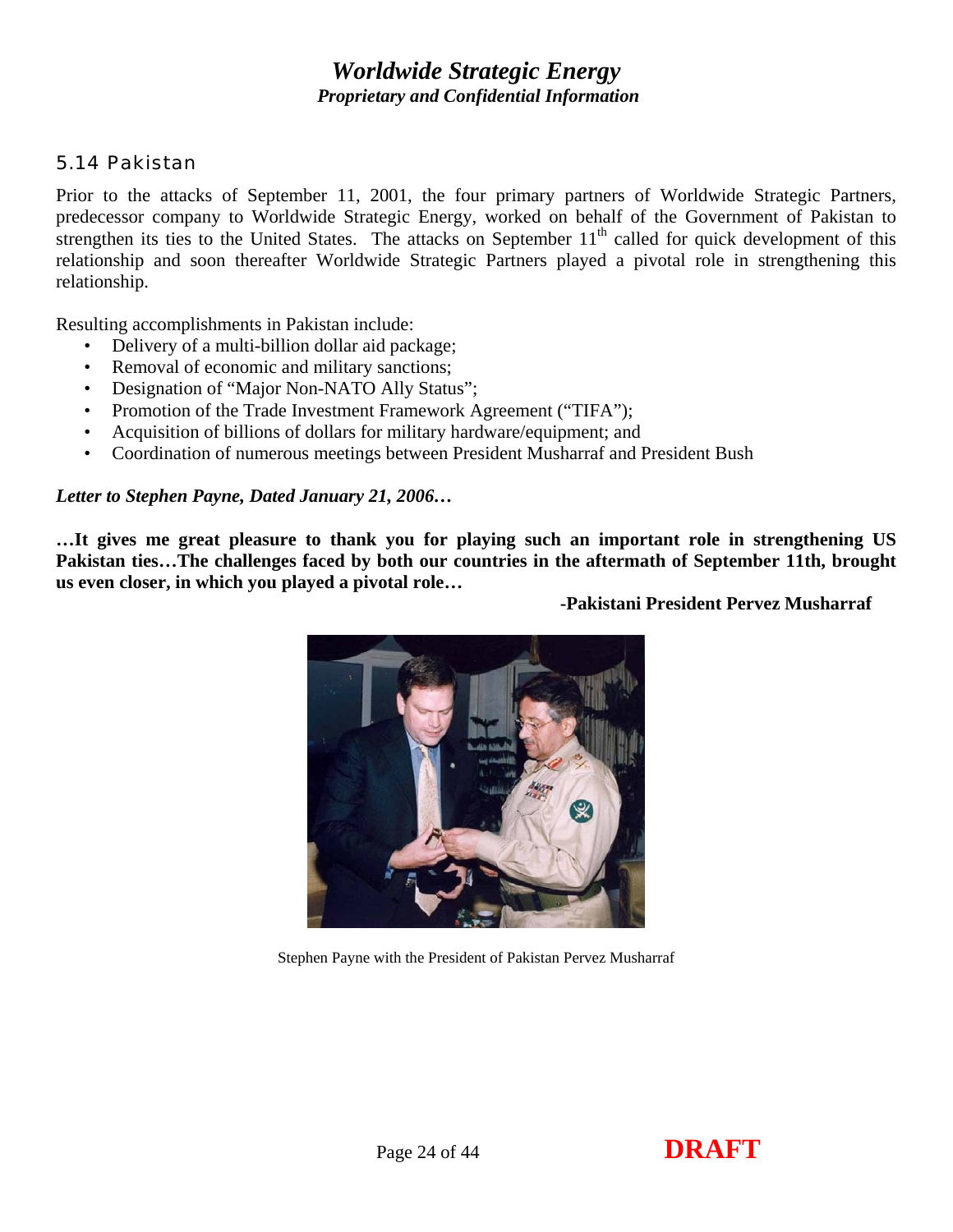#### <span id="page-24-0"></span>*5.15 Russia*

Stephen Payne represents Itera, the largest independent Russian gas producer. In addition, Dr. Togrul Bagirov serves as the Executive Vice President of the Moscow International Petroleum Club, providing him with opportunities to interface with any Russian energy company, and serves as a key advisor to the Russian Government on energy issues.



Togrul Bagirov with Russian Foreign Minister Sergey Lavrov

## *5.16 Turkey*

The team has worked on several projects within Turkey including a major power plant deal and hotel deals, and has very close ties to the owner of the largest television news network in Turkey. Additionally, WSE's Chairman of the Advisory Board, Major General Jones (USA Ret), spent three years in Turkey as the commanding officer of U.S. forces stationed in Turkey. The team's contacts exist in every level of the government and energy sectors.



Stephen Payne with the Turkish Prime Minister Recep Tayyip Erdoğan and Foreign Minister Abdullah Gul, at the UN

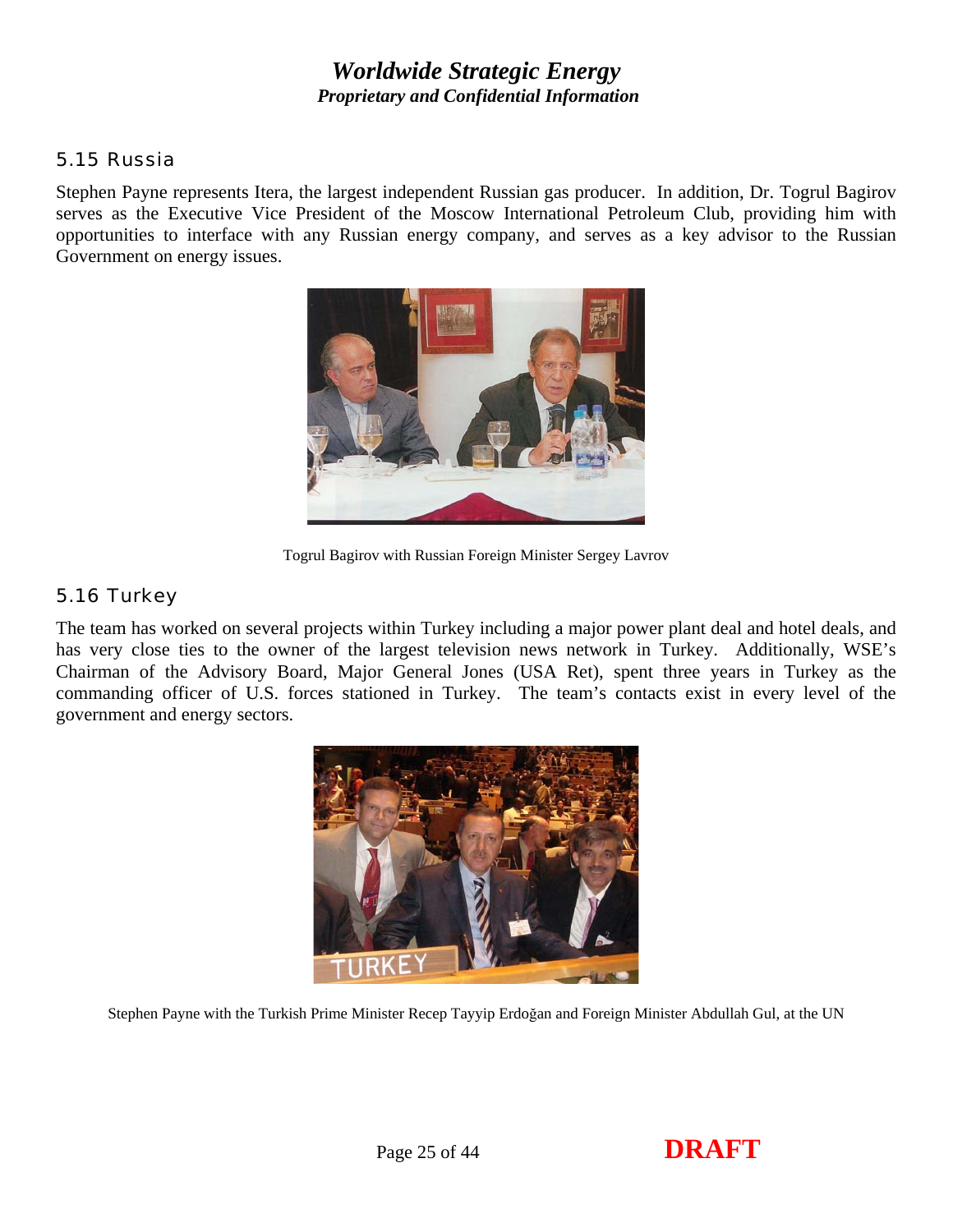#### <span id="page-25-0"></span>*5.17 Turkmenistan*

Worldwide Strategic Partners was hired by the Government of Turkmenistan to re-invigorate the 1,200 km Turkmenistan, Afghanistan, Pakistan (TAP) pipeline project that had previously been dormant for several years because of the Taliban Government.

In Turkmenistan, the WSE team has accomplished the following to date**:** 

- Arranged a "take-or-pay" agreement with Pakistan and coordinated a trilateral summit between the Presidents of Turkmenistan, Afghanistan and Pakistan;
- Secured a completed \$1.5 million initial feasibility study on the project from the Asian Development Bank;
- Secured U.S. support of the project from President Bush;
- Secured financial interest from OPIC, USAID and the Asian Development Bank.

#### *5.18 United Arab Emirates*

Since January of 2004, Stephen Payne has been closely assisting the King of the U.A.E, Sheikh Khalifah Bin Zayed Al Nahayan, and his son Sheikh Sultan, on political and business issues. This close relationship between Mr. Payne and the royal family which had been in existence for more than 2 years allows our team the ability to work in any industry within the UAE freely and without restriction.



Stephen Payne, Owner of the Houston Astros - Drayton McClain, and His Highness Sheikh Sultan

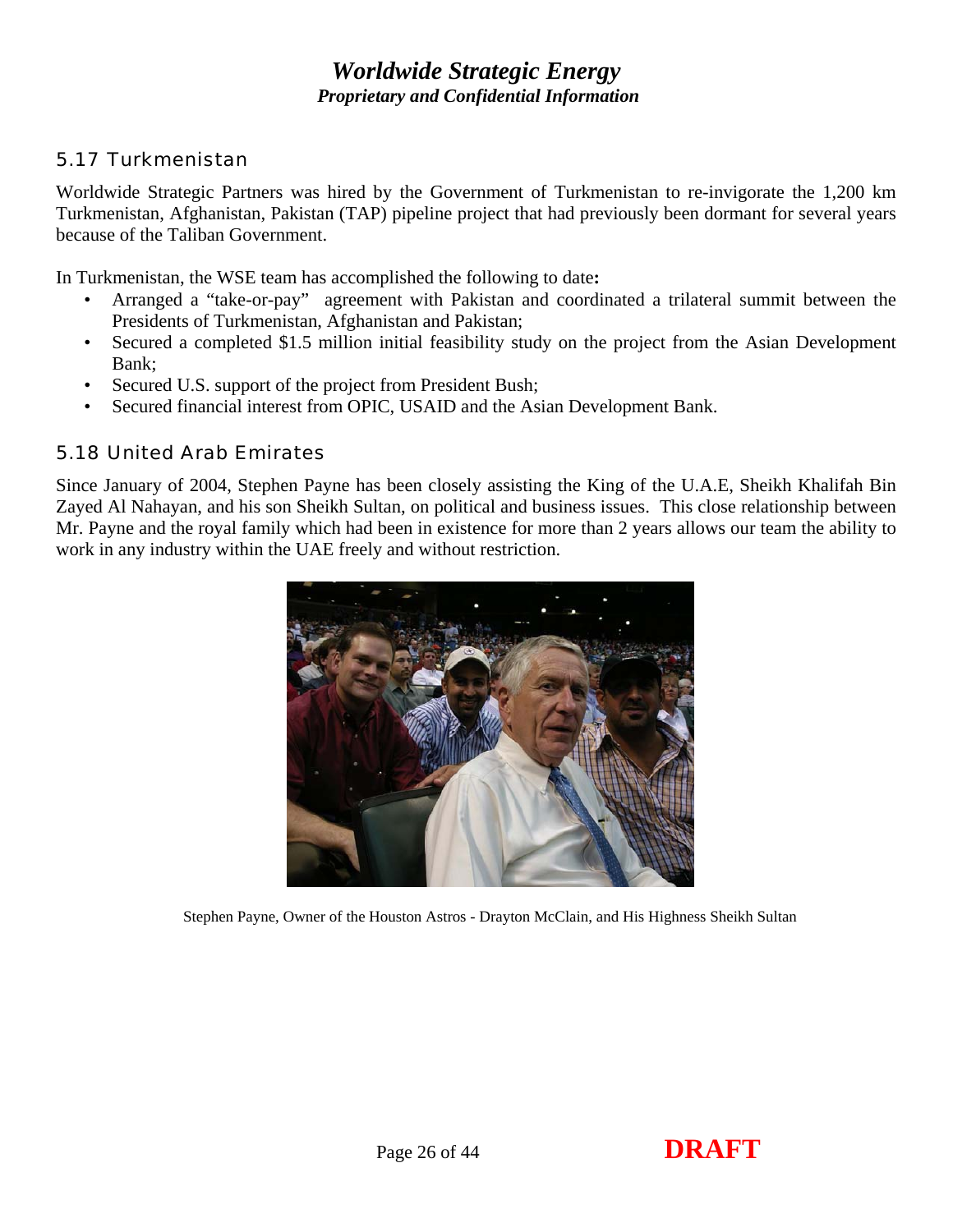## <span id="page-26-0"></span>6 The WSE Edge

Worldwide Strategic Energy is uniquely positioned to acquire leases/lease options in the following countries:

## *6.1 Figure 3- Well Production, Crude Production, & Crude Reserves*

|                             | 2005               | 2005               | 2006             |
|-----------------------------|--------------------|--------------------|------------------|
|                             | <b>Average</b>     | <b>Crude Oil</b>   | <b>Estimated</b> |
|                             | <b>BOPD Well</b>   | <b>Production</b>  | <b>Crude Oil</b> |
|                             | <b>Production*</b> |                    | <b>Reserves</b>  |
|                             | <b>(Thousand</b>   | (Thousand          | (Thousands of    |
|                             | <b>Barrels</b> per | <b>Barrels</b> per | <b>Barrels</b> ) |
|                             | Day)               | Day)               |                  |
| <b>Country</b>              |                    |                    |                  |
| <b>Afghanistan</b>          | $\boldsymbol{0}$   | $\boldsymbol{0}$   | 3,600,000**      |
| <b>Algeria</b>              | 12.62              | 16,220             | 11,350,000       |
| <b>Azerbaijan</b>           | 40.92              | 5,320              | 7,000,000        |
| <b>Brunei</b>               | 2.88               | 2,240              | 1,350,000        |
| Georgia                     | 0.01               | 3                  | 35,000           |
| <b>Iraq</b>                 | 12.89              | 21,720             | 115,000,000      |
| <b>Kazakhstan</b>           | 16.92              | 11,930             | 9,000,000        |
| Latvia                      | $\boldsymbol{0}$   | $\boldsymbol{0}$   | 60,000***        |
| Libya                       | 13.37              | 19,680             | 39,126,000       |
| <b>Morocco</b>              | 0.11               | $\boldsymbol{.8}$  | 1,069            |
| <b>Pakistan</b>             | 3.80               | 775                | 289,202          |
| <b>Russia</b>               | 2.89               | 110,270            | 60,000,000       |
| <b>Turkey</b>               | 0.59               | 504                | 300,000          |
| <b>Turkmenistan</b>         | 0.07               | <b>180</b>         | 546,000          |
| <b>United Arab Emirates</b> | 20.25              | 29,490             | 97,800,000       |

(Source: Oil & Gas Journal March 2006)

\*Given that not all wells in each country are producing, this number is extraordinarily low, also offshore wells tend to produce more bopd than onshore

\*\*USGS estimated there to be 3.6 billion barrels of oil in Afghanistan

\*\*\*Latvia has one shallow water offshore prospect that is estimated to have over 60 MMBBLS.

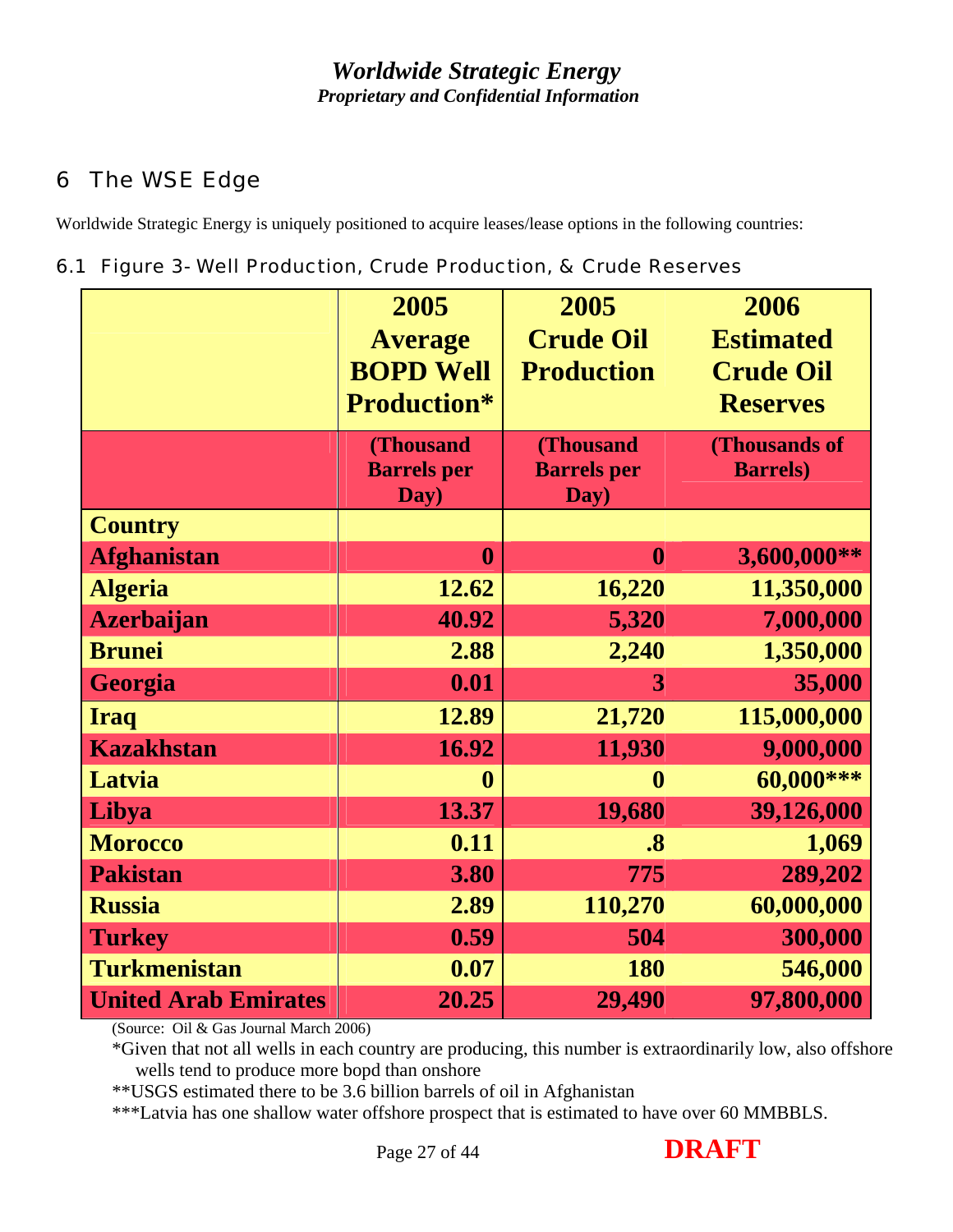## <span id="page-27-0"></span>7 Investment Opportunity

In order to begin our lease acquisition phase of operations, WSE is seeking an Angel Investor round of funding of between \$3,000,000 and \$5,000,000. In return for this investment, the investor(s) will receive between 10% and 16.67% of the common stock of WSE. A detailed and expected Uses of Funds schedule is contained in Section 9 of this document.

Within the first six months of receipt of the Angel Investor funds, WSE will seek to acquire mostly proven lease/lease options in the expected producing range of 40,000-70,000 barrels per day. These leases/lease options are of moderate size and will be pursued solely onshore.

Upon acquisition of the leases and lease options by WSE, the company will look to form joint ventures with developing and drilling companies. This strategy will minimize risk and costs to WSE, while giving WSE full control over the leases/lease options as well as an easy exit strategy.

WSE sees all acquired leases/lease options as extremely viable and profitable, as they are coming directly from the host client government or state-owned hydrocarbon company of the country, outside of the typical lease auction process. Furthermore, the seismic experts within WSE will be performing an independent valuation of the leases prior to WSE contracting to purchase and/or develop them. It is our belief that we will receive the best available leases as the host governments work to insure a long-term relationship with WSE.

During the acquisition phase of our first 5 to 10 leases, WSE will look to raise an additional \$50 million of Series A funding to begin the initial development of the acquired leases/lease options. Terms and the dilution effects on WSE stockholders are unknown at this time. In addition, once we begin to acquire leases, WSE will plan to collect fees from our Joint Venture partners.

WSE will target an Internal Rate of Return ("IRR") on all leases/lease options of 20% to 25%.

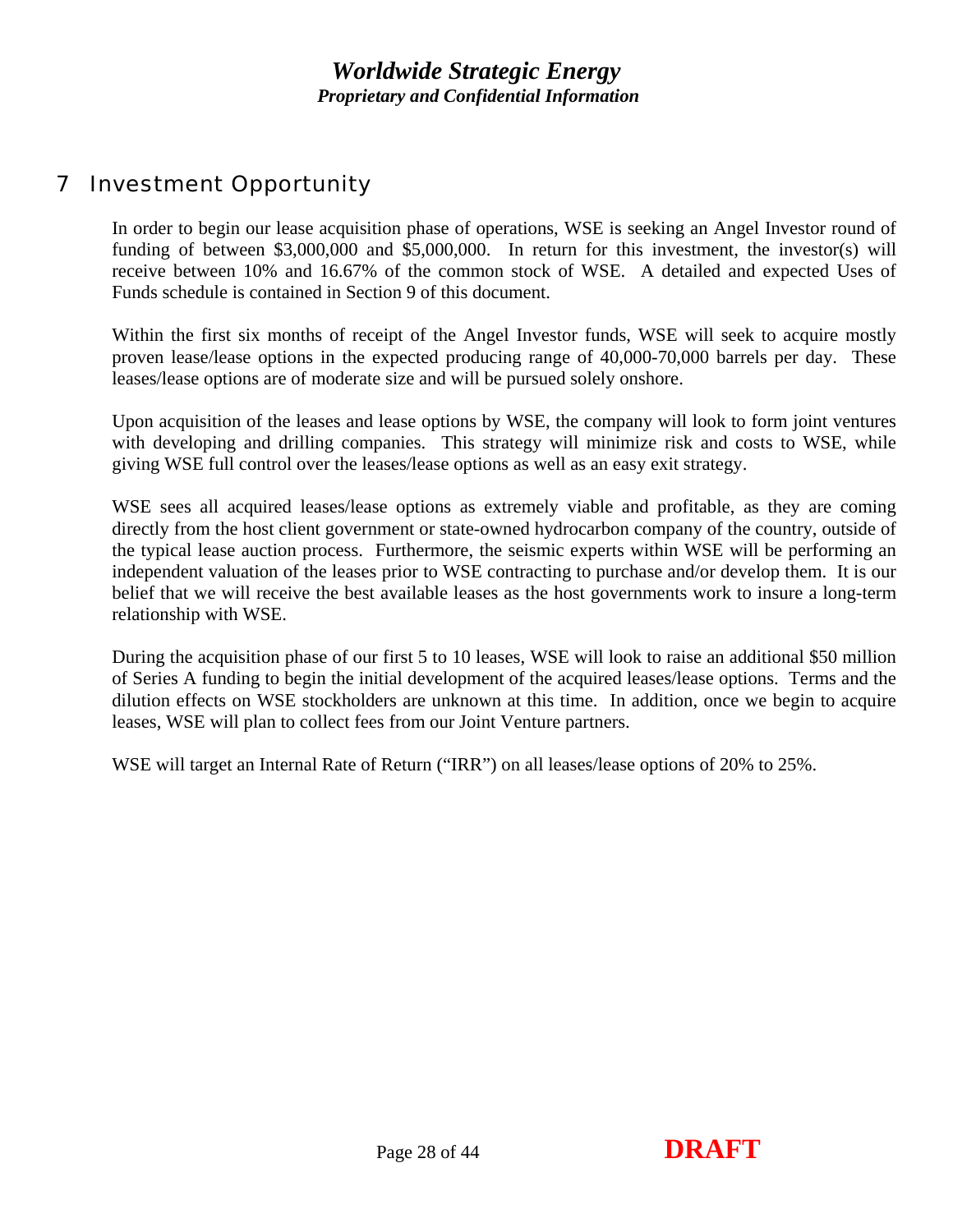## <span id="page-28-0"></span>8 WSE's Lease Estimates

WSE's initial estimates are that within the first year we will **acquire approximately five to seven leases**.

Depending on the level of data that exists for these leases, keeping in mind our model of high quality leases, we expect **production to begin within three to six years on each lease** (approximately, three years assuming all seismic data is up to par and six years if seismic work is required).

In most cases, joint venture partners will join WSE in the exploration development and production of the lease/lease option.

WSE estimates each onshore lease will **produce between 40,000-70,000 barrels per day**. WSE estimates that the average supply of **crude per field will last approximately 20 years.**

Below is a sample chart of what WSE assumes the typical lease cash flow to be over the course of the lease.

This Chart assumes the following for Profit Oil:

#### *8.1 Figure 4- WSE's Lease Assumptions of Profit Oil*

| WSE's ownership of the JV with    | $25%$ of         |
|-----------------------------------|------------------|
| hydrocarbon developer             | profit           |
| Barrel of Oil                     | \$50             |
| <b>Initial Government Royalty</b> | 12.50%           |
| <b>Production Cost per Barrel</b> | 28.25%           |
| <b>Government Taxation</b>        | 30-70%           |
| Average Field Production (bopd)   | 40,000           |
| Average life of the Field         | $20 \text{ yrs}$ |

\* Some figures are shown in a percentage due to lack of data consistent with each individual lease contract between WSE & the host government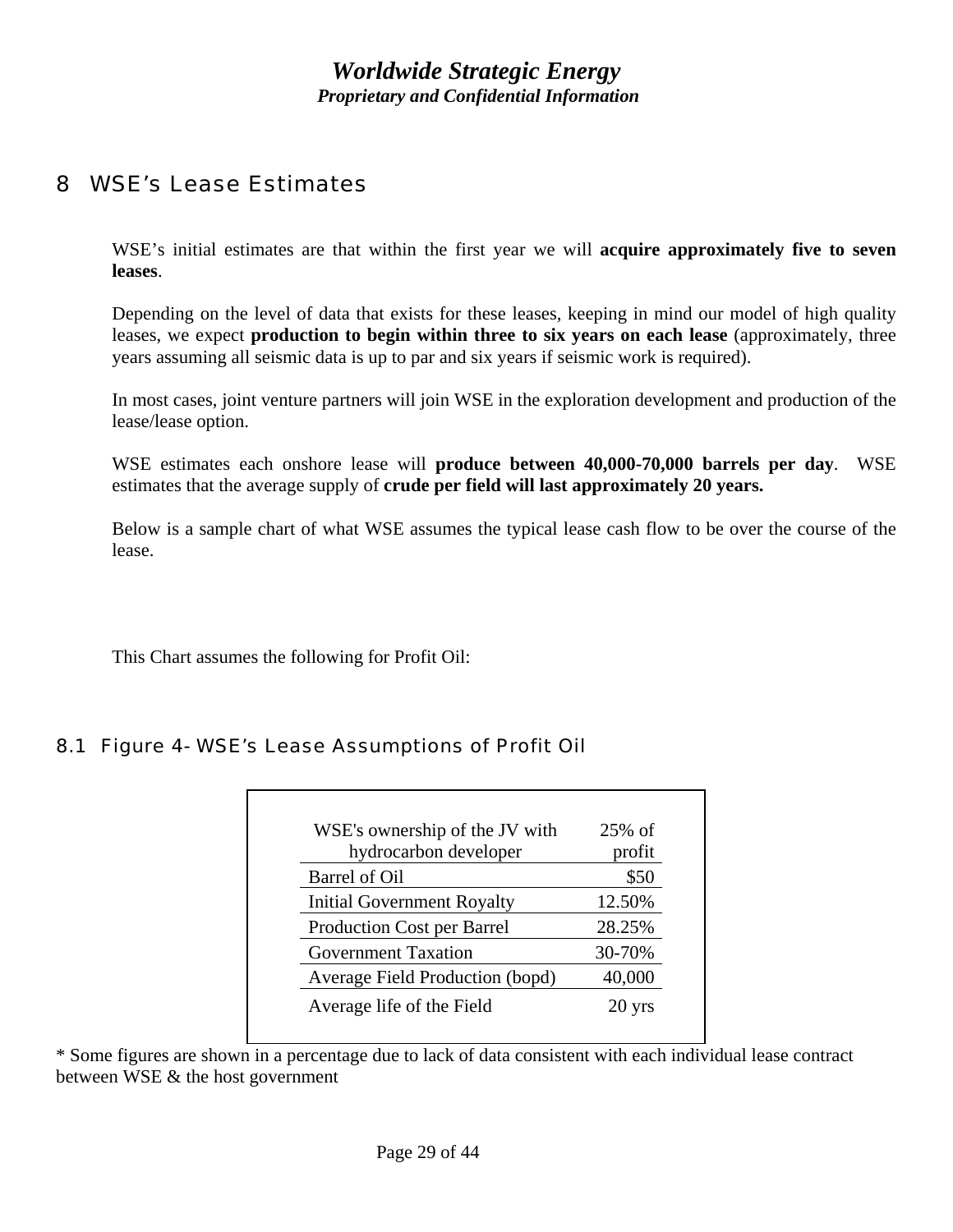# *Worldwide Strategic Energy*

 *Proprietary and Confidential Information* 

## <span id="page-29-0"></span>*8.2 Figure 5- WSE's Revenue Estimates of Profit Oil*

| Royalty (12.5%)<br><b>Net Revenue</b><br>Production Cost per Barrel 28.25%<br><b>Taxable Income</b><br>Special Petroleum Tax (35%) | \$6.25<br>\$14.13 |
|------------------------------------------------------------------------------------------------------------------------------------|-------------------|
|                                                                                                                                    | \$43.75           |
|                                                                                                                                    | \$29.63           |
|                                                                                                                                    |                   |
|                                                                                                                                    |                   |
|                                                                                                                                    | \$10.37           |
| <b>Taxable Income less SPT</b>                                                                                                     | \$19.26           |
| Income Tax Rate (45%)                                                                                                              | \$8.67            |
| <b>JV Division of Cash Flow</b>                                                                                                    | \$10.59           |
| Gov. Division of Cash Flow                                                                                                         | \$25.28           |
| <b>JV</b> take                                                                                                                     | 30%               |
| Gov. Take                                                                                                                          | 70%               |
| <b>WSE's Assumptions going into a</b><br>lease                                                                                     |                   |
| <b>JV Cash Flow</b>                                                                                                                | \$10.59           |
| WSE Take 25% of JV take                                                                                                            | \$2.65            |
| Annual Field Production (40,000                                                                                                    | 14,600            |
| bopd average over the life of the<br>field in Thousands)                                                                           |                   |
| <b>WSE's Annual Revenue (in</b>                                                                                                    |                   |
| Thousands)*                                                                                                                        | \$38,657          |
| WSE's Assumed Average Life of<br>the Field (in years)                                                                              | 20                |
| <b>WSE's Average Revenue Over</b>                                                                                                  |                   |
| the Life of the Field (in                                                                                                          |                   |

\*note these figures do not include accelerated depreciation

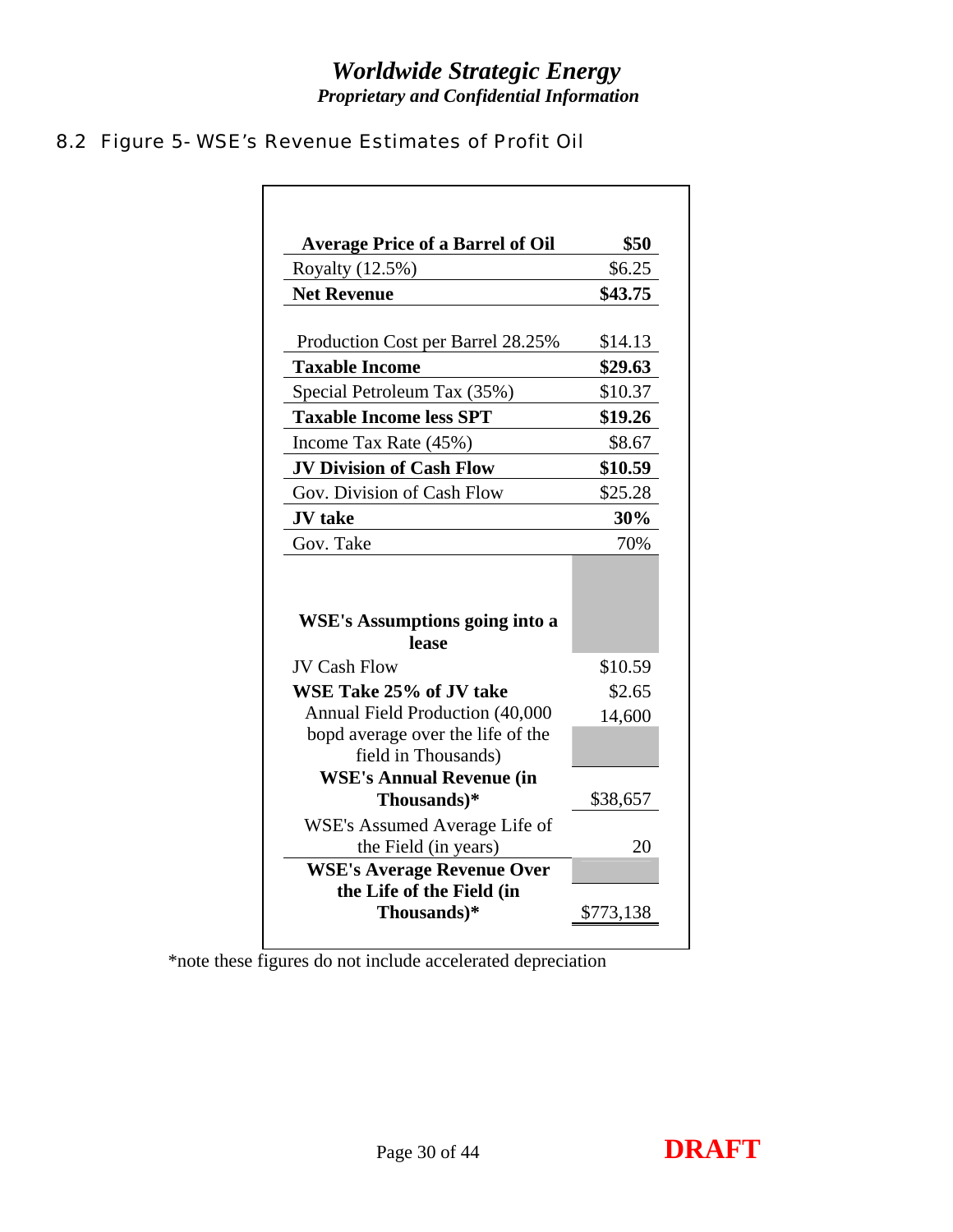## 9 Figure 6- Sources and Uses of Funds - Year 1

<span id="page-30-0"></span>

| <b>Worldwide Strategic Energy</b>      |  |               |      |              |     |                |  |         |              |                                                      |                |         |      |              |               |          |                |                |                           |                                 |                                        |
|----------------------------------------|--|---------------|------|--------------|-----|----------------|--|---------|--------------|------------------------------------------------------|----------------|---------|------|--------------|---------------|----------|----------------|----------------|---------------------------|---------------------------------|----------------------------------------|
| Sources and Uses of Funds - Year 1     |  |               |      |              |     |                |  |         |              |                                                      |                |         |      |              |               |          |                |                |                           |                                 |                                        |
|                                        |  | Month         |      | Month        |     | Month          |  | Month   |              | Month                                                |                | Month   |      | Month        | Month         |          | Month          | Month          | Month                     | Month                           | Total                                  |
|                                        |  | Jun-06        |      | $Jul-06$     |     | Aug-06         |  | Sep-06  |              | Oct-06                                               |                | Nov-06  |      | $Dec-06$     | Jan-07        |          | Feb-07         | Mar-07         | Apr-07                    | May-07                          |                                        |
| <b>INCOMING CASH</b>                   |  |               |      |              |     |                |  |         |              |                                                      |                |         |      |              |               |          |                |                |                           |                                 |                                        |
| <b>EQUITY</b>                          |  | 1,000,000     | . ድ  | 1,000,000    |     | $1,000,000$ \$ |  |         |              |                                                      |                |         |      |              | 10,000,000    |          | 10,000,000     | 10,000,000     | 10,000,000 \$ 10,000,000  |                                 | $\frac{1}{5}$ 53,000,000               |
| JOINT VENTURE PARTNER PAYMENTS         |  |               |      |              |     |                |  |         |              |                                                      |                |         |      |              | 2,000,000     |          | $2,000,000$ \$ | 2,000,000      | $2,000,000$ \$            | 2,000,000                       | $\frac{1}{5}$ 10,000,000               |
| TOTAL INCOMING CASH                    |  | 1,000,000     | \$   | 1,000,000    |     | 1,000,000 \$   |  |         | $\mathbf{s}$ |                                                      | $\mathfrak{F}$ |         |      |              | 12,000,000    |          | 12,000,000     | 12,000,000     |                           |                                 | 12,000,000 \$ 12,000,000 \$ 63,000,000 |
| <b>DISBURSEMENTS</b>                   |  |               |      |              |     |                |  |         |              |                                                      |                |         |      |              |               |          |                |                |                           |                                 |                                        |
| <b>Salaries and Benefits</b>           |  | $100,000$ \$  |      | 100,000      |     | $100,000$ \$   |  | 100,000 |              | 100,000                                              |                | 100.000 |      | $100,000$ \$ | 100,000       | - \$     | $100,000$ \$   | 100,000 \$     | $100,000$ \$              | 100,000                         | ,200,000                               |
| <b>Consulting Fees</b>                 |  | 48,000        | - \$ | 48,000       |     | 48,000 \$      |  | 48.000  | . ድ          | 48,000                                               |                | 48,000  | - \$ | 48,000       | 48,000        |          | 48,000 \$      | 48,000         | 48,000                    | 48,000                          | 576,000<br>$\overline{1}$ s            |
| <b>Lease/Lease Option Payment</b>      |  |               |      |              |     |                |  |         |              |                                                      |                | 250,000 |      | 250,000      | 5,000,000     |          | $5,000,000$ \$ | 5,000,000      | 5,000,000                 | 5.000.000                       | $\frac{1}{2}$ \$ 25,500,000            |
| <b>Taxes and Insurance</b>             |  | 5,000         | . ድ  | 5,000        |     | $5,000$ \$     |  | 5.000   |              | 5,000                                                |                | 5.000   |      | 5,000        | 5,000         | - \$     | $5,000$ \$     | 5,000          | 5,000                     | $5,000$ \$                      | 60,000                                 |
| <b>Legal &amp; Accounting Expenses</b> |  | $18,000$ \$   |      | $18,000$ \$  |     | $18,000$ \$    |  | 18,000  | - \$         | $18,000$ \$                                          |                | 18,000  | ∣S.  | 18,000       | $30,000$ \$   |          | $30,000$ \$    | 30,000         | $30,000$ \$               | $30,000$ \$                     | 276,000                                |
| <b>Public Relations</b>                |  | $40,000$ \ \$ |      | 40,000       |     | $40,000$ \ \$  |  | 40.000  | -\$          | $40.000$ S                                           |                | 40.000  |      | 40.000       | 40,000        |          | $40.000$ \$    | 40,000         | $40,000$ \$               | $40,000$ \$                     | 480,000                                |
| <b>Admin &amp; Travel</b>              |  | $87,000$ \$   |      | 87,000       |     | 87,000 \$      |  | 87,000  | - \$         | 87,000                                               |                | 87,000  | - \$ | 87,000       | 87,000        |          | 87,000 \$      | 87,000         | $87,000$ \ \$             | 87,000                          | ) S<br>1,044,000                       |
| <b>Total Disbursements</b>             |  | 298,000 \$    |      | 298,000      |     | $298,000$ \$   |  | 298,000 | -S           | 298,000                                              | - \$           | 548,000 |      | 548,000      | 5,310,000     |          | 5,310,000 \$   | 5,310,000      | $5,310,000$ \$            |                                 | 5,310,000 \$ 29,136,000                |
|                                        |  |               |      |              |     |                |  |         |              |                                                      |                |         |      |              |               |          |                |                |                           |                                 |                                        |
| Beginning Cash                         |  |               |      | 702,000 \$   |     |                |  |         |              | 404,000   \$ 2,106,000   \$ 1,808,000   \$ 1,510,000 |                |         | l \$ | 962,000 \$   | 414,000       | <b>S</b> | 7,104,000 \$   | 13,794,000 \$  | 20,484,000   \$27,174,000 |                                 |                                        |
| <b>Total Incoming Cash</b>             |  | 1,000,000 \$  |      | 1,000,000 \$ |     | 1,000,000 \$   |  |         |              |                                                      |                |         |      |              | 12,000,000 \$ |          | 12,000,000 \$  | 12,000,000 \$  |                           | 12,000,000   \$ 12,000,000      |                                        |
| <b>Total Disbursements</b>             |  | $298,000$ \$  |      | 298,000      | l S | 298,000 \$     |  | 298,000 | \$           | $298,000$ \ \$                                       |                | 548,000 | l Si | 548,000 \$   | 5,310,000     | - \$     | $5,310,000$ \$ | $5,310,000$ \$ |                           | $5,310,000$ $\mid$ \$ 5,310,000 |                                        |
| Ending Cash                            |  | 702,000 \$    |      | 1,404,000 \$ |     |                |  |         |              | 2,106,000   \$1,808,000   \$1,510,000   \$           |                | 962,000 | - \$ | $414,000$ \$ | 7,104,000     | l \$     | 13,794,000 \$  | 20,484,000 \$  | 27,174,000 \$ 33,864,000  |                                 |                                        |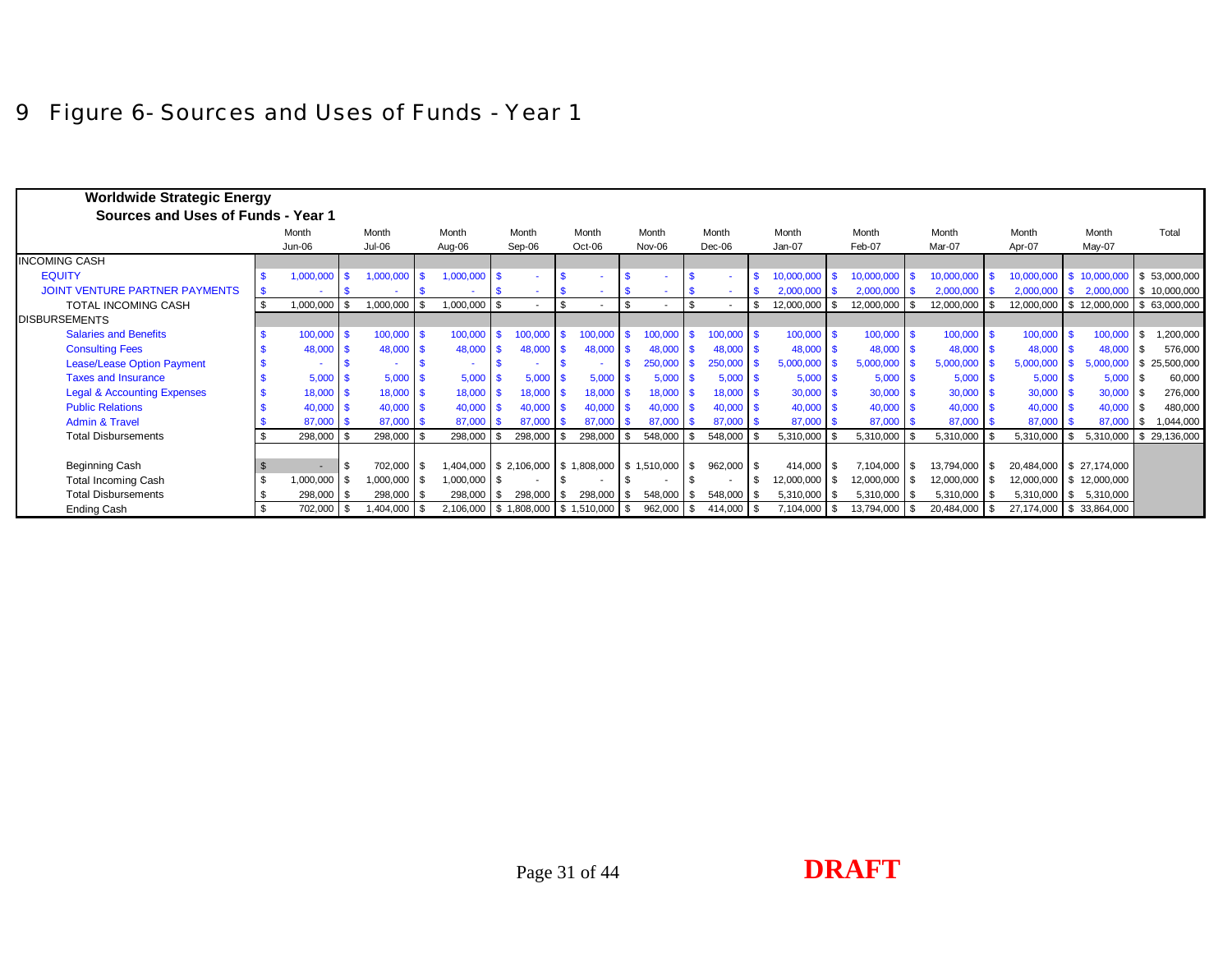## <span id="page-31-0"></span>10 Examples of PETROLEUM CONTRACTS

| <b>TYPE</b>                                                                                | <b>MAIN CHARACTERISTICS</b>                                                                                                                                                                                                                                                                                                                                                                                             |
|--------------------------------------------------------------------------------------------|-------------------------------------------------------------------------------------------------------------------------------------------------------------------------------------------------------------------------------------------------------------------------------------------------------------------------------------------------------------------------------------------------------------------------|
| <b>Concessions</b>                                                                         | Oldest Type of contracts.<br>IOC's are granted full right over the reserves.<br>Host governments are paid royalty, taxes and other benefits.<br>Many old concessions had very long terms (>50 years) and covered vast areas.                                                                                                                                                                                            |
| <b>Risk Contracts</b>                                                                      | General term. Used for Concession and other type contracts where technical risk is<br>involved.<br>The Development Phase may include different arrangements if and when discovery is<br>made.                                                                                                                                                                                                                           |
| <b>Production Sharing</b>                                                                  | "PSC" Originated early 60's.<br>IOC is required to finance and take all the risk.<br>Costs are recovered from sale of portion of the produced oil.<br>"Cost Oil". IOC also entitled to a share of production as "Profit Oil".<br>IOC is Operator, supervised by Joint Management Committee.<br>Contract term rather long (20-35 years).<br>IOC has title over its share of produced oil, but not over in situ reserves. |
| <b>Service Contracts</b>                                                                   | Used originally for risk free operations.<br>Sometimes used in much wider sense to include risk contracts.<br>IOC is normally entitled to a "fee", or discount on oil purchase from the field, instead<br>of profit oil. Hence, IOC has no explicit title to produced oil.<br>Costs may be recovered separately, or as part of the "fee".                                                                               |
| <b>Joint Ventures</b>                                                                      | Common in oil industry. Widely applied in the 70's.<br>Generally refers to cases where government participation is 50% or more.<br>Joint operations, but either IOC or NOC could be assigned operator.<br>Not synonymous to Joint Stock Company (JSC), where stocks are shared, but not<br>necessarily operations.                                                                                                      |
| <b>Buy-Back</b>                                                                            | Rather new in oil industry terminology.<br>Generally more applicable to developmental operations.<br>No risk involved. No title oil. Short term.<br>IOC is operator during Developmental Phase, NOC operator during Production Phase.<br>High remuneration, but limited chance for upside gains by IOC.                                                                                                                 |
| <b>Turnkey</b>                                                                             | Widely used in oil industry, but not favored by IOCs.<br>Clearly defined Scope of work.<br>Fixed price, but may be based on "Cost Plus".                                                                                                                                                                                                                                                                                |
| <b>Technical Assistance</b><br>IOC – Independent Oil Company<br>NOC - National Oil Compnay | Widely applied.<br>Useful tools for promoting wider cooperation with IOCs.                                                                                                                                                                                                                                                                                                                                              |

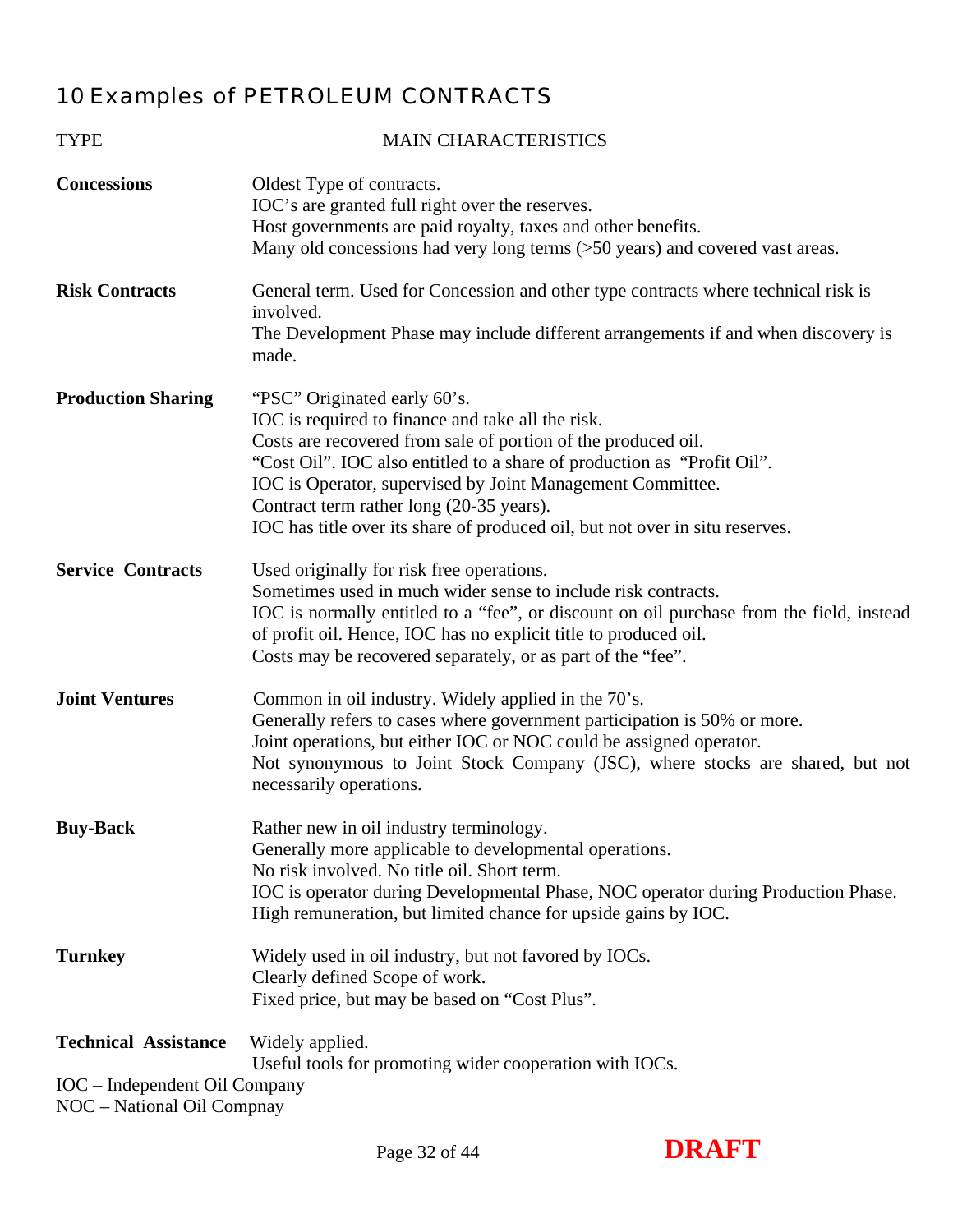## <span id="page-32-0"></span>11 Additional Data and Reports

| <b>Gross Revenues</b>         | $=$                                                                                                                         | Total oil and gas revenues                                                                                                                                                                                     |
|-------------------------------|-----------------------------------------------------------------------------------------------------------------------------|----------------------------------------------------------------------------------------------------------------------------------------------------------------------------------------------------------------|
| <b>Cost Recovery</b>          | $=$<br>$+$<br>$+$<br>$+$<br>$+$<br>$+$<br>$+$                                                                               | Operating costs<br>Intangible capital costs*<br>DD&A<br>Investment credits (if allowed)**<br>Interest on financing (if allowed)**<br>Unrecovered costs carried forward<br>Abandonment cost provision           |
| <b>Profit Oil</b>             | $=$                                                                                                                         | Gross production - Royalty oil - Cost<br>Oil                                                                                                                                                                   |
| <b>Contractor Profit Oil</b>  | $=$<br>*                                                                                                                    | Contractor profit oil<br>Contractor cost oil                                                                                                                                                                   |
| <b>Contractor Entitlement</b> | $=$<br>*                                                                                                                    | Profit oil<br>Contractor percentage share                                                                                                                                                                      |
| <b>Government Profit Oil</b>  | $=$<br>*                                                                                                                    | Profit Oil<br>Government percentage share                                                                                                                                                                      |
| <b>Taxable Income</b>         | $+$<br>$\blacksquare$<br>$\overline{\phantom{a}}$<br>$\blacksquare$<br>$\overline{\phantom{0}}$<br>$\overline{\phantom{0}}$ | Gross revenues<br>Royalties<br>Intangible capital costs*<br>Operating costs<br>Investment credits (various<br>+ incentives)<br>Government profit oil<br>Abandonment costs<br>DD&A<br>Bonuses***<br><b>TLCF</b> |
| <b>Net Cash Flow</b>          | $=$<br>$+$                                                                                                                  | Gross revenues<br>Royalties<br>Tangible capital costs<br>Intangible capital costs*<br>Operating costs<br>Investment credits<br><b>Bonuses</b><br>Government profit oil<br><b>Taxes</b>                         |

\*In many systems, no distinction is made between operating costs

\*\*As a general rule, investment credits are cost recoverable but they are not tax deductible.

\*\*\*Another general rule: bonuses are often not cost recoverable but they are tax deductible.



and intangible capital costs and both are expensed.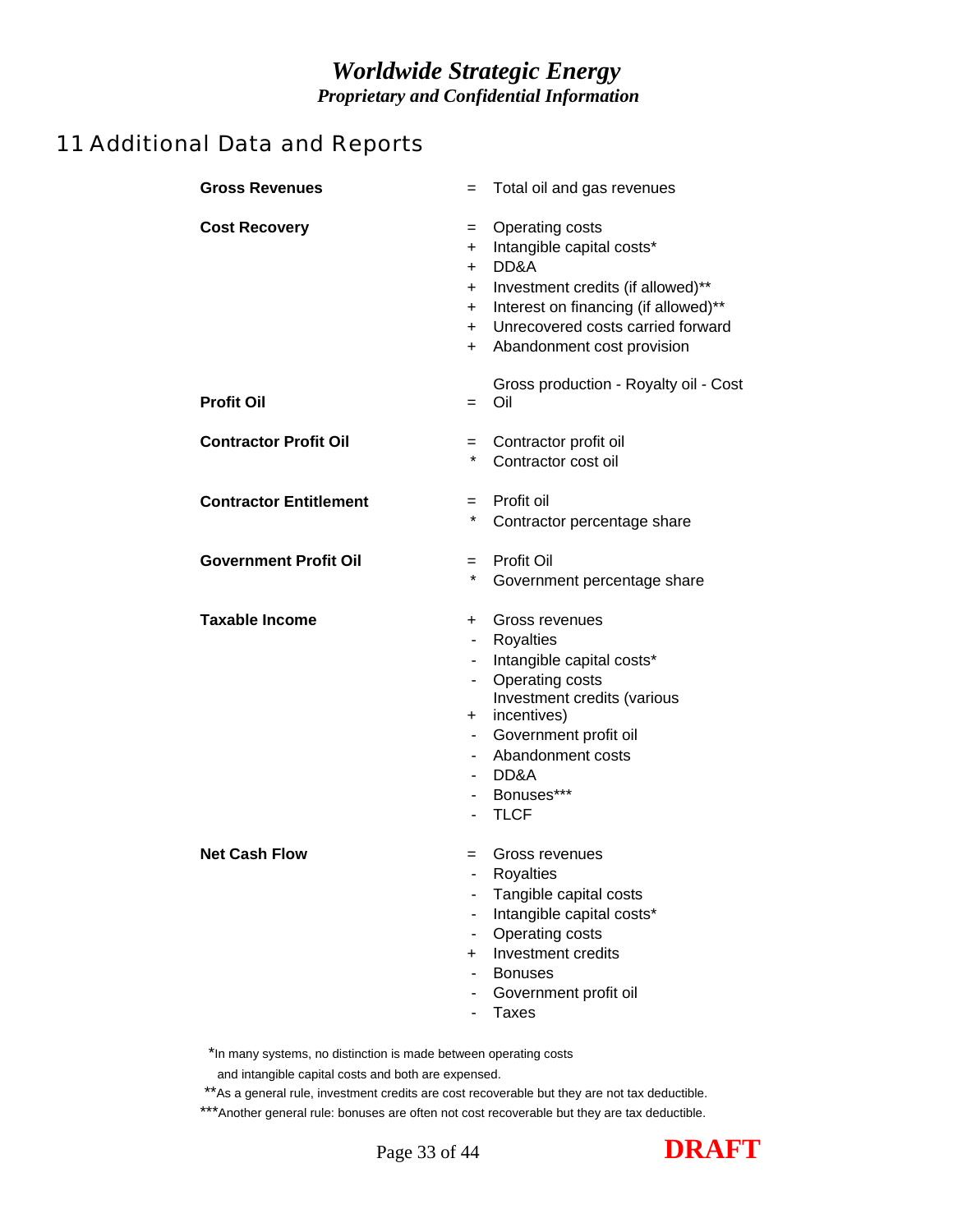# *Worldwide Strategic Energy*

 *Proprietary and Confidential Information* 

## <span id="page-33-0"></span>*11.1 Figure 7- Initial Estimated Cost Recovery per Barrel of Oil*

**Figure 7 shows a flow diagram of an example Profit Sharing Contract (PSC). It illustrates the terminology and hierarchy of arithmetic that would be experienced in a given accounting period but represents average full-cycle revenues and costs. For illustration, one barrel of oil (in this case \$50/bbl) is followed through the system. An average (full-cycle) cost (capital and operating) of \$14.13/bbl (28.35%) is assumed here.** 

|                     | <b>Gross</b>                          |                      |
|---------------------|---------------------------------------|----------------------|
|                     | <b>Revenues</b>                       |                      |
|                     | \$50                                  |                      |
| <b>Contractor</b>   |                                       | Government           |
| Share               |                                       | Share                |
|                     | <b>Royalty</b>                        | \$5.00               |
|                     | 10%                                   |                      |
|                     | \$45                                  |                      |
| \$14.13             | <b>Cost Recovery</b>                  |                      |
| <b>Assumed Cost</b> | 50% Limit                             |                      |
| $(\$50*28.25\%)$    | <b>Profit Oil</b><br>\$30.87          |                      |
| \$12.35             | Profit Oil Split<br>40/60%            | \$18.52              |
| (\$3.70)            | <b>Tax Rate</b><br>30%                | \$3.70               |
| \$22.78             | <b>Division of Gross Revenues</b>     | \$27.22              |
| \$8.65              | <b>Division of Cash Flow (Profit)</b> | \$27.22              |
| 24%                 | <b>Take</b>                           | 76%                  |
| $$8.65/($50-14.13)$ |                                       | $$27.22/($50-14.13)$ |

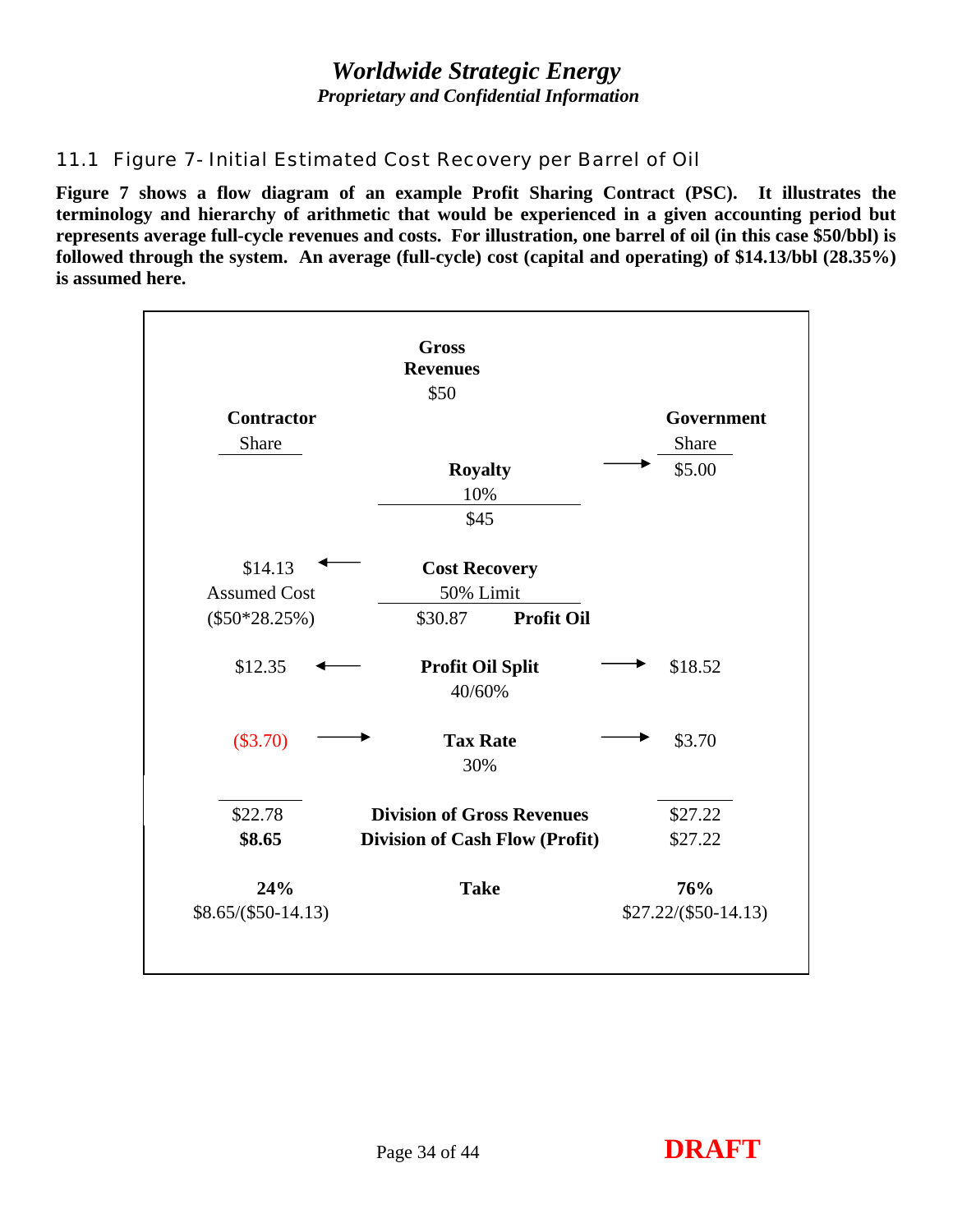## <span id="page-34-0"></span>*11.2 Explanation of Figure 7*

#### **First – Royalty**

The royalty comes off the top. This example uses a 10% royalty.

#### **Second – Cost Recovery**

 Before sharing of production, the contractor is allowed to recover *costs* out of net revenues. However, most Production Sharing Contracts (PSC's) will place a limit on how much production (or revenues) will be made available for the recovery costs in any given accounting period. This is known as the Cost Recovery (*C/R) limit*. For example, in the flow diagram, C/R is limited to 50% of gross revenues. If operating costs and depreciation amount to more than that, the balance is carried forward and recovered later. It means that there is a limit to the amount of deductions that can be taken in any given accounting period. Most PSC's allow virtually unlimited carry forward (C/F).

#### **Third – Profit Oil Split**

 Revenues remaining after royalty and C/R are referred to as Profit Oil (P/O) or *profit gas*. The analog in a concessionary system would be taxable income. The terminology is precise of the ownership issue. The term taxable income implies ownership that does not exist yet under a PSC. The contractor has nothing to tax – not yet.

 In this example, the contractor's *share* of P/O is 40%. The government 60% share has all the characteristics of an accounting-profits-based tax.

#### **Fourth – Taxes**

 The tax rate of 30% in this flow diagram appears to apply to the P/O. It is acceptable to do this when thinking in terms of *full-cycle* economics. On the average over the life of a field, the accounting profits subject to ordinary taxes will be equal to the company share of P/O. However, the P/O ordinarily does not constitute the tax base. In any given accounting period, a company will receive a share of P/O if there is a C/R limit but the company may not necessarily be in a tax-paying position. This is important when considering the royalty effect of the C/R limit.

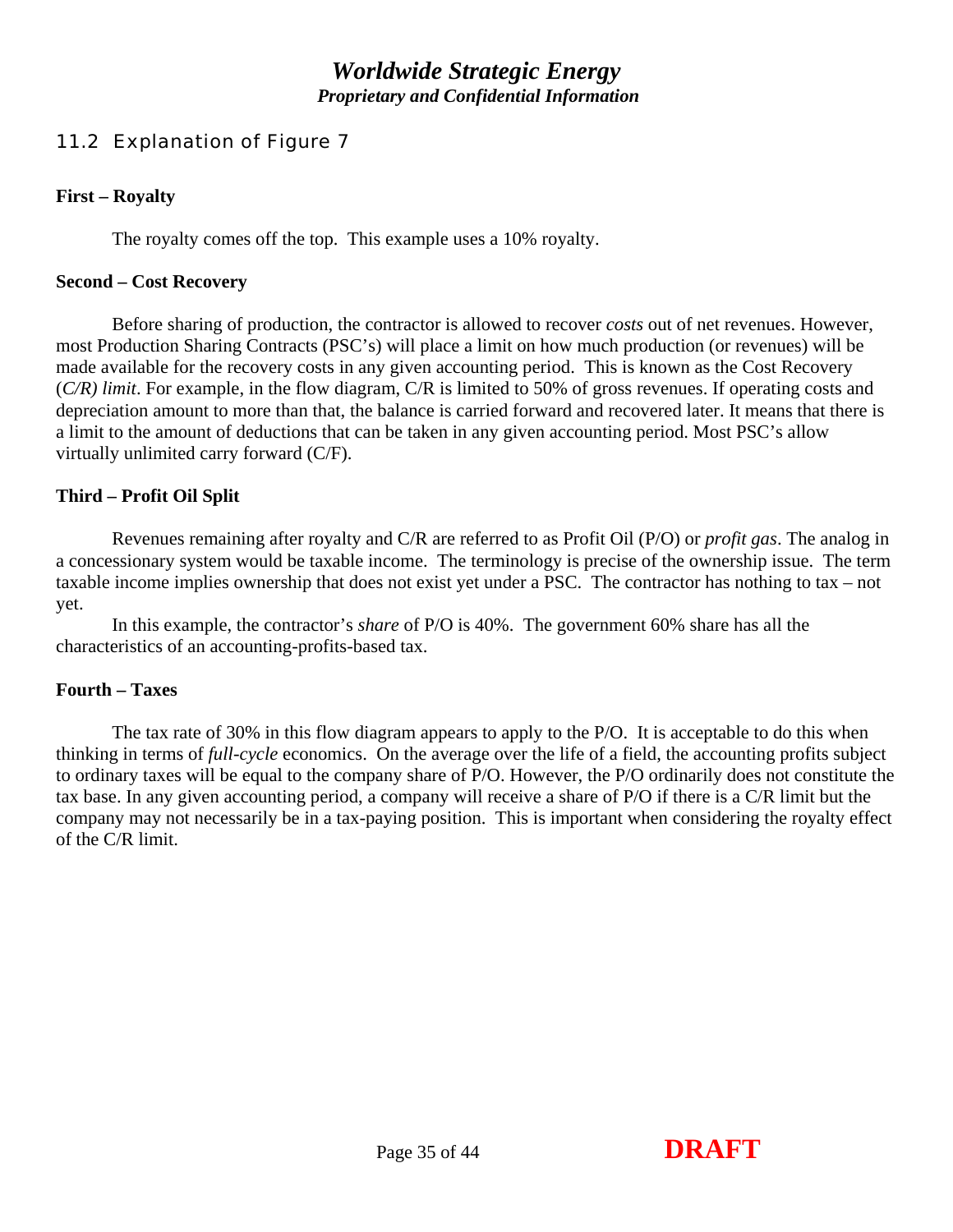## <span id="page-35-0"></span>12 Sample Contracts

Below are several example contracts for various countries within WSE's Area of Influence.

#### **AZERBAIJAN**

| Area                                                                                      | Azeri & Chirag & Deepwater Gunashli                                                |                  |           |                                            |                  |  |  |  |  |  |  |  |
|-------------------------------------------------------------------------------------------|------------------------------------------------------------------------------------|------------------|-----------|--------------------------------------------|------------------|--|--|--|--|--|--|--|
| Duration                                                                                  | "Basic Term" 30 years                                                              |                  |           |                                            |                  |  |  |  |  |  |  |  |
| Relinquishment                                                                            | An extension of basic term provision for discovery                                 |                  |           |                                            |                  |  |  |  |  |  |  |  |
| Obligations                                                                               | <b>Early Production</b>                                                            |                  |           |                                            |                  |  |  |  |  |  |  |  |
|                                                                                           | 3-D Seismic over entire area (20,000 km2 full fold)                                |                  |           |                                            |                  |  |  |  |  |  |  |  |
|                                                                                           | 3 appraisal wells $+$ Environmental baseline survey                                |                  |           |                                            |                  |  |  |  |  |  |  |  |
| \$300 MM - 3 installments less 10% SOCAR WI if back-in option exercised<br><b>Bonuses</b> |                                                                                    |                  |           |                                            |                  |  |  |  |  |  |  |  |
|                                                                                           | $\frac{1}{2}$ [\$150 MM] = Signature Bonus; $\frac{1}{4}$ [\$75 MM] @ 40,000 BOPD; |                  |           |                                            |                  |  |  |  |  |  |  |  |
|                                                                                           | 1/4 [\$75 MM] when oil exported from MEP (Main Export Pipeline)                    |                  |           |                                            |                  |  |  |  |  |  |  |  |
| <b>Royalty Rentals</b>                                                                    | None                                                                               |                  |           |                                            |                  |  |  |  |  |  |  |  |
| <b>Cost Recovery</b>                                                                      | No limit on OPEX                                                                   |                  |           |                                            |                  |  |  |  |  |  |  |  |
|                                                                                           | CAPEX limited to 50% of remainder "all finance costs" recoverable                  |                  |           |                                            |                  |  |  |  |  |  |  |  |
| Depreciation                                                                              | 4 years for Equipment and capital assets                                           |                  |           |                                            |                  |  |  |  |  |  |  |  |
|                                                                                           | Abandonment Costs - 10% of CAPEX when reserves 70% depleted (UOP)                  |                  |           |                                            |                  |  |  |  |  |  |  |  |
| Profit Oil Split                                                                          | Early $\&$ <\$3 / BBL $\&$ > \$4 / BBL                                             |                  |           | Late & $\langle$ \$3 / BBL & $>$ \$4 / BBL |                  |  |  |  |  |  |  |  |
|                                                                                           | <b>RROR</b>                                                                        | <b>P/O Split</b> | P/O Split | <b>P/O Split</b>                           | <b>P/O Split</b> |  |  |  |  |  |  |  |
|                                                                                           | < 16.75%                                                                           | 30/70%           | 25/75%    | 25/75%                                     | 20/80%           |  |  |  |  |  |  |  |
|                                                                                           | 16.75-22.75%                                                                       | 55/45%           | 50/50%    | 55/45%                                     | 50/50%           |  |  |  |  |  |  |  |
|                                                                                           | $>22.75\%$                                                                         | 80/20%           | 75/25%    | 80/20%                                     | 75/25%           |  |  |  |  |  |  |  |
|                                                                                           | Gas clause - exclusive right to negotiate                                          |                  |           |                                            |                  |  |  |  |  |  |  |  |
| Taxation                                                                                  | 25% Profit Tax (in later contracts paid by SOCAR)                                  |                  |           |                                            |                  |  |  |  |  |  |  |  |
|                                                                                           | $0\%$ VAT – 5% Withholding on Subs (25% of assumed 20% profit)                     |                  |           |                                            |                  |  |  |  |  |  |  |  |
| Ringfencing                                                                               | Yes                                                                                |                  |           |                                            |                  |  |  |  |  |  |  |  |
| <b>DMO</b>                                                                                | 10% @ Market price at delivery point + 10% @ Market price at MEP                   |                  |           |                                            |                  |  |  |  |  |  |  |  |
| Gvt. Participation                                                                        | 10% Government pays for costs between Execution & Effective date                   |                  |           |                                            |                  |  |  |  |  |  |  |  |
|                                                                                           | [LIBOR + $4\%$ ]                                                                   |                  |           |                                            |                  |  |  |  |  |  |  |  |
|                                                                                           | SOCAR use of Chirag I Platform valuation adjustment                                |                  |           |                                            |                  |  |  |  |  |  |  |  |
| G&A                                                                                       | Expensed – 1 <sup>st</sup> \$15 MM 5%; 2 <sup>nd</sup> \$15 MM 2%; > \$30 MM 1%;   |                  |           |                                            |                  |  |  |  |  |  |  |  |
| Other                                                                                     | Opex @1.5%                                                                         |                  |           |                                            |                  |  |  |  |  |  |  |  |
|                                                                                           | Hiring Quotas: Employee/Expat Wage Tax                                             |                  |           |                                            |                  |  |  |  |  |  |  |  |
| cc                                                                                        |                                                                                    |                  |           |                                            |                  |  |  |  |  |  |  |  |
| <b>Government Take</b>                                                                    |                                                                                    | Effective        | Lifting   | Savings                                    | Data             |  |  |  |  |  |  |  |

#### **AIOC PSC I 20 Sept., 1994, Amoco, Lukoil, McDermot, et al.**

|          | Government Take |        |        | Effective<br><b>Royalty Rate</b> | Lifting | Savings<br>Index  | Data<br>)uality | * Wide range |
|----------|-----------------|--------|--------|----------------------------------|---------|-------------------|-----------------|--------------|
| Downside | Mid-range       | Upside | Margin |                                  |         |                   |                 |              |
| 38%      | 64%             | 79%    | 80%    | 0%                               | 59%     | $42\mathcal{C}$ * | Good            |              |

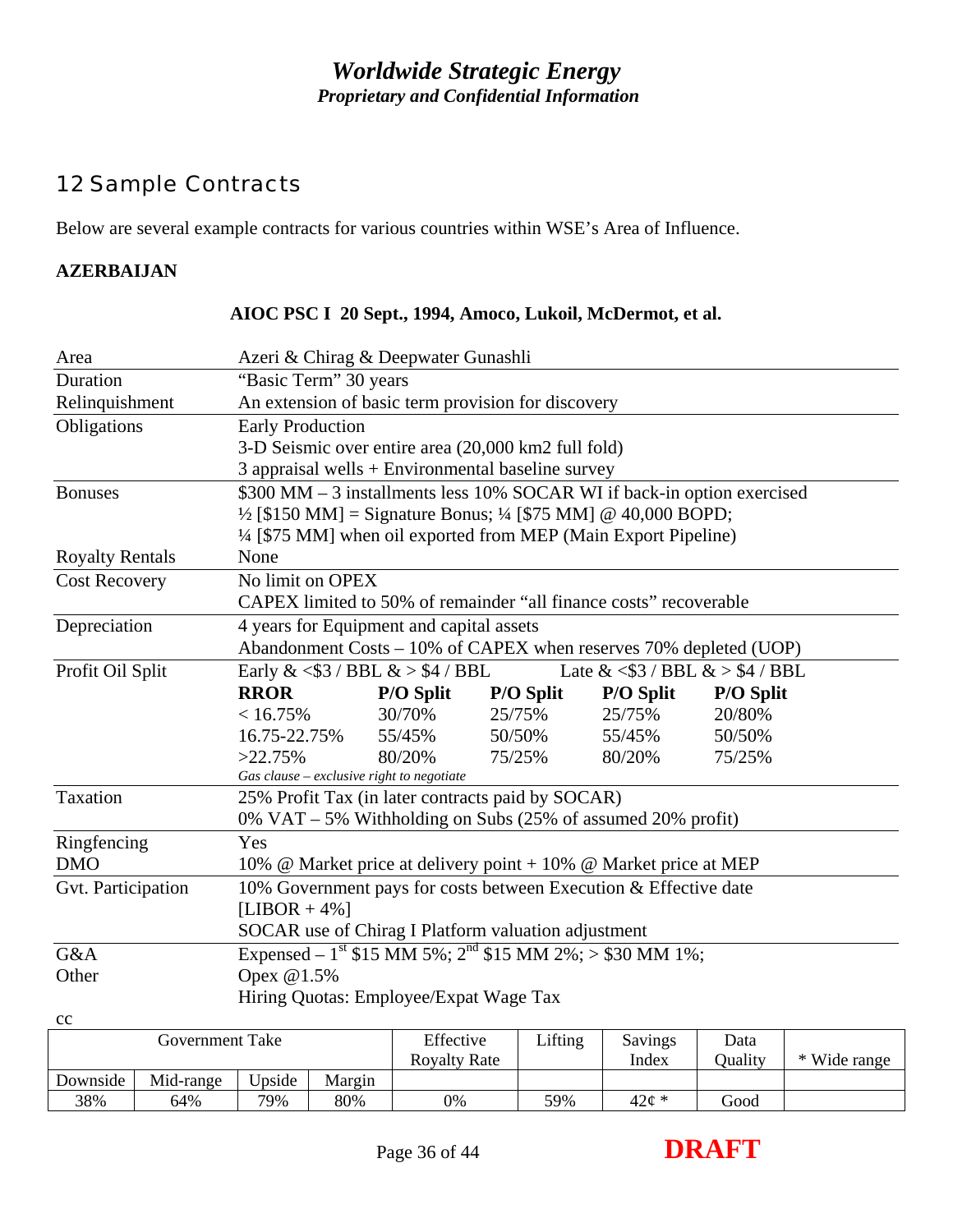## **LIBYA**

| <b>1990 Model Contract</b>                     |                                                       |                                                   |                                  |      |                                               |                         |                        |
|------------------------------------------------|-------------------------------------------------------|---------------------------------------------------|----------------------------------|------|-----------------------------------------------|-------------------------|------------------------|
| <b>Duration</b>                                |                                                       |                                                   |                                  |      |                                               |                         |                        |
| <b>Exploration Obligations</b>                 |                                                       |                                                   |                                  |      |                                               |                         |                        |
| <b>Royalty</b>                                 | None                                                  |                                                   |                                  |      |                                               |                         |                        |
| <b>Bonuses</b>                                 | None                                                  |                                                   |                                  |      |                                               |                         |                        |
| <b>Cost Recovery Limit</b>                     | 35%                                                   |                                                   |                                  |      |                                               |                         |                        |
| <b>Depreciation</b>                            | No depreciation for cost recovery                     |                                                   |                                  |      |                                               |                         |                        |
| <b>Profit Split</b><br>(based on two elements) |                                                       | <b>Production</b>                                 | $\boldsymbol{R}$                 |      | <b>Example</b><br><b>R</b> Factor<br>Index ** |                         |                        |
|                                                | <b>BOPD</b>                                           | Index <sup>*</sup>                                | Factor                           |      | <b>A</b> Factor                               |                         |                        |
|                                                | Up to 10,000                                          | .95                                               | $0 - 1.5$                        | 1.00 |                                               |                         |                        |
|                                                | $10,000 - 25,000$                                     | .84                                               | $1.5 - 3.0$                      | .80  |                                               |                         |                        |
|                                                | $25,000 - 50,000$                                     | .60                                               | $3.0 - 4.0$                      | .65  |                                               |                         |                        |
|                                                | $50,000 - 75,000$<br>> 75,000                         | .30<br>.15                                        | > 4.0                            | .50  |                                               |                         |                        |
|                                                | * Base factor; ** A factor (various rates exist)      |                                                   |                                  |      |                                               |                         |                        |
|                                                | For example: Contractor share of "profit" at 25 MBOPD | and R of $1.7 = 70.7\%$                           |                                  |      |                                               |                         |                        |
|                                                |                                                       | [.884 (wtd. average at $25 \text{ MBOPD}$ ) * .8] |                                  |      |                                               |                         |                        |
| <b>Taxation</b>                                | In lieu (Rate used is $65\%$ )                        |                                                   |                                  |      |                                               |                         |                        |
| <b>Ringfencing</b>                             | Yes                                                   |                                                   |                                  |      |                                               |                         |                        |
| <b>Gvt. Participation</b>                      | 65% Carried through exploration.                      |                                                   |                                  |      |                                               |                         |                        |
|                                                | No reimbursement of past exploration costs.           |                                                   |                                  |      |                                               |                         |                        |
|                                                | Contributes 50% of development Costs                  |                                                   |                                  |      |                                               |                         |                        |
|                                                | Contributes 65% of operating Costs                    |                                                   |                                  |      |                                               |                         |                        |
|                                                | Receives 65% of gross production                      |                                                   |                                  |      |                                               |                         |                        |
|                                                | <b>Government Take</b>                                |                                                   | <b>Effective</b><br>Rovalty Rate |      | <b>Lifting</b>                                | <b>Savings</b><br>Indov | Data<br><b>Ouglity</b> |

| Ovverminent rune |           |                 |        | <b>LILLELIE</b><br><b>Rovalty Rate</b> | $\mu$ <sup>111</sup> | 541165<br><b>Index</b> | vaca<br><b>Ouality</b> |
|------------------|-----------|-----------------|--------|----------------------------------------|----------------------|------------------------|------------------------|
| <b>Downside</b>  | Mid-range | <b>V</b> Jpside | Margin |                                        |                      |                        |                        |
| 73%              | 76%       | 79%             | 83%    | .4%                                    | 89%                  | 77c                    | Fair                   |
|                  |           |                 |        |                                        |                      |                        |                        |

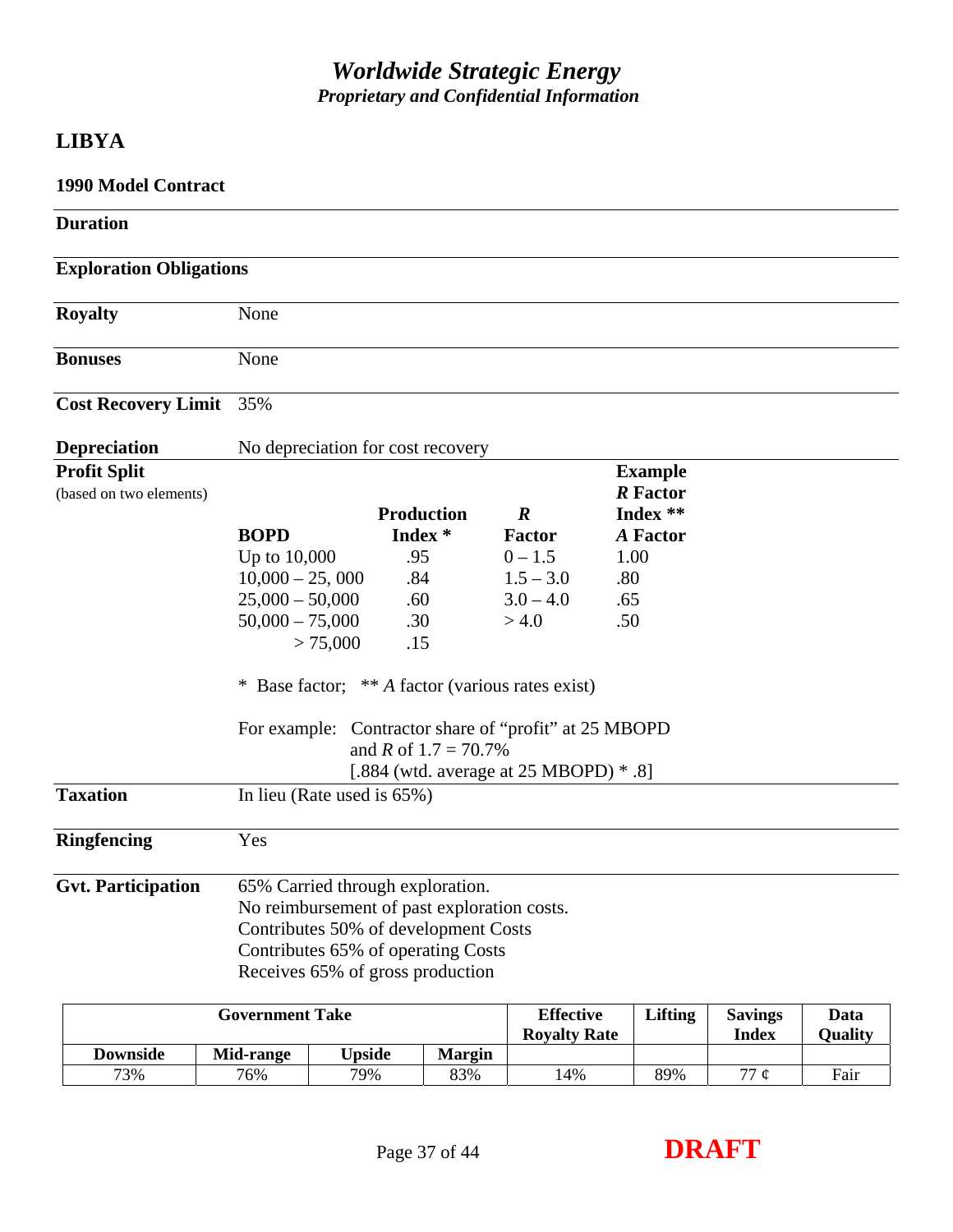| Libyan 2-Dimensional Profit Oil Split<br>1990 Model |                                       |                   |         |        |  |  |  |  |  |
|-----------------------------------------------------|---------------------------------------|-------------------|---------|--------|--|--|--|--|--|
| <b>Production</b><br>(BOPD)                         | <b>Contractor Share of Profit Oil</b> |                   |         |        |  |  |  |  |  |
| > 75                                                | 10%                                   | 8%                | 6.5%    | 5%     |  |  |  |  |  |
| $50 - 75$                                           | 20%                                   | 16%               | 13%     | 10%    |  |  |  |  |  |
| $25 - 50$                                           | 20%                                   | 40%               | 32.5%   | 25%    |  |  |  |  |  |
| $10 - 25$                                           | 80%                                   | 64%               | 52%     | 40%    |  |  |  |  |  |
| $0 - 10$                                            | 95%                                   | 76%               | 61.75%  | 47.5%  |  |  |  |  |  |
| A Factor                                            | 1.0                                   | $\boldsymbol{.8}$ | .65     | $.5\,$ |  |  |  |  |  |
| R Factor                                            | < 1.5                                 | $1.5 - 3$         | $3 - 4$ | >4     |  |  |  |  |  |

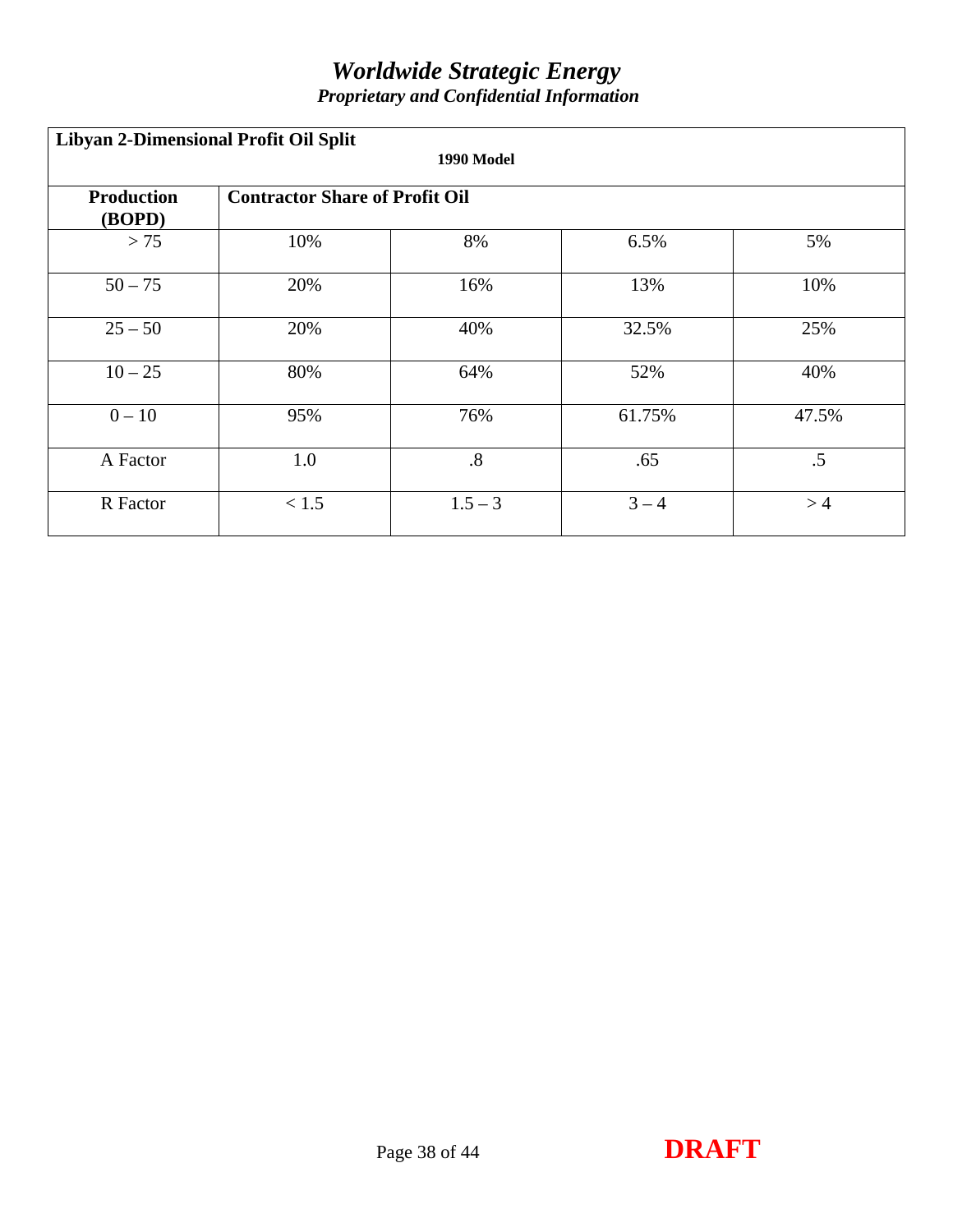## **PAKISTAN**

#### **Offshore PSC 1994**

| <b>Bonuses</b>             | \$1.0 MM at start up:                                    |                             |                                                                |              |  |  |  |  |  |
|----------------------------|----------------------------------------------------------|-----------------------------|----------------------------------------------------------------|--------------|--|--|--|--|--|
|                            | \$2.0 MM at 33 MM BBLS                                   |                             |                                                                |              |  |  |  |  |  |
|                            | \$5.0 MM at 100 MM BBLS                                  |                             |                                                                |              |  |  |  |  |  |
| Social welfare fund        | \$20K / year up to 250K at 50 MBOPD                      |                             |                                                                |              |  |  |  |  |  |
| <b>Annual Training Fee</b> | \$20K pre and \$100K post production                     |                             |                                                                |              |  |  |  |  |  |
| Offshore bonus             | 2% of approved R&D projects after discovery              |                             |                                                                |              |  |  |  |  |  |
| <b>Royalty</b>             | 0%                                                       | $1st$ 4 years of production |                                                                |              |  |  |  |  |  |
|                            | $5th$ year<br>5%                                         |                             |                                                                |              |  |  |  |  |  |
|                            | $6th$ year<br>10%                                        |                             |                                                                |              |  |  |  |  |  |
|                            | thereafter<br>12.5%                                      |                             |                                                                |              |  |  |  |  |  |
|                            | Royalty creditable for income taxes (?)                  |                             |                                                                |              |  |  |  |  |  |
| <b>Cost Recovery Limit</b> | 85%                                                      |                             |                                                                |              |  |  |  |  |  |
| Profit Oil Split           | <b>Profit Gas Split</b>                                  |                             |                                                                |              |  |  |  |  |  |
|                            | <b>Cumulative</b>                                        |                             | <b>Cumulative</b>                                              |              |  |  |  |  |  |
|                            | <b>Production</b>                                        | Gvt./Contr.                 | <b>Production</b>                                              | Govt./Contr. |  |  |  |  |  |
|                            | (MMBBLS)                                                 | Split %                     | (BCF)                                                          | Split %      |  |  |  |  |  |
|                            | Up to $100$                                              | 25/75                       | Up to $600$                                                    | 15/85        |  |  |  |  |  |
|                            | $100 - 200$                                              | 30/70                       | $600 - 1,200$                                                  | 20.80        |  |  |  |  |  |
|                            | $200 - 400$                                              | 35/65                       | $1,200 - 2,400$                                                | 25/75        |  |  |  |  |  |
|                            | $400 - 800$                                              | 50/50                       | $2,400 - 4,800$                                                | 40/60        |  |  |  |  |  |
|                            | $800 - 1,200$                                            | 70/30                       | $4,800 - 7,200$                                                | 60/40        |  |  |  |  |  |
|                            | > 1,200                                                  | 80/20                       | > 7,200                                                        | 75/25        |  |  |  |  |  |
| <b>Taxation</b>            | 40% Corporate Income Tax                                 |                             |                                                                |              |  |  |  |  |  |
|                            |                                                          |                             | [Possible to be direct or in lieu – assumed here to be direct] |              |  |  |  |  |  |
|                            | 15% Withholding Tax                                      |                             |                                                                |              |  |  |  |  |  |
| <b>Depletion Allowance</b> | Lesser of 15% of gross revenues or 50% of taxable income |                             |                                                                |              |  |  |  |  |  |
| <b>Depreciation</b>        |                                                          | 20% DB Development costs    |                                                                |              |  |  |  |  |  |
|                            | 25% SLD Exploration and intangible costs                 |                             |                                                                |              |  |  |  |  |  |
| <b>Ringfencing</b>         | Not for dry-hole costs; Yes for other costs              |                             |                                                                |              |  |  |  |  |  |
| <b>Gvt. Participation</b>  | None                                                     |                             |                                                                |              |  |  |  |  |  |
| <b>Other</b>               | Import duties 3%                                         |                             |                                                                |              |  |  |  |  |  |

| <b>Government Take</b> |           |                |               | <b>Effective</b><br><b>Rovalty Rate</b> | Lifting | <b>Savings</b><br>Index | <b>Data Quality</b> |
|------------------------|-----------|----------------|---------------|-----------------------------------------|---------|-------------------------|---------------------|
| <b>Downside</b>        | Mid-range | <b>I</b> pside | <b>Margin</b> |                                         |         |                         |                     |
| 56%                    | 55%       | 56%            | 57%           | 4%                                      | 82%     | $38 \phi$               | Good                |

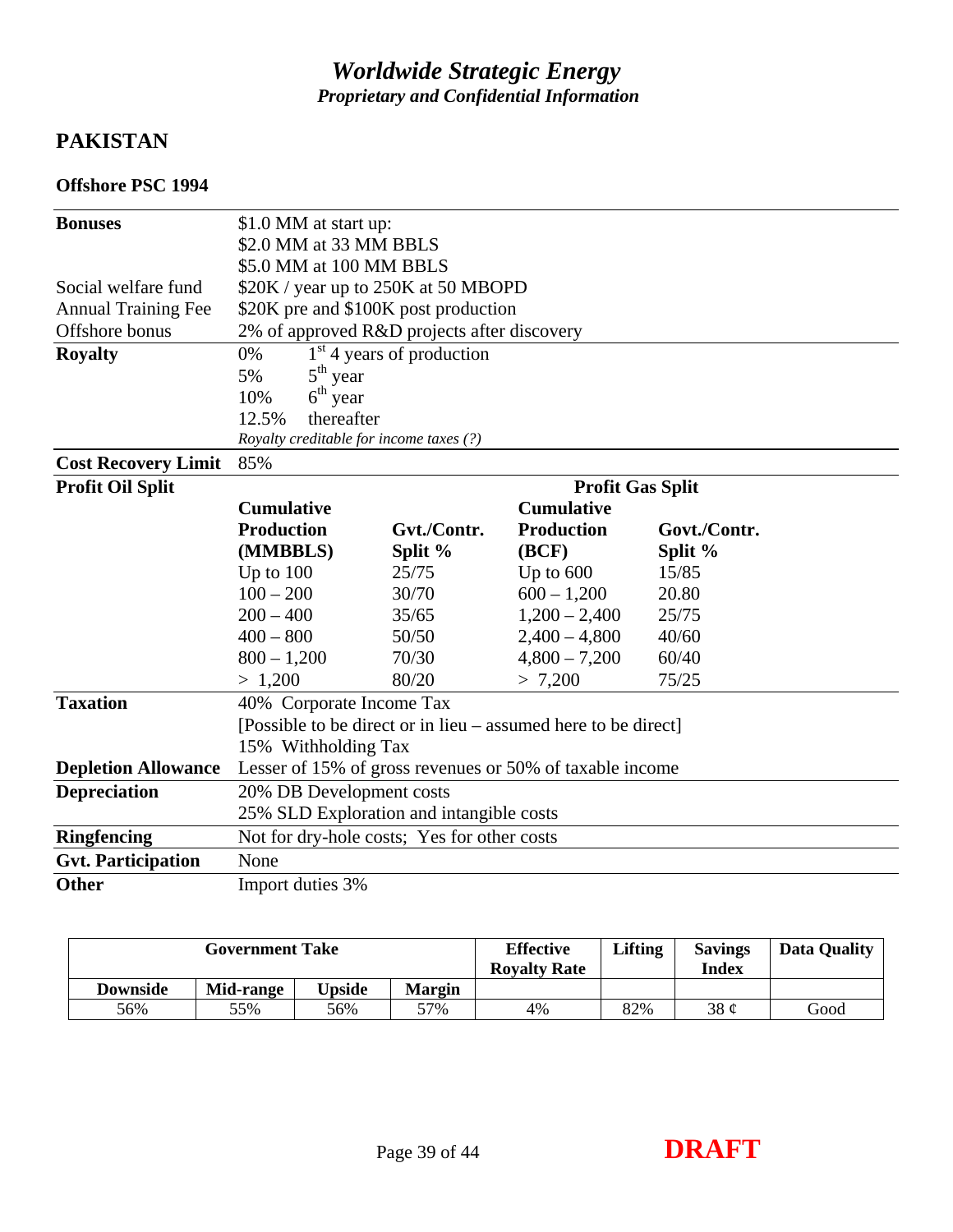## **PAKISTAN**

#### **Onshore Royalty / Tax System**

Zones I, II, III – 1994 Petroleum Policy – 26 Blocks awarded in 1994

| Area                           | 3 Zones                | 1) High Risk                             | <b>High Cost</b>                             |                                   |
|--------------------------------|------------------------|------------------------------------------|----------------------------------------------|-----------------------------------|
|                                |                        | 2) Med Risk                              | <b>High Cost</b>                             |                                   |
|                                |                        | 3) Med Risk                              | <b>High to Low Cost</b>                      |                                   |
| <b>Duration</b>                |                        | $3 + 5 + 1$ year extensions              |                                              |                                   |
| Relinquishment                 | $30\% + 20\%$          |                                          |                                              |                                   |
| <b>Exploration Obligations</b> |                        |                                          |                                              |                                   |
| <b>Bonuses</b>                 | \$0.5 MM at start up:  |                                          |                                              |                                   |
|                                |                        | \$1.0 MM at 30 MM BBLS                   |                                              |                                   |
|                                |                        | \$1.5 MM at 60 MM BBLS                   |                                              |                                   |
|                                | \$3.0 MM at 80 BBLS    |                                          |                                              |                                   |
|                                |                        | \$5.0 MM at 100 MM BBLS                  |                                              |                                   |
| Social welfare fund            |                        | \$20K / year up to 250K at 50 MBOPD      |                                              |                                   |
| <b>Annual Training Fee</b>     |                        | \$100K pre and \$250K post production    |                                              |                                   |
| Offshore bonus                 |                        |                                          | 2% of approved R&D projects after discovery  |                                   |
| <b>Royalty</b>                 | 12.5%                  |                                          |                                              |                                   |
| <b>Taxation</b>                | 50.0%                  | Zone I Corporate Income Tax              |                                              |                                   |
|                                | 52.5%                  | Zone 2                                   |                                              |                                   |
|                                | 55.0%                  | Zone 3                                   |                                              |                                   |
|                                | 15.0%                  | Withholding Tax                          |                                              |                                   |
| <b>Depletion Allowance</b>     |                        |                                          | lesser of 15% Gross or 50% of taxable income |                                   |
| <b>Depreciation</b>            |                        | 10% Declining Balance                    |                                              |                                   |
|                                |                        | Below ground drilling costs expensed     |                                              |                                   |
| <b>Ringfencing</b>             | Not for dry-hole costs |                                          |                                              |                                   |
|                                | Yes for other costs    |                                          |                                              |                                   |
| <b>Gvt. Participation</b>      |                        | 5% Initial increasing upon discovery to: |                                              |                                   |
|                                | 15%                    | Zone $1$ **                              |                                              |                                   |
|                                | 20%                    | Zone $2$ **                              |                                              |                                   |
|                                | 25%                    | Zone $3$ **                              |                                              | ** no reimbursement of past costs |
| $\Delta I$                     | $T_{\text{max}} = 1.1$ |                                          |                                              |                                   |

**Other** Import duties 3%

| <b>Example</b> |                 | <b>Government Take</b> |               |               | <b>Effective</b><br><b>Royalty</b><br><b>Rates</b> | <b>Lifting</b> | <b>Savings</b><br><b>Index</b> | Data<br>Quality |
|----------------|-----------------|------------------------|---------------|---------------|----------------------------------------------------|----------------|--------------------------------|-----------------|
|                | <b>Downside</b> | Mid-range              | <b>Upside</b> | <b>Margin</b> |                                                    |                |                                |                 |
| Zone 1         | 62%             | 56%                    | 56%           | 57%           | 12.5%                                              | 87.5%          | 50 $\phi$                      | Good            |
| Zone 2         | 65%             | 60%                    | 60%           | 61%           | 12.5%                                              | 87.5%          | 47.5 $\phi$                    |                 |
| Zone 3         | 70%             | 64%                    | 64%           | 65%           | 12.5%                                              | 87.5%          | 45 $\mathfrak{C}$              |                 |

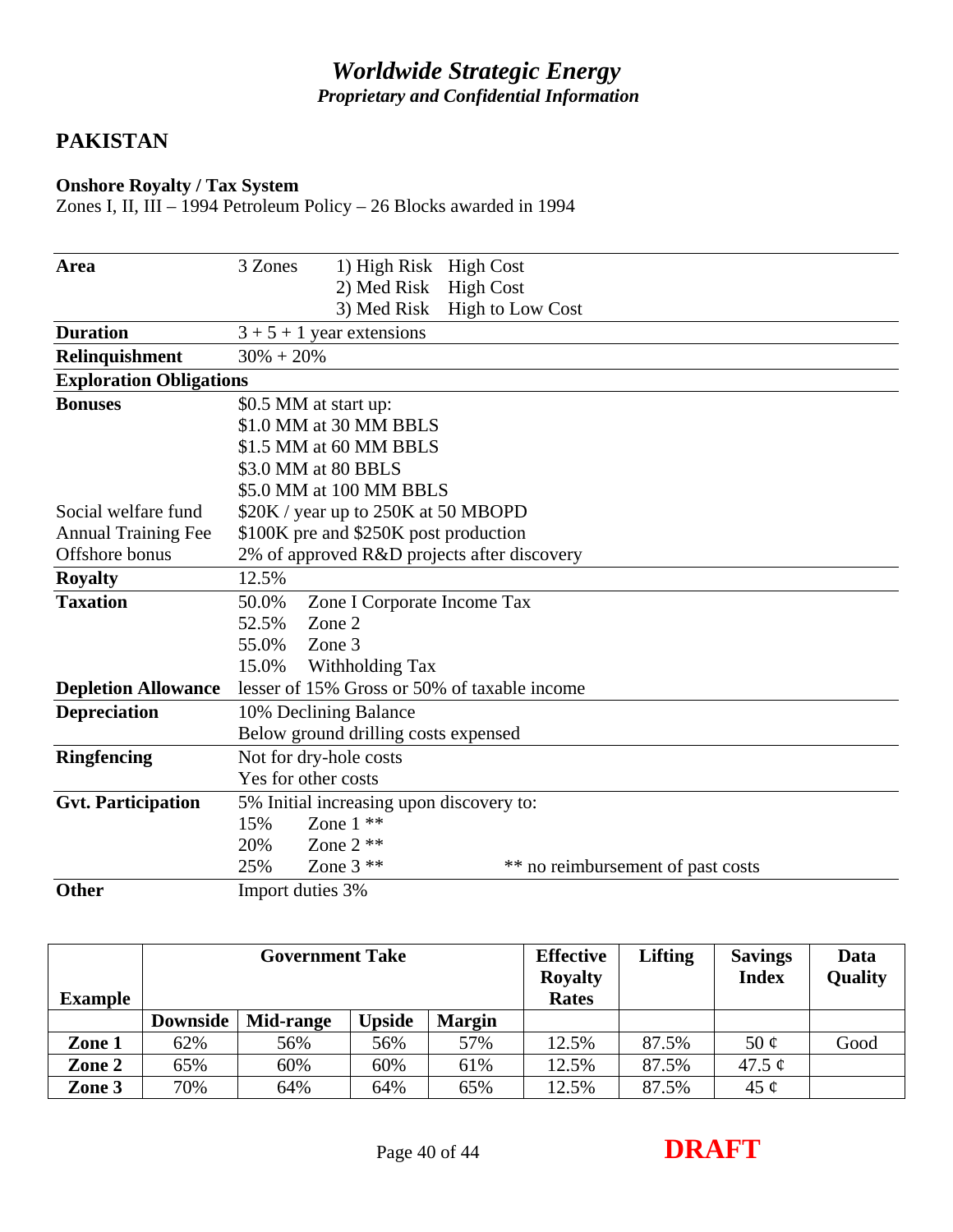## **RUSSIA – Sakhalin II**

| <b>Area</b>                |                                                                                 | 1,546 km <sup>2</sup> Piltun-Astikhskoye and Lunskoye fields |                                                                                   |  |  |  |  |
|----------------------------|---------------------------------------------------------------------------------|--------------------------------------------------------------|-----------------------------------------------------------------------------------|--|--|--|--|
| <b>Duration</b>            | <b>Exploration</b>                                                              | 5 years                                                      |                                                                                   |  |  |  |  |
|                            | <b>Production</b>                                                               | $20$ years – right to extend                                 |                                                                                   |  |  |  |  |
| Relinquishment             | No mandatory provisions                                                         |                                                              |                                                                                   |  |  |  |  |
| <b>Obligations</b>         | \$50 MM Appraisal                                                               |                                                              |                                                                                   |  |  |  |  |
| <b>Bonus Signature</b>     | 0                                                                               |                                                              |                                                                                   |  |  |  |  |
| <b>Other Bonuses</b>       |                                                                                 | \$15 MM @ Commencement Date                                  |                                                                                   |  |  |  |  |
|                            |                                                                                 | \$15 MM @ Development Date Piltun-Astikhskoye                |                                                                                   |  |  |  |  |
|                            |                                                                                 | \$20 MM @ Development Date Lunskoye                          |                                                                                   |  |  |  |  |
| <b>Rentals</b>             | $1 - 2\%$ of work program costs                                                 |                                                              |                                                                                   |  |  |  |  |
| <b>Payments</b>            |                                                                                 |                                                              | \$100 MM to Regional Development Fund \$20/yr beginning with development approval |  |  |  |  |
|                            | \$160 MM Reimbursement of Prior Russian Expenditures @ \$4 MM / Qtr for 20 Qtrs |                                                              |                                                                                   |  |  |  |  |
|                            |                                                                                 |                                                              | Another \$4 MM / Qtr for 20 Qtrs starting when Russian Profit Oil Split = $70\%$  |  |  |  |  |
| <b>Royalty</b>             | 6%                                                                              |                                                              |                                                                                   |  |  |  |  |
| <b>Cost Recovery Limit</b> | 100% after Royalty                                                              |                                                              |                                                                                   |  |  |  |  |
|                            |                                                                                 | \$100 MM Regional Dev. Fund                                  |                                                                                   |  |  |  |  |
|                            |                                                                                 | + \$160 MM Reimbursement are cost recoverable                |                                                                                   |  |  |  |  |
| <b>Depreciation</b>        |                                                                                 | All costs expensed (Assumed)                                 |                                                                                   |  |  |  |  |
| <b>Production Sharing</b>  | <b>Real pre-Tax IRR</b>                                                         |                                                              | <b>Government Share</b>                                                           |  |  |  |  |
| $(Pre-tax)$                | Less than $17.5%$                                                               |                                                              | 10%                                                                               |  |  |  |  |
|                            | 17.5% to 24                                                                     |                                                              | 50                                                                                |  |  |  |  |
|                            | More than 24                                                                    |                                                              | 70                                                                                |  |  |  |  |
| <b>Taxation</b>            |                                                                                 | 32% Profit Tax "shall not exceed"                            |                                                                                   |  |  |  |  |
|                            |                                                                                 |                                                              | Fees, interest, bonuses deductible; Tax loss carry forward 15 years               |  |  |  |  |
| <b>Depreciation</b>        |                                                                                 | Capital expenditures 3 year SLD (Assumed)                    |                                                                                   |  |  |  |  |
| <b>Ringfencing</b>         | Yes                                                                             |                                                              |                                                                                   |  |  |  |  |
| <b>Gvt. Participation</b>  | None                                                                            |                                                              |                                                                                   |  |  |  |  |

## **MMMMS Consortium – 23 June, 1994**

| <b>Government Take</b> |           |               |               | <b>Effective</b><br><b>Royalty Rate</b> | Lifting | <b>Savings</b><br>Index | <b>Data Quality</b> |
|------------------------|-----------|---------------|---------------|-----------------------------------------|---------|-------------------------|---------------------|
| <b>Downside</b>        | Mid-range | <b>Upside</b> | <b>Margin</b> |                                         |         |                         |                     |
| 48%                    | 69%       | 72%           | 81%           | 6%                                      | 62%     | 34 ¢                    | Good                |

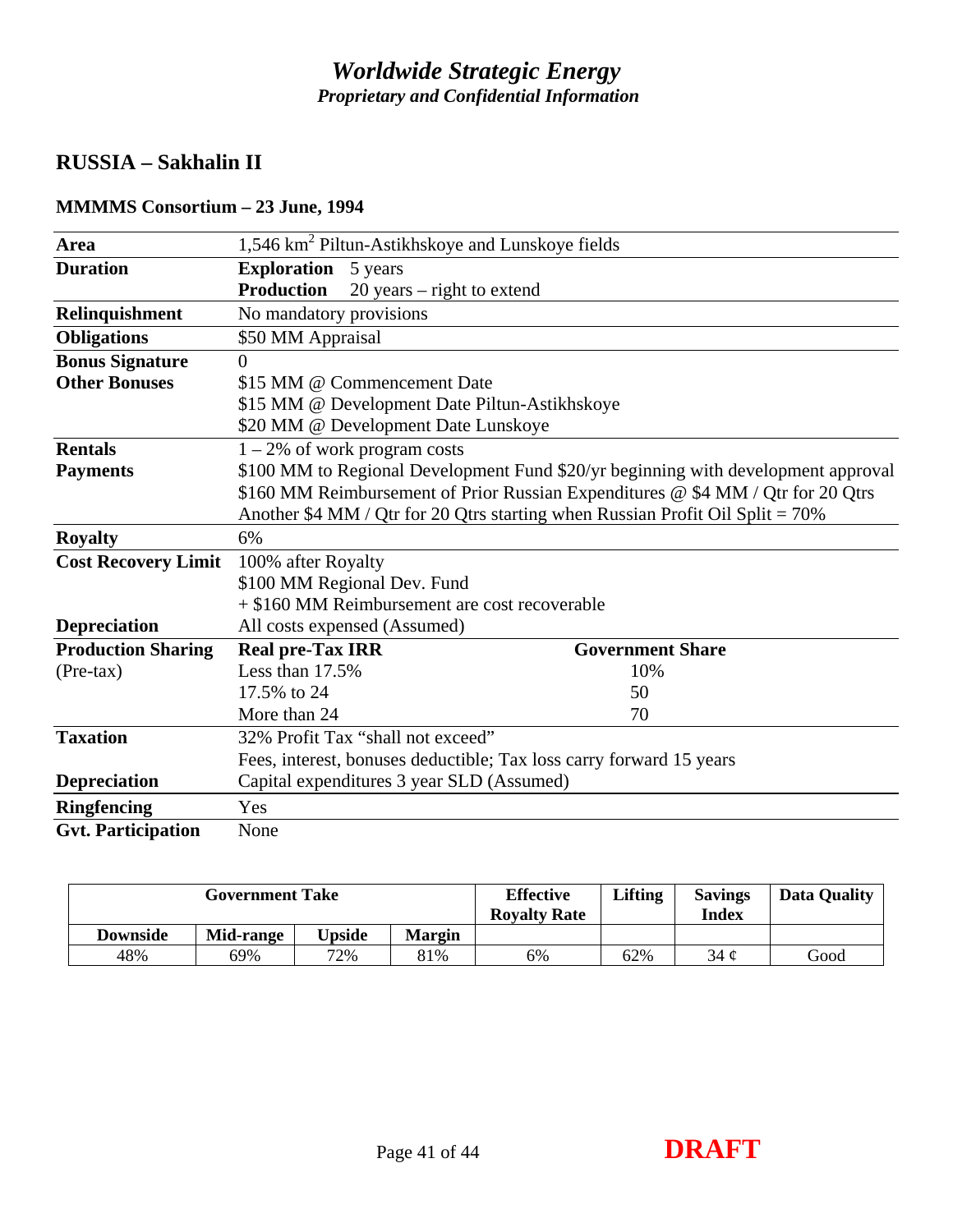## **TURKMENISTAN**

## **Monument PSC 7 Aug., 1996**

| Area                      | Nebit-Dag / 5 area $1,800 \text{ km}^2$                                                                 |                               | 444,600 acres                    |                |  |  |  |  |  |
|---------------------------|---------------------------------------------------------------------------------------------------------|-------------------------------|----------------------------------|----------------|--|--|--|--|--|
| <b>Duration</b>           | "Effective period" 25 years + optional 10 yr extension                                                  |                               |                                  |                |  |  |  |  |  |
|                           | <b>Exploration</b> $5 = 2 + 1.5 + 1.5$                                                                  |                               |                                  |                |  |  |  |  |  |
|                           | <b>Production</b>                                                                                       | $20 + 10$ yr extension        |                                  |                |  |  |  |  |  |
| Relinquishment            | @ 2 years 30%                                                                                           |                               |                                  |                |  |  |  |  |  |
|                           | $@ 2 + 1.5$ years 20% of remaining                                                                      |                               |                                  |                |  |  |  |  |  |
|                           | $\omega$ 2 + 1.5 + 1.5 years 20% of remaining                                                           |                               |                                  |                |  |  |  |  |  |
|                           | $\circledR$ 5 <sup>th</sup> year of 3 <sup>rd</sup> (production) period all remaining except production |                               |                                  |                |  |  |  |  |  |
| <b>Obligations</b>        | 1 <sup>st</sup> Period                                                                                  | \$10 MM min (excess credited) |                                  |                |  |  |  |  |  |
|                           | 2 <sup>nd</sup> Period                                                                                  |                               | \$40 MM Original oil vs. new oil |                |  |  |  |  |  |
| <b>Bonuses</b>            |                                                                                                         |                               |                                  |                |  |  |  |  |  |
| <b>Royalties</b>          | <b>Based on "New Oil"</b>                                                                               | <b>Royalty</b>                | <b>Gas MMCFD</b>                 | <b>Royalty</b> |  |  |  |  |  |
|                           | Up to 25,000 BOPD                                                                                       | 3%                            | Up to $150$                      | 3%             |  |  |  |  |  |
|                           | $25,000 - 50,000$                                                                                       | 5                             | $150 - 300$                      | 5              |  |  |  |  |  |
|                           | $50,000 - 75,000$                                                                                       | $\overline{7}$                | $300 - 450$                      | 7              |  |  |  |  |  |
|                           | $75,000 - 100,000$                                                                                      | 10                            | $450 - 600$                      | 10             |  |  |  |  |  |
|                           | >100,000                                                                                                | 15                            | > 600                            | 15             |  |  |  |  |  |
|                           | Cost Recovery Ceiling 60% of "Net Production" All costs expensed (Assumed)                              |                               |                                  |                |  |  |  |  |  |
| <b>Production Sharing</b> | "S" Multiplier = $P/O$ Split                                                                            |                               | ${\bf P}$                        | S              |  |  |  |  |  |
|                           | $a =$ contractor cost oil                                                                               |                               | $0 - 1$                          | 40/60%         |  |  |  |  |  |
| $P = \sum (a+b)$          | $b =$ contractor profit oil                                                                             |                               | $1 - 1.5$                        | 50/50          |  |  |  |  |  |
| $\sum$ (c+d)              | $c = Capex + Libor$                                                                                     |                               | $1.5 - 2$                        | 60/40          |  |  |  |  |  |
|                           | $d = \text{Opex}$                                                                                       |                               | $2 - 2.5$                        | 80.20          |  |  |  |  |  |
|                           |                                                                                                         |                               | > 2.5                            | 90/10          |  |  |  |  |  |
| <b>Taxation</b>           | 25%                                                                                                     |                               |                                  |                |  |  |  |  |  |
| <b>Depreciation</b>       | Capital expenditures 5 year SLD                                                                         |                               |                                  |                |  |  |  |  |  |
| <b>Ringfencing</b>        | Not for profit $tax - for cost recovery yes$                                                            |                               |                                  |                |  |  |  |  |  |
| <b>Gvt. Participation</b> | None                                                                                                    |                               |                                  |                |  |  |  |  |  |

| <b>Government Take</b> |           |               |               | <b>Effective</b><br><b>Royalty Rate</b> | <b>Lifting</b> | <b>Savings</b><br>Index | <b>Data Quality</b> |
|------------------------|-----------|---------------|---------------|-----------------------------------------|----------------|-------------------------|---------------------|
| <b>Downside</b>        | Mid-range | <b>Jpside</b> | <b>Margin</b> |                                         |                |                         |                     |
| 62%                    | 67%       | 77%           | 91%           | 18%                                     | 61%            | 35c                     | Good                |

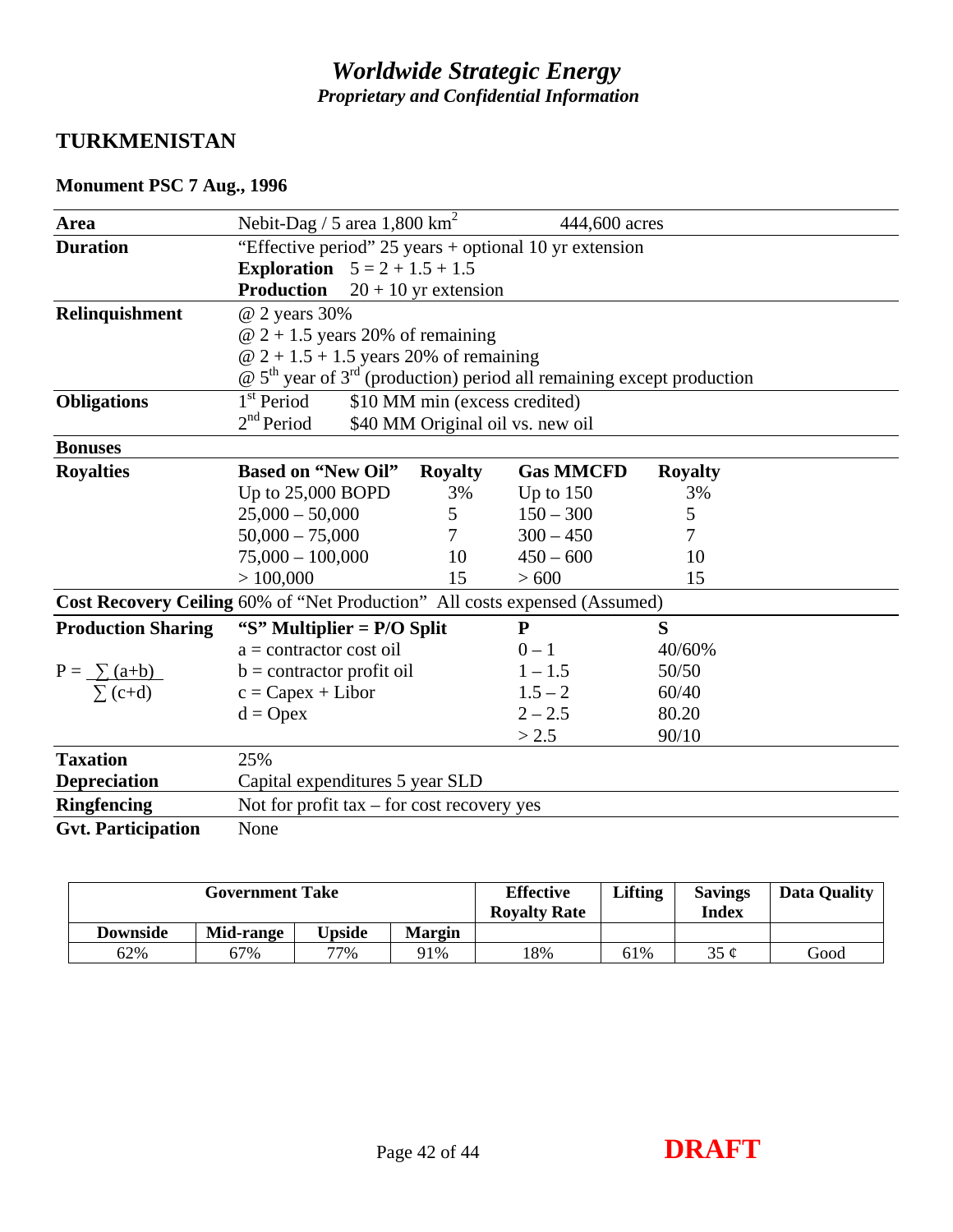## <span id="page-42-0"></span>13 RISK FACTORS AND ADDITIONAL DISCLAIMER

#### **IN GENERAL**

**Oil and gas exploration and development is a high-risk activity where results cannot be precisely forecasted. No assurance can be given that amounts Members subscribe to the program will be recovered, or that any profit will be realized. Further, there is no assurance that production will be obtained in profitable quantities or in quantities sufficient to return a Participant's investment. Member subscriptions should be made only by those participants who can afford the loss of their entire investment.** 

#### **PROFITABILITY OF OIL AND GAS EXPLORATION**

Oil and gas development and drilling involves a high degree of risk and is marked by unprofitable efforts, not only from dry holes, but from wells which, though productive, do not produce oil and gas in sufficient amounts to return a profit on the amount expended. No assurance can be given that production will be obtained, or if it is obtained, that it can be obtained in profitable quantities.

Original estimates concerning the success on these leases with initial drilling results may prove highly misleading. The amount of oil and gas reserves recoverable from a particular well are determined by the porosity and permeability of the underground formation, its real extent, and the degree to which oil and gas reserves discovered by drilling can be commercially recovered under existing technology and economic conditions.

Original leases with estimates of oil and gas quantities concerning well profitability can also be adversely affected by changes in available prices and rates of production. All of these estimates are affected by unpredictable supply and demand factors and governmental regulation.

#### **EXPLORATORY vs. DEVELOPMENT DRILLING: RISK AND RETURN DISCLAIMER**

Exploratory drilling involves the conduct of drilling operations on leases located in areas where there is no nearby production. Development drilling involves the conduct of drilling operations on leases nearby proven productive areas where the leases are believed to encompass the same geologic feature.

The risks of oil and gas drilling involve both the risk of drilling unproductive wells and also of the drilling of wells which, though productive, do not produce oil and gas in sufficient amounts to return a profit on the amount expended. Development drilling normally involves less risk of drilling dry holes, since wells will be drilled on leases believed to be located on a proven geologic feature. However, while exploratory drilling is recognized as involving greater risk of dry holes than development drilling, the reserves established in the event of any discovery of oil and gas and the resulting economic regard of exploration and drilling may be sufficiently greater to justify the greater "dry hole" risk.